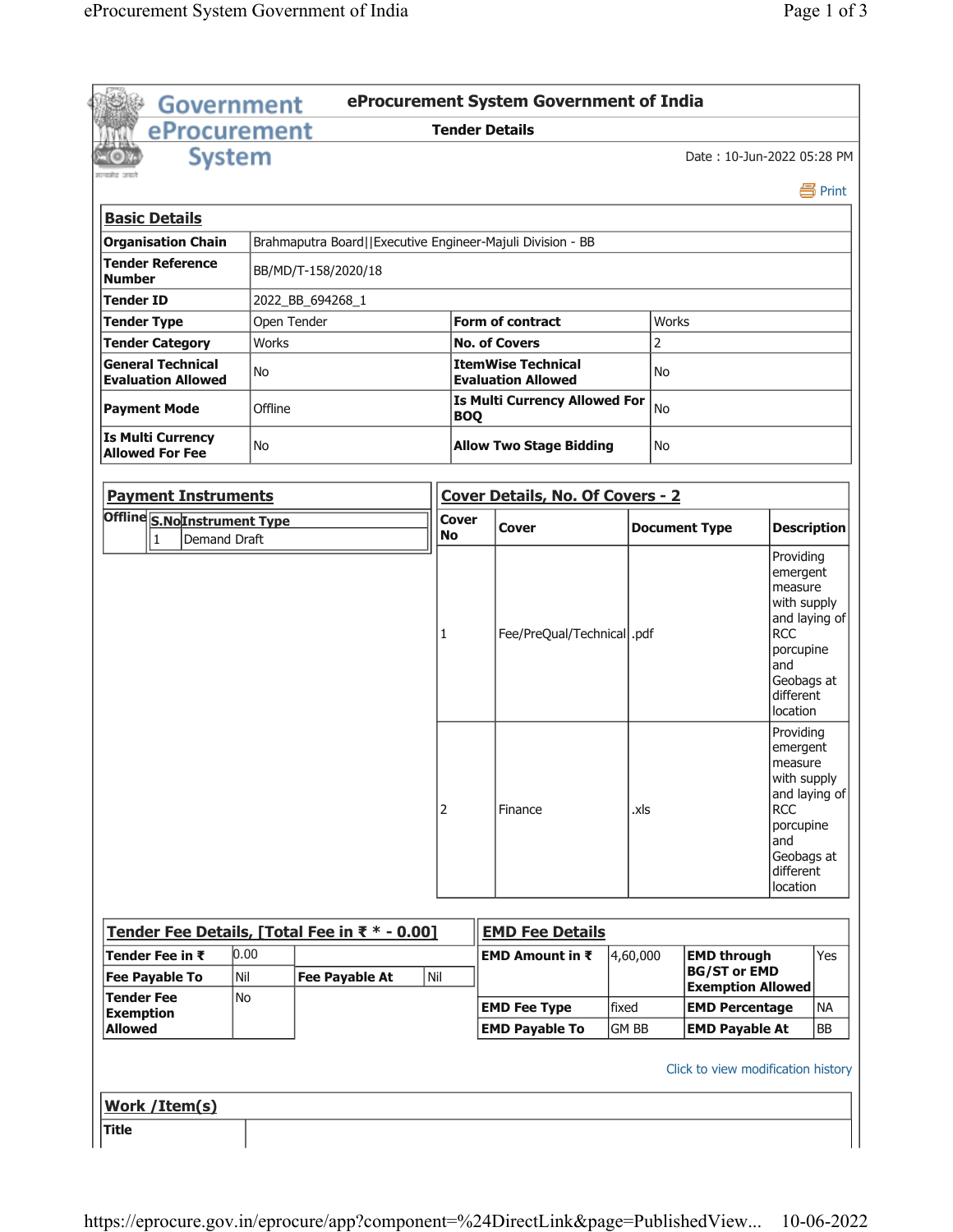|                                                                 |                                                                                          |                                       |                                                                                                                                                                    |                             |                      | Providing emergent measure with supply and laying of RCC porcupine and Geobags at different<br>vulnerable locations from Salmara to Michamora during flood of 2022       |                                                                                                                                                                           |                           |                                 |
|-----------------------------------------------------------------|------------------------------------------------------------------------------------------|---------------------------------------|--------------------------------------------------------------------------------------------------------------------------------------------------------------------|-----------------------------|----------------------|--------------------------------------------------------------------------------------------------------------------------------------------------------------------------|---------------------------------------------------------------------------------------------------------------------------------------------------------------------------|---------------------------|---------------------------------|
| <b>Work Description</b>                                         |                                                                                          |                                       | Providing emergent measure with supply and laying of RCC porcupine and Geobags at different<br>vulnerable locations from Salmara to Michamora during flood of 2022 |                             |                      |                                                                                                                                                                          |                                                                                                                                                                           |                           |                                 |
| <b>Pre Qualification</b><br><b>Details</b>                      |                                                                                          | Please refer Tender documents.        |                                                                                                                                                                    |                             |                      |                                                                                                                                                                          |                                                                                                                                                                           |                           |                                 |
| <b>Independent</b><br><b>External</b><br><b>Monitor/Remarks</b> |                                                                                          | <b>NA</b>                             |                                                                                                                                                                    |                             |                      |                                                                                                                                                                          |                                                                                                                                                                           |                           |                                 |
| <b>Show Tender Value in Yes</b>                                 |                                                                                          |                                       |                                                                                                                                                                    |                             |                      |                                                                                                                                                                          |                                                                                                                                                                           |                           |                                 |
| <b>Public Domain</b><br>Tender Value in ₹                       |                                                                                          | 2,29,00,000 Product Category          |                                                                                                                                                                    |                             | Civil                | <b>Sub category</b>                                                                                                                                                      | <b>NA</b>                                                                                                                                                                 |                           |                                 |
|                                                                 |                                                                                          |                                       |                                                                                                                                                                    |                             | Works                |                                                                                                                                                                          |                                                                                                                                                                           |                           |                                 |
| <b>Contract Type</b>                                            |                                                                                          | Tender                                | <b>Bid Validity(Days)</b>                                                                                                                                          |                             | 75                   | <b>Period Of Work</b><br>(Days)                                                                                                                                          | 90                                                                                                                                                                        |                           |                                 |
| Location                                                        |                                                                                          | MAJULI                                | <b>Pincode</b>                                                                                                                                                     |                             |                      | 785106 Pre Bid Meeting<br><b>Place</b>                                                                                                                                   | <b>NA</b>                                                                                                                                                                 |                           |                                 |
| <b>Pre Bid Meeting</b><br>Address                               |                                                                                          | <b>NA</b>                             |                                                                                                                                                                    | <b>Pre Bid Meeting Date</b> | <b>NA</b>            | <b>Bid Opening Place</b>                                                                                                                                                 |                                                                                                                                                                           | <b>MAJULI DIVISION BB</b> | O/O EXECUTIVE ENGINEER          |
| <b>Should Allow NDA</b><br>Tender                               |                                                                                          | No                                    | <b>Allow Preferential</b><br><b>Bidder</b>                                                                                                                         |                             | <b>No</b>            |                                                                                                                                                                          |                                                                                                                                                                           |                           |                                 |
| <b>Critical Dates</b>                                           |                                                                                          |                                       |                                                                                                                                                                    |                             |                      |                                                                                                                                                                          |                                                                                                                                                                           |                           |                                 |
| <b>Publish Date</b>                                             |                                                                                          |                                       |                                                                                                                                                                    | 11-Jun-2022 09:00 AM        |                      | <b>Bid Opening Date</b>                                                                                                                                                  |                                                                                                                                                                           |                           | 21-Jun-2022 03:00 PM            |
| <b>Date</b>                                                     |                                                                                          | <b>Document Download / Sale Start</b> |                                                                                                                                                                    | 11-Jun-2022 10:00 AM        | <b>Date</b>          | Document Download / Sale End                                                                                                                                             |                                                                                                                                                                           |                           | 20-Jun-2022 03:00 PM            |
|                                                                 | <b>Clarification Start Date</b><br>11-Jun-2022 10:00 AM<br><b>Clarification End Date</b> |                                       |                                                                                                                                                                    |                             | 17-Jun-2022 06:00 PM |                                                                                                                                                                          |                                                                                                                                                                           |                           |                                 |
|                                                                 |                                                                                          |                                       |                                                                                                                                                                    |                             |                      |                                                                                                                                                                          |                                                                                                                                                                           |                           |                                 |
| <b>Bid Submission Start Date</b>                                |                                                                                          |                                       |                                                                                                                                                                    | 11-Jun-2022 01:00 PM        |                      | <b>Bid Submission End Date</b>                                                                                                                                           |                                                                                                                                                                           |                           | 20-Jun-2022 03:00 PM            |
| <b>Tender Documents</b><br><b>NIT</b><br><b>Document</b>        |                                                                                          | <b>S.No Document Name</b>             |                                                                                                                                                                    |                             | <b>Description</b>   |                                                                                                                                                                          |                                                                                                                                                                           |                           | <b>Document</b><br>Size (in KB) |
|                                                                 |                                                                                          | Tendernotice_1.pdf                    |                                                                                                                                                                    |                             |                      | Providing emergent measure with supply and laying<br>of RCC porcupine and Geobags at different<br>vulnerable locations from Salmara to Michamora<br>during flood of 2022 |                                                                                                                                                                           |                           | 534.10                          |
| <b>Documents</b>                                                |                                                                                          | <b>S.No Document Type</b>             |                                                                                                                                                                    | <b>Document Name</b>        |                      | <b>Description</b>                                                                                                                                                       |                                                                                                                                                                           |                           | <b>Document</b><br>Size (in KB) |
|                                                                 |                                                                                          | <b>BOQ</b>                            |                                                                                                                                                                    | BOQ_730560.xls              |                      | 2022                                                                                                                                                                     | Providing emergent measure<br>with supply and laying of<br>RCC porcupine and Geobags<br>at different vulnerable<br>locations from Salmara to<br>Michamora during flood of |                           | 286.50                          |
| <b>Work Item</b>                                                |                                                                                          | <b>Tender Documents</b>               |                                                                                                                                                                    | Emergent.pdf                |                      | 2022                                                                                                                                                                     | Providing emergent measure<br>with supply and laying of<br>RCC porcupine and Geobags<br>at different vulnerable<br>locations from Salmara to<br>Michamora during flood of |                           | 519.81                          |
|                                                                 |                                                                                          |                                       |                                                                                                                                                                    |                             |                      |                                                                                                                                                                          |                                                                                                                                                                           |                           |                                 |
| <b>Bid Openers List</b>                                         |                                                                                          |                                       |                                                                                                                                                                    |                             |                      |                                                                                                                                                                          |                                                                                                                                                                           |                           |                                 |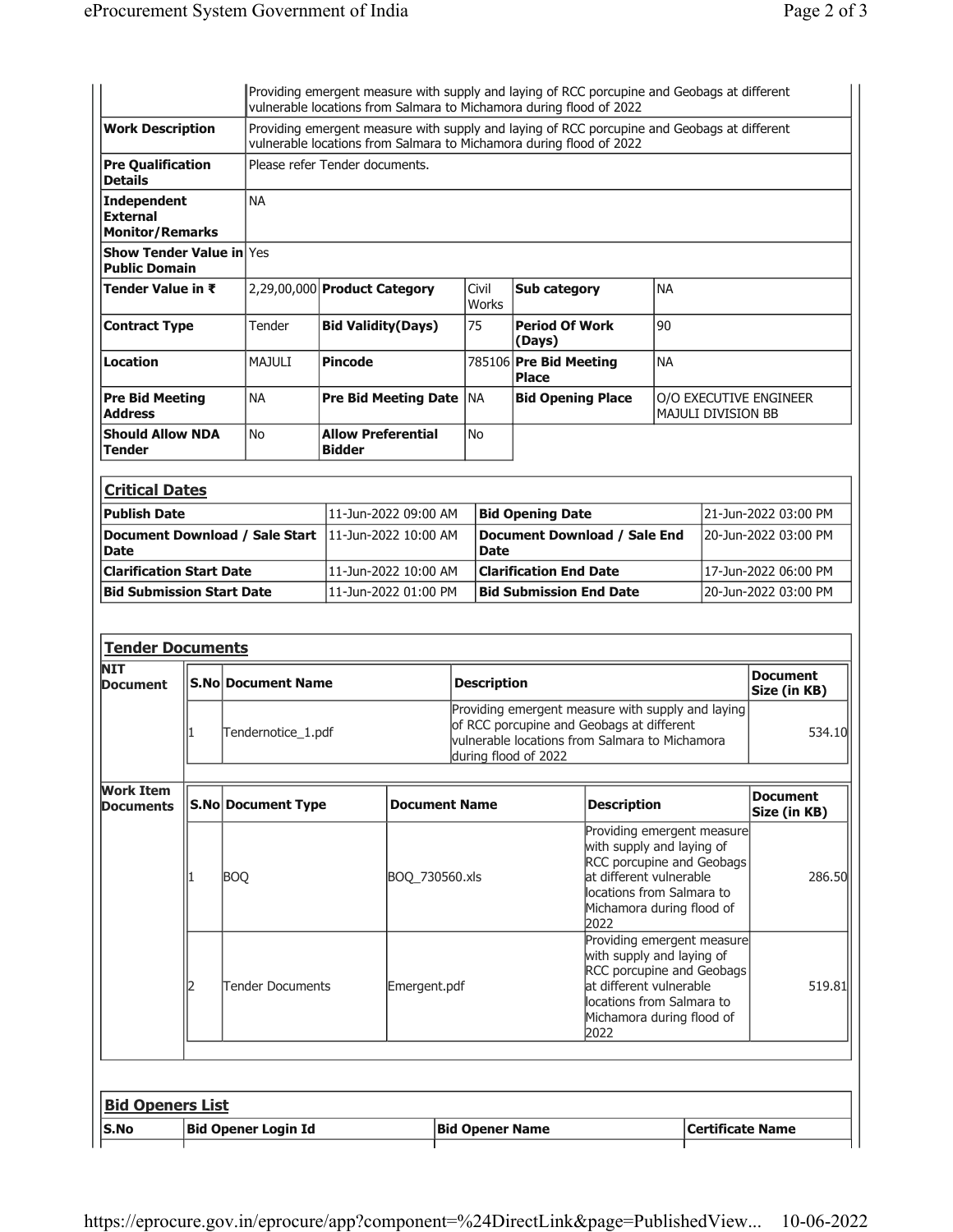| 1.                                              | bjchoudhury@gmail.com              |                     | <b>BHASKARJYOTI CHOUDHURY</b>                                              | <b>BHASKARJYOTI</b><br><b>CHOUDHURY</b> |
|-------------------------------------------------|------------------------------------|---------------------|----------------------------------------------------------------------------|-----------------------------------------|
|                                                 | jitendrajitsaikia@gmail.com        | JITENDRA JIT SAIKIA |                                                                            | JITENDRAJIT SAIKIA                      |
| $\frac{2}{3}$                                   | sukhenswargari123@gmail.com        |                     | SUKHEN SWARGARI                                                            | SUKHEN SWARGARI                         |
|                                                 |                                    |                     |                                                                            |                                         |
| <b>Tender Properties</b>                        |                                    |                     |                                                                            |                                         |
| <b>Auto Tendering</b><br><b>Process allowed</b> | <b>No</b>                          |                     | <b>Show Technical bid status</b>                                           | Yes                                     |
| <b>Show Finance bid</b><br>status               | Yes                                |                     | <b>Show Bids Details</b>                                                   | Yes                                     |
| <b>BoQ Comparative Chart</b><br>model           | Normal                             |                     | BoQ Compartive chart decimal places                                        | $\mathsf{I}2$                           |
| <b>BoQ Comparative Chart</b>                    |                                    |                     | Form Based BoQ                                                             | <b>No</b>                               |
| Rank Type                                       |                                    |                     |                                                                            |                                         |
|                                                 |                                    |                     |                                                                            |                                         |
| <b>Tender Inviting Authority</b>                |                                    |                     |                                                                            |                                         |
| <b>Name</b>                                     | EXECUTIVE ENGINEER MAJULI DIVISION |                     |                                                                            |                                         |
| <b>Address</b>                                  |                                    |                     | O/O EXECUTIVE ENGINEER MAJULI DIVISION BRAHMAPUTRA BOARD KAMALABARI MAJULI |                                         |
|                                                 |                                    |                     |                                                                            |                                         |
| <b>Tender Creator Details</b>                   |                                    |                     |                                                                            |                                         |
| <b>Created By</b>                               | SUKHEN SWARGARI                    |                     |                                                                            |                                         |
| <b>Designation</b>                              | <b>AE</b>                          |                     |                                                                            |                                         |
| <b>Created Date</b>                             | 10-Jun-2022 05:11 PM               |                     |                                                                            |                                         |
|                                                 |                                    |                     |                                                                            |                                         |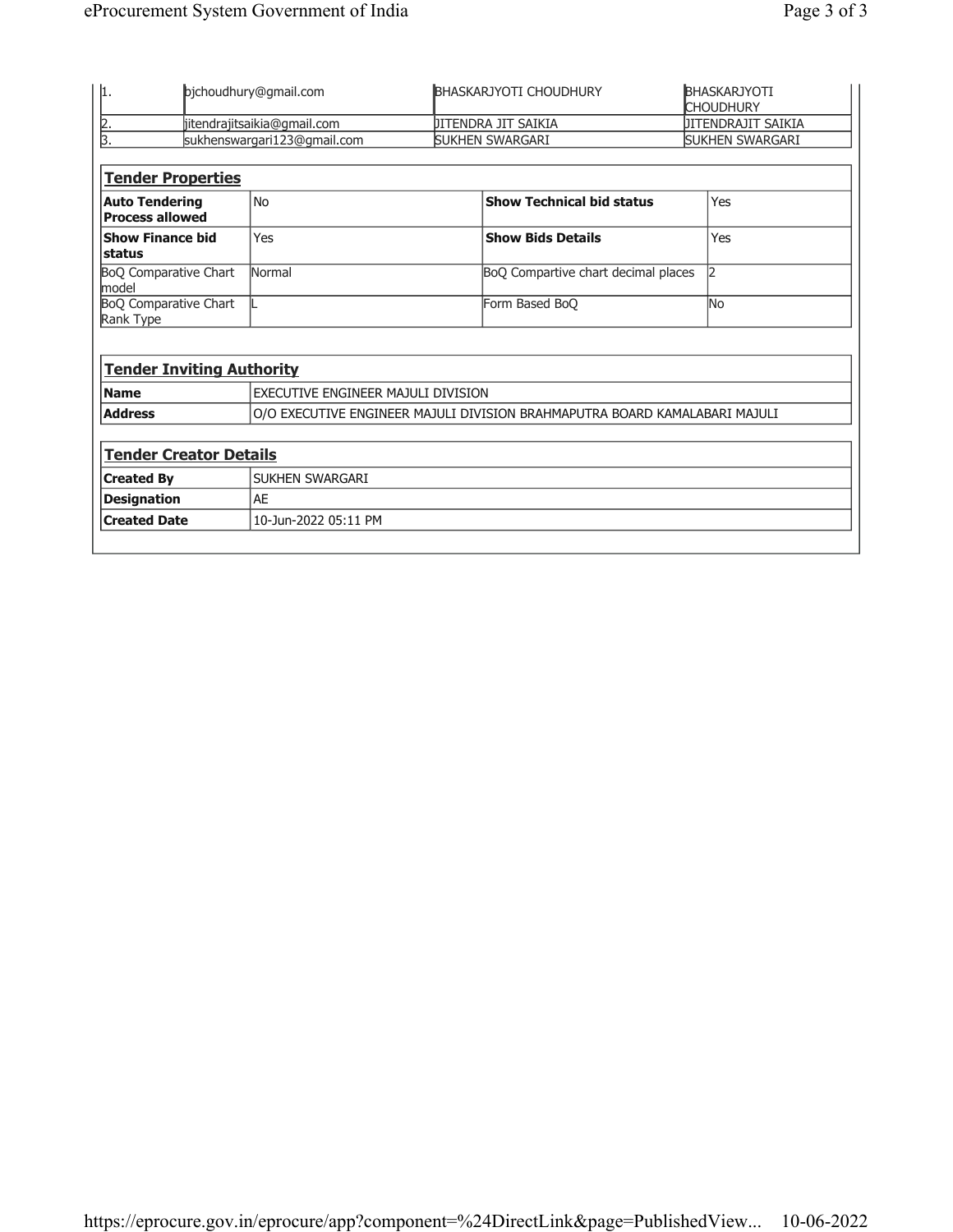

## **Government of India Ministry of Jal Shakti River Development and Ganga Rejuvenation Department of Water Resources Brahmaputra Board: Majuli Division Kamalabari, Majuli**

Name of Work: **Providing emergent measure with supply and laying of RCC porcupine and Geobags at different vulnerable locations from Salmara to Michamora during flood of 2022**

NIT No. **BB/MD/T-158/2020/18**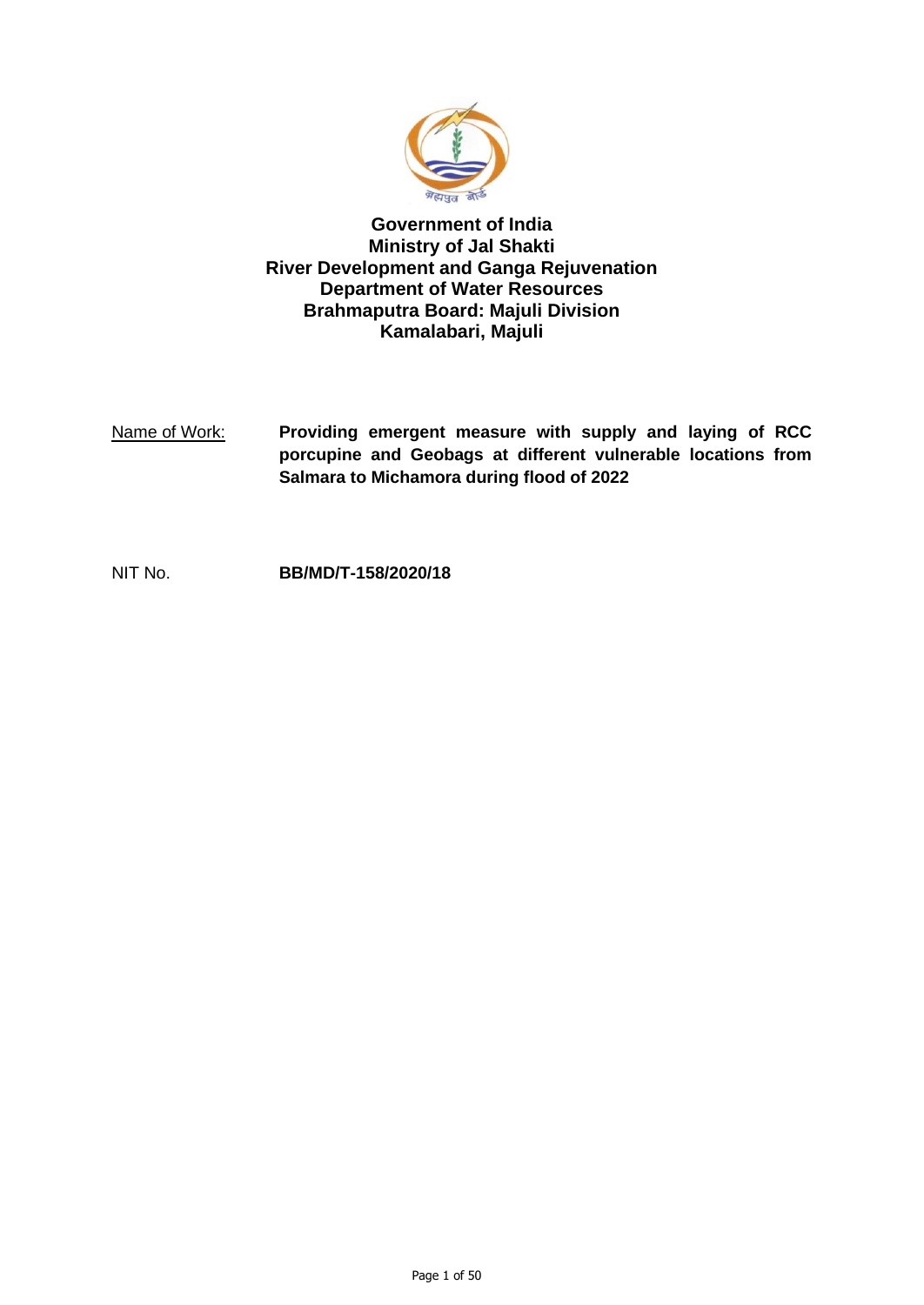## **NOTICE**

#### **Government of India Ministry of Jal Shakti, RD & GR Department of Water Resources Brahmaputra Board: Majuli Division NOTICE INVITING e-TENDER No. BB/MD/T-158/2020/18**

The Executive Engineer, Majuli Division, Brahmaputra Board, Majuli invites e-tender on behalf of Brahmaputra Board **in two bid system** for the following work :-

## **Name of Work: Providing emergent measure with supply and laying of RCC porcupine and Geobags at different vulnerable locations from Salmara to Michamora during flood of 2022**

- 1. Estimated Cost put to tender : **Rs. 229.00 lakh**
- 2. Earnest Money Deposit : **Rs.4.60 lakh**
- 
- 3. Time allowed for completion : **90 days**
- 4. Bid submission closing date : **19/06/2022** (**1500 hours)**
- -

The bid document and other details can be obtained from the website [http://eprocure.gov.in.](http://eprocure.gov.in/) This notice may also be seen at website [http://brahmaputraboard.gov.in.](http://brahmaputraboard.gov.in/) All corrigendum shall be issued online only at [http://eprocure.gov.in.](http://eprocure.gov.in/)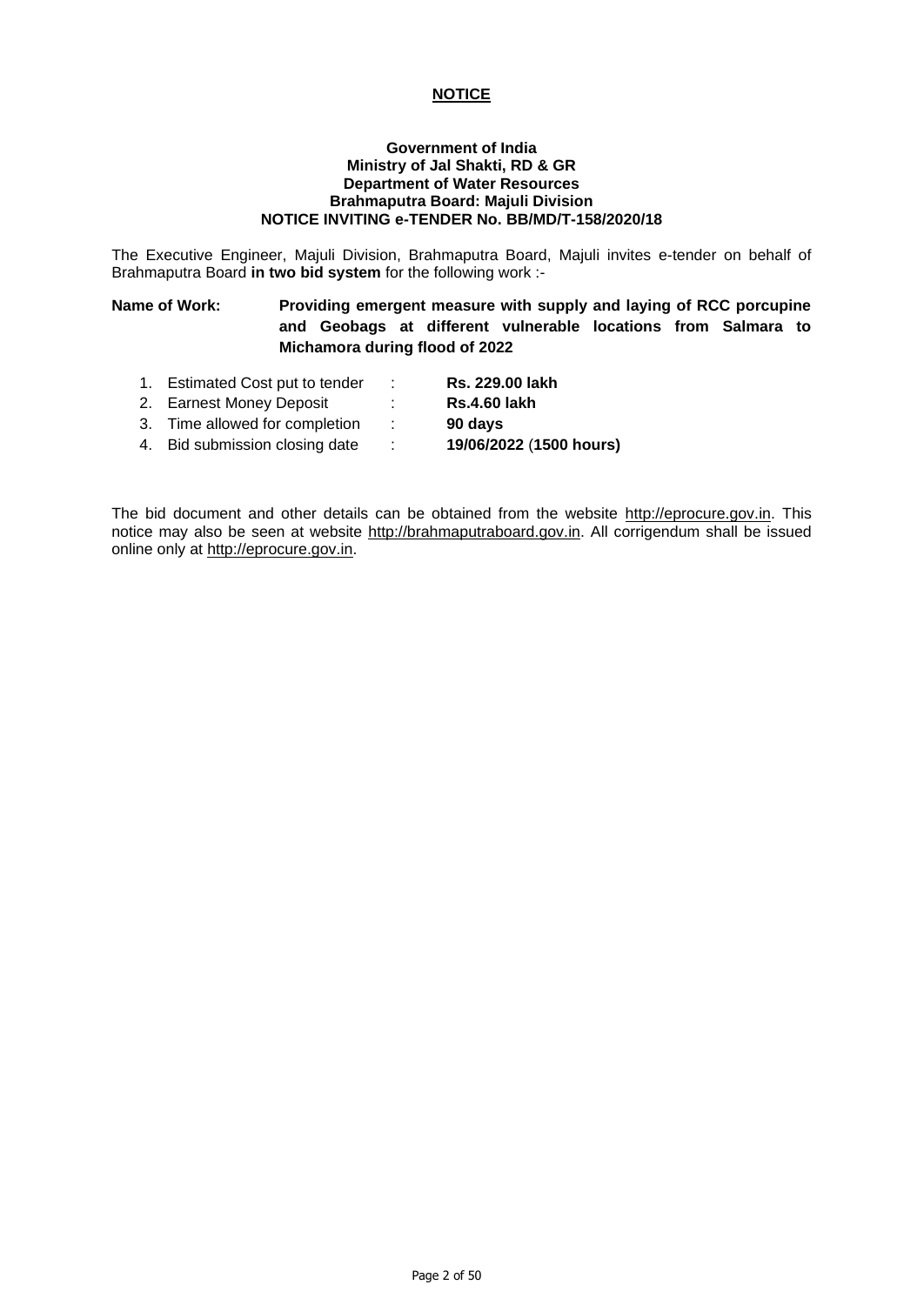## **INDEX**

|        | <b>Description</b>                                         | Page No.  |
|--------|------------------------------------------------------------|-----------|
| Part-I | Cost of Bid Document, EMD & Technical Bid                  | 4         |
|        | Information & Instructions for bidders                     | $5-8$     |
|        | NIT and CPWD - 6 for e-tendering                           | $9 - 11$  |
|        | CPWD-8                                                     | $12 - 13$ |
|        | Proforma of Schedule                                       | 14-20     |
|        | D-1 : Specification of works and mode of payments          | $21 - 26$ |
|        | D-2 : Additional Terms & Conditions                        | $27 - 29$ |
|        | <b>Integrity Pact</b>                                      | 30-31     |
|        | <b>Integrity Agreement</b>                                 | 32-35     |
|        | Form of performance guarantee/ bank guarantee bond         | 36-37     |
|        | Form A - Financial Information                             | 38        |
|        | Form B - Banker's Certificate                              | 39        |
|        | Form C- Details of Similar Works                           | 40        |
|        | Form E- Performance Reports of Works                       | 41        |
|        | Form F- Structure & Organization                           | 42        |
|        | Form G - Details of Technical and Administrative Personnel | 43        |
|        | Form H - Details of Plants & Equipment                     | 44        |
|        | <b>Special Conditions of Contract</b>                      | 45-46     |
|        |                                                            |           |

| Part-II | Schedule of Quantities / BoQ |
|---------|------------------------------|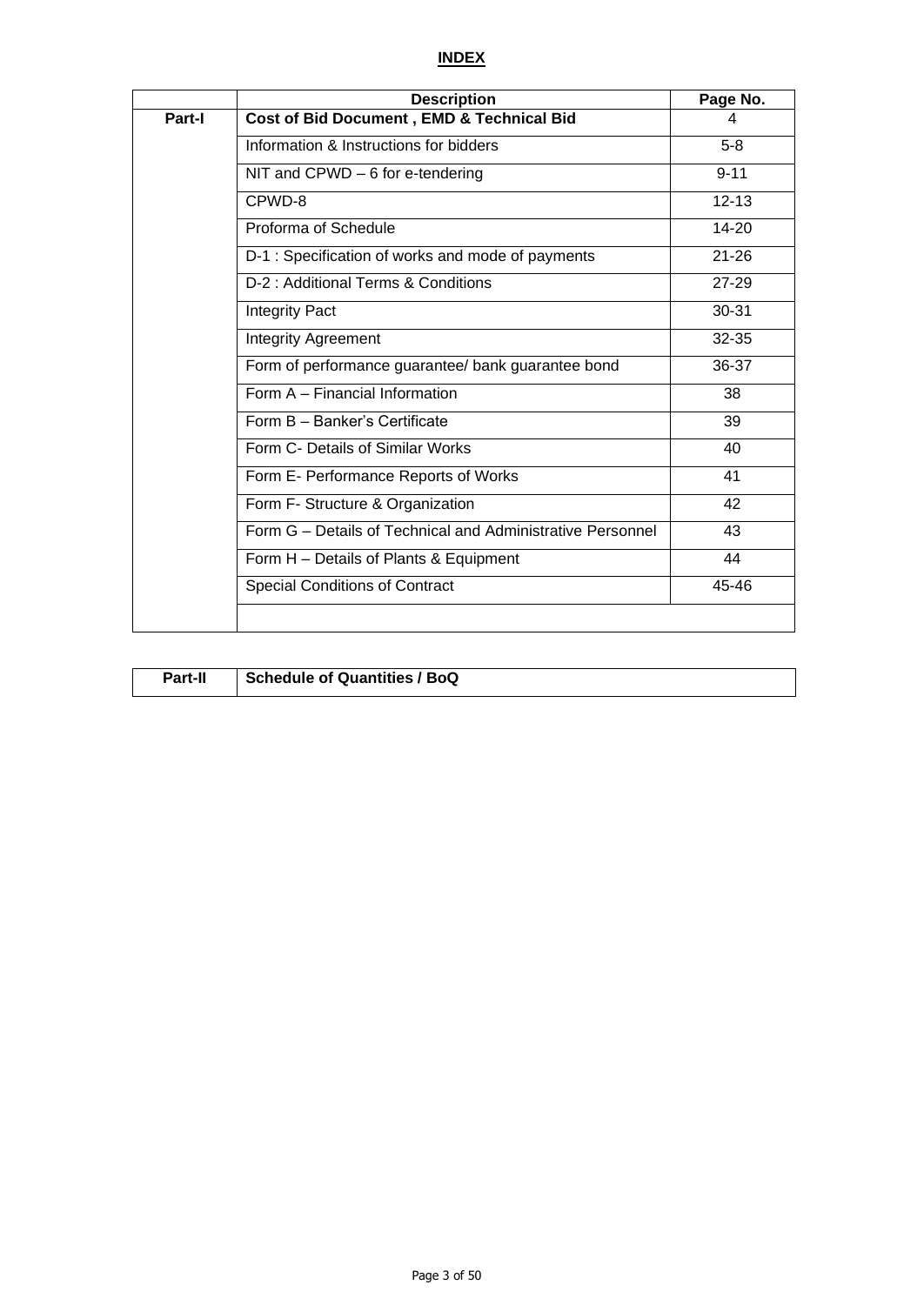## **PART - I**

## **COST OF BID DOCUMENT, EMD & TECHNICAL BID**

## **Name of the Work**

#### **Providing emergent measure with supply and laying of RCC porcupine and Geobags at different vulnerable locations from Salmara to Michamora during flood of 2022**

## **Note**

The bids may only be submitted online after uploading the mandatory scanned documents such as Demand Draft / Banker's Cheque / Fixed Deposit Receipts of **Rs. 4.60 lakh** towards Earnest Money Deposit (EMD) in favour of **Executive Engineer, Majuli Division, Brahmaputra Board, Majuli, payable at Majuli** and other documents as specified in the "INFORMATION AND INSTRUCTIONS FOR BIDDERS FOR e-TENDERING FORMING PART OF BID DOCUMENT AND TO BE POSTED ON WEBSITE".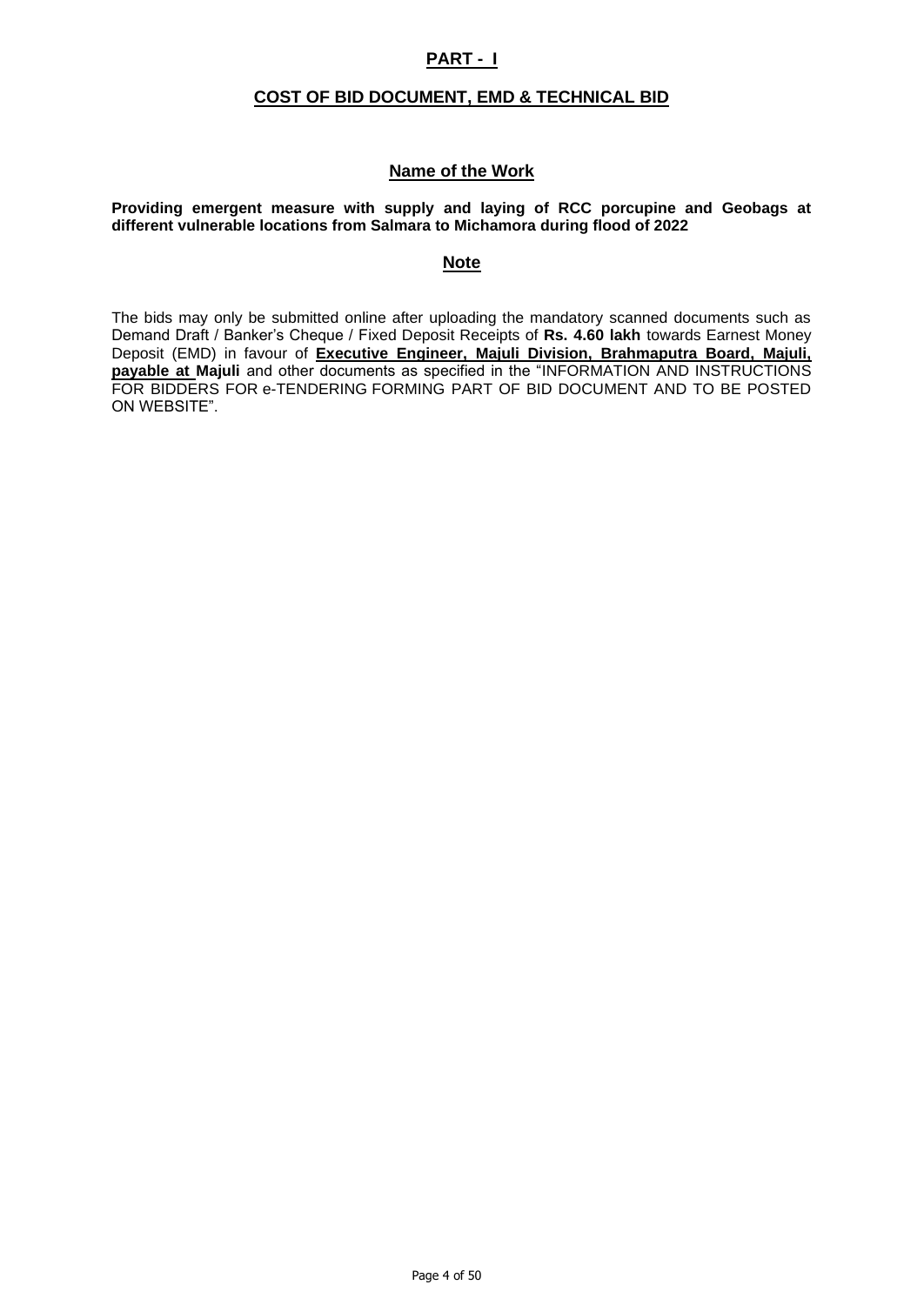#### **ANNEXURE-20A.13.2**

#### (New Annexure as per OM/MAN/224-B)

#### INFORMATION AND INSTRUCTIONS FOR BIDDERS FOR e-TENDERING FORMING PART OF BID DOCUMENT AND TO BE POSTED ON WEBSITE

#### (Applicable for inviting bids on 2/3 bid system)

The Executive Engineer, Majuli Division, Brahmaputra Board, Majuli invites e-tender on behalf of Brahmaputra Board from experienced, reputed, competent and financially sound Indian Contractors / Companies / Firms fulfilling eligibility and qualification requirements specified in Bidding Documents for the below mentioned work:

| SI.<br>No | NIT No.                           | Name of work & location                                                                                                                                                                                             | Estimated<br>cost put to<br>bid (Rs. In<br>lakh) | Earnest<br>Money<br>(Rs. In<br>lakh) | Perio<br>d of<br>comp<br>letion | <b>Bid</b><br>submi<br>ssion<br>closin<br>g<br>date &<br>time | Period<br>during<br>which<br>EMD, cost<br>of bid<br>document<br>and other<br>document<br>s shall be<br>submitted | Time &<br>date of<br>opening<br>of bid   |
|-----------|-----------------------------------|---------------------------------------------------------------------------------------------------------------------------------------------------------------------------------------------------------------------|--------------------------------------------------|--------------------------------------|---------------------------------|---------------------------------------------------------------|------------------------------------------------------------------------------------------------------------------|------------------------------------------|
|           | $\mathbf{2}$                      | 3                                                                                                                                                                                                                   | 4                                                | 5                                    | 6                               | 7                                                             | 8                                                                                                                | 9                                        |
| 01        | BB/MD/<br>$T-158/$<br>2020/<br>18 | Providing<br>emergent<br>with<br>supply<br>measure<br><b>RCC</b><br>laying<br>of<br>and<br>porcupine and Geobags<br>at different vulnerable<br>locations from Salmara<br>Michamora<br>during<br>to<br>flood of 2022 | 229.00                                           | 4.60                                 | 90<br>days                      | 19/06/<br>2022<br>(upto<br>1500<br>hours                      | 20/06/<br>2022<br>(upto<br>1300<br>hours)                                                                        | 20/06/<br>2022<br>after<br>1500<br>hours |

1. Bidders who fulfil the following requirements shall be eligible to apply:

:

- a. The bidder should have experience of successfully completed works as mentioned below during the last seven years ending previous day of last date of submission of application
	- i) Three similar works each cost not less than **40%** of the estimated cost put to tender or two similar works each cost not less than **60%** of the estimated cost put to tender or one similar work costing not less than **80 %**of the estimated cost put to tender.
	- ii) Similar nature of work means "Works pertaining to river training and anti-erosion works."

The certificate for successful completion of work should be issued by an officer not below the rank of Executive Engineer/ Project Manager or equivalent.**(Scanned copy of completion certificate along with copy of Work Order to be uploaded).**

- b. The bidder should have average annual financial turnover ( Gross) not less than **50%** of the estimated cost put to tender during the last three years ending 31<sup>st</sup> March, 2022 in Form- A **(Scanned copy of Certificate from Chartered Accountant to be uploaded).**Self-certified copy of turnover statement for the year 2019-2020, 2020-2021 and 2021-22 should be submitted.
- c. The bidder should not have incurred any loss in more than two years during the last five years ending 31st March, 2022 in Form A.**(Scanned copy of abstract from profit and loss account from Chartered Accountant to be uploaded).**
- d. The bidder should have a current solvency of **40%** of the estimated cost put to tender. Format is appended at Form B. The solvency shall not be older than 3 months from the date of submission of bid.**(Scanned copy of original solvency, to be uploaded).**
- e. The bidders should submit up-to-date contractor's registration with Government of India / State Government department; Income Tax Clearance Certificate / PAN; GST Registration Certificate; EPF Registration / Valid Labour License. **(Scanned copy of documents to be uploaded).**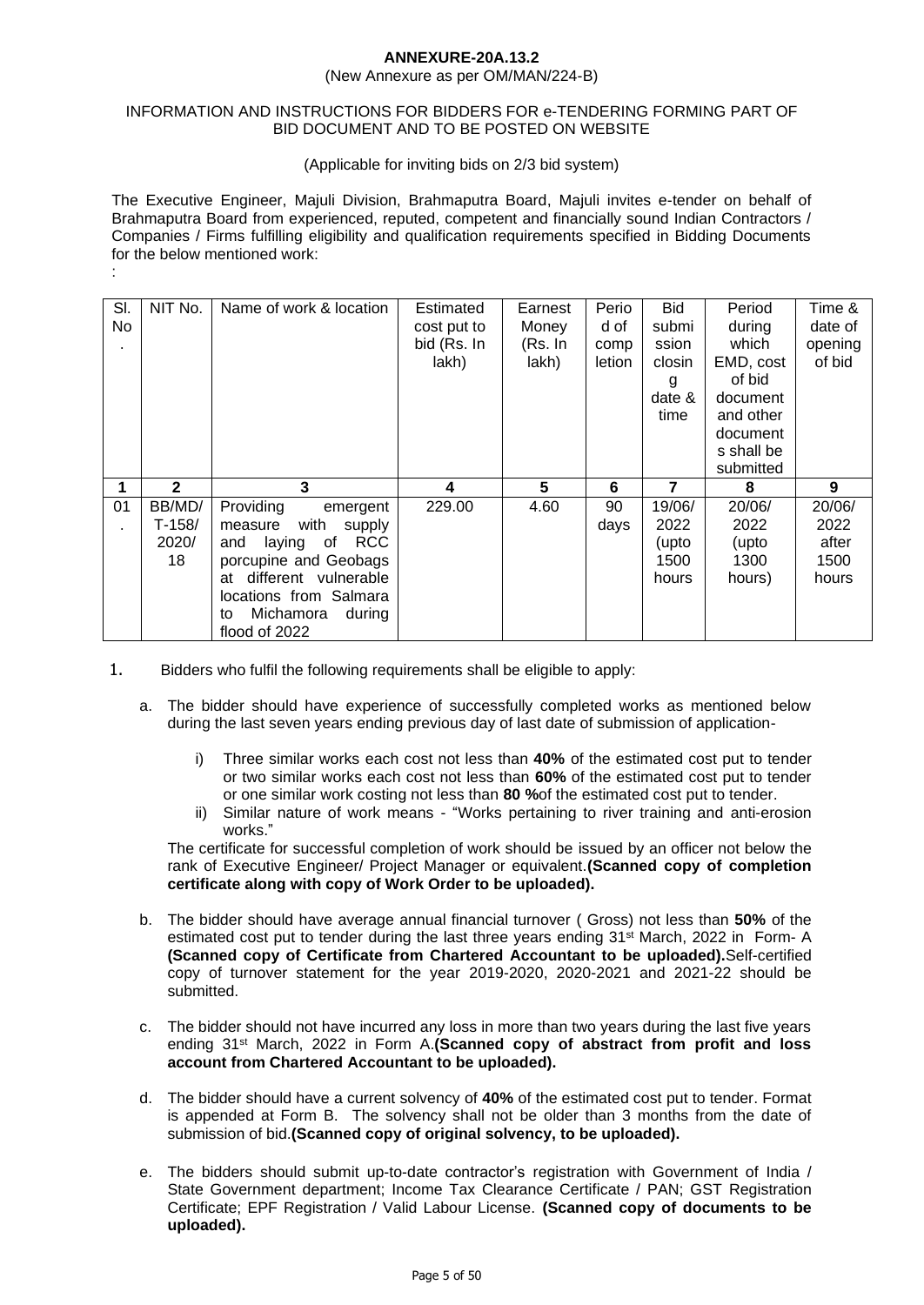f. The bidder should own at least the following equipments -

| 1. Tractor with trailer                               | - 10 nos. |
|-------------------------------------------------------|-----------|
| 2. Engine Boat (40 gtl/12 to 14 cum capacity or more) | - 4 nos.  |
| 3. Excavator/JCB                                      | - 1 no.   |
| 4. Generator                                          | $-3$ nos. |
| 5. Stitching Machine                                  | $-7$ nos. |

The bidder should submit a list of equipments /machineries owned by him which are proposed to be deployed in the present work in **Form-H**. Else, he should certify that the he would be able to manage the equipment cited above by hiring etc and submit the list of firms from whom he proposes to hire. The contractor should plan the entire work with proper equipment to achieve the desired progress as per milestone depicted in the tender document. The bar chart should be signed by the contractor. If any changes are proposed by the contractor, the same should be enclosed with proper reasoning.**(Scanned copy of the list of equipments to be uploaded).**

- g. The bidder should furnish the list of all works of similar nature successfully completed during the last seven years in **Form-C** along with supporting documents. **(Scanned copy of certificate of successful completion of works to be uploaded).**
- h. The bidder's performance for any two work completed in the last 3 years should be certified by an officer not below the rank of an Executive Engineer or equivalent in **Form-E. (Scanned copy of performance report to be uploaded).**
- i. The bidder should submit the information in respect of his organization in **Form-F.(Scanned copy of document to be uploaded).**
- j. The bidder should have the following minimum Technical employees (to be employed at this site) with experience in this type of work for the timely execution of the contract. The bidder should submit a list of these employees stating clearly how they would be involved in his work in **Form-G. (Scanned copy of document to be uploaded).**

| Graduate Engineer | - 2 Nos. |
|-------------------|----------|
| Supervisor        | - 5 No.  |

k. At the time of submission of tender, the tenderer shall have to furnish an affidavit as under**(Scanned copy of affidavit to be uploaded)**:-

"I/We undertake and confirm that eligible similar work(s) has/have not been got executed through another contractor on back to back basis. Further that, if such a violation comes to the notice of Department, then I/We shall be debarred for tendering in Brahmaputra Board contracts in future forever. Also, if such a violation comes to the notice of Department before date of start of work, the Engineer-in-Charge shall be free to forfeit the entire amount of Earnest Money Deposit/Performance Guarantee."

- 2. The intending bidder must read the terms & conditions of **CPWD-6 FOR e-TENDERING**  carefully. He should only submit his bid if he considers himself eligible and he is in possession of all the documents required.
- 3. Information and instructions for bidders posted on websit[ehttp://eprocure.gov.in](http://eprocure.gov.in/) shall form part of the bid document.
- 4. The bid document consisting of plans, specifications, the schedule of quantities of various types of items to be executed and the set of terms & conditions of the contract to be complied with and other necessary documents can be seen / downloaded from website [http://eprocure.gov.in](http://eprocure.gov.in/) free of cost. However, location of laying of geo-bags and quantity of work may vary depending of site condition at the time of execution.
- 5. The bids may only be submitted online after uploading the mandatory scanned documents such as Demand Draft / Banker's Cheque/ Fixed Deposit Receipts of any scheduled bank of Rs.4.60 lakh towards Earnest Money Deposit (EMD) in favour of Executive Engineer, Majuli Division, Brahmaputra Board, Majuli, payable at Majuli and other documents as specified.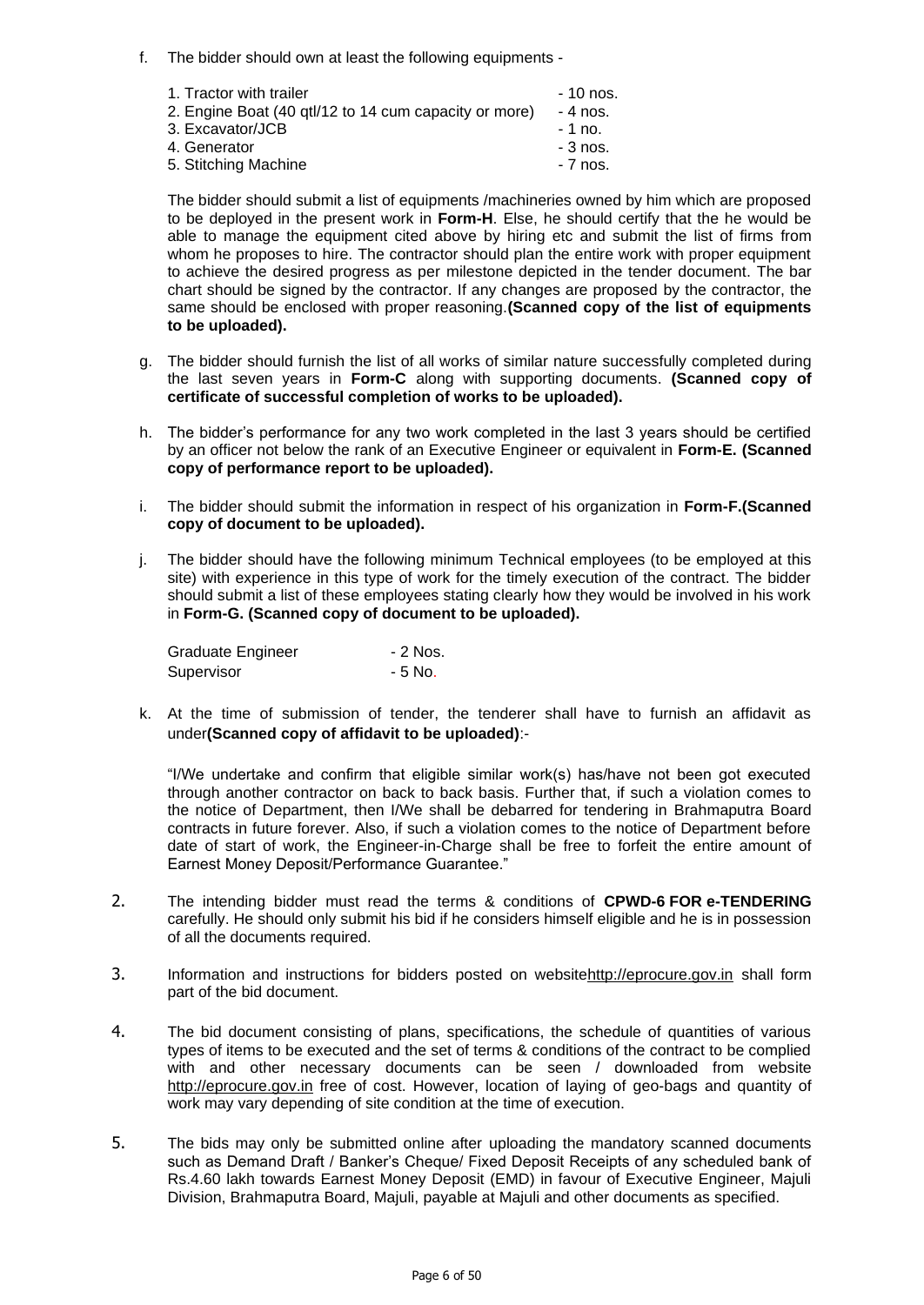- 6. Those contractors not registered on the website mentioned above, are required to get registered beforehand. If needed, they may take training on online bidding process as per details available on the website.
- 7. The intending bidder must have valid Class-III digital signature to submit the bid.
- 8. The bidder can upload documents in the form of **JPG** format and **PDF** format.
- 9. **Certificate of Financial Turnover**: At the time of submission of bid, bidder may upload Affidavit / Certificate from Chartered Accountant mentioning Financial Turnover of last 3 years or for the period as specified in the bid document and profit and loss accounts for last 5 years. Further details, if required, may be asked from the bidder after opening of technical bids. **There is no need to upload entire voluminous balance sheet.**
- 10. Bidder must ensure to quote rate of each item in Indian National Rupees(INR). If any cell is left blank and no rate is quoted by the bidder, rate of such item shall be treated as "0" (Zero).
- 11. The Technical Bid shall be opened first on due date and time as mentioned in Para 16 below. The financial bids of bidders qualifying the technical bid shall be opened subsequently.
- 12. No Pre Bid meeting shall be held for intending bidders.
- 13. The department reserves the right to reject any prospective application without assigning any reason and to restrict the list of qualified bidders to any number deemed suitable by it, if too many bids are received satisfying the laid down criterion.
- 14. The Brahmaputra Board (BB) shall not be held liable for any delays due to system failure beyond its control. Even though the system will attempt to notify the bidders of any bid updates, the Brahmaputra Board shall not be liable for any information not received by the bidder. It is the bidder's responsibility to verify the website for the latest information related to the tender / bid.
- 15. **Submission of original documents**: The bidders are required to submit following documents in original to the Executive Engineer, Majuli Division, Brahmaputra Board, Majuli within specified date and time. If the office happens to be closed on the date of opening of the bids as specified, the documents will be received on the next working day at the same time and venue.
	- a) Bid Document
	- b) Original Affidavit as mentioned at Clause 1 (k) of ANNEXURE-20A.13.2 of bid document
	- c) Any other affidavit / documents uploaded by the bidder during online submission of bid
	- d) Authorization letter from bidder for the person who will participate at the time of opening of the bid.

In case of failure to submission of above (a) to (c) before deadline, bidder is liable to be declared non-responsive.

16. Summary of important dates is as below:

| (i)                         | Document download / sale start date     | : 11/06/2022 (from 1000 hours onwards) |
|-----------------------------|-----------------------------------------|----------------------------------------|
| (ii)                        | Bid submission start date               | : 11/06/2022 (from 1300 hours)         |
| (iii)                       | Bid submission closing date             | : 19/06/2022 (up to 1500 hours)        |
| $\left( \mathbf{a} \right)$ | <b>Submission of Original Documents</b> | $\cdot$ 20/08/2022 (up to 1.200 hours) |

- (iv) Submission of Original Documents : 20/06/2022 (up to 1300 hours)
- (v) Technical Bid opening date : 20/06/2022 (after 1500 hours)
- 
- 
- 17. List of documents to be scanned and uploaded within the period of bid submission:
	- (i) Bid Document
	- (ii) Demand Draft / Banker's Cheque / FDR of any Scheduled Bank against EMD.
	- (iii) Certificate of Work Experience.
	- (iv) Certificate of Financial Turnover.
	- (v) Certificate of Profit and loss accounts (**Scanned copy of abstract from profit and loss account from Chartered Accountant to be uploaded)**
	- (vi) Bank Solvency Certificate.
	- (vii) Any other document as specified in the press notice.
	- (viii) Affidavit regarding correctness of bid, criteria for fulfilling eligibility and other documents to be submitted along with the bid.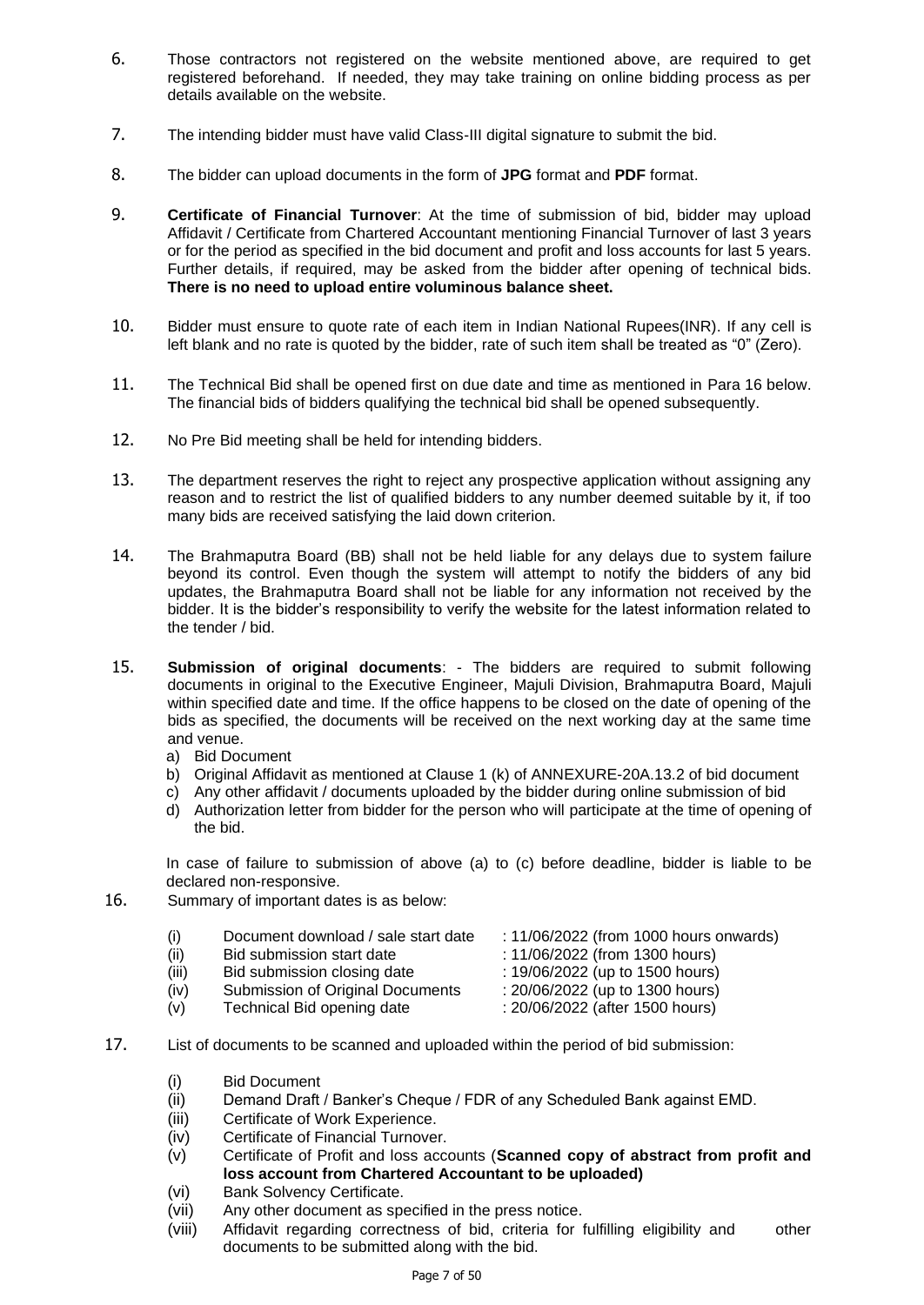- (ix) Certificate of Registration for GST and Income Tax or any other levies etc. as applicable from time to time
- (x) Affidavit as mentioned at Clause 1 (k) of ANNEXURE-20A.13.2 of bid document
- (xi) Other documents as mentioned at Clause 1 of ANNEXURE-20A.13.2 of bid document
- (xii) Affidavit regarding correctness of bid, criteria for fulfilling eligibility and other documents to be submitted along with the bid.
- (xiii) Any other document as specified in the press notice / bid document.

Executive Engineer Majuli Division Brahmaputra Board Majuli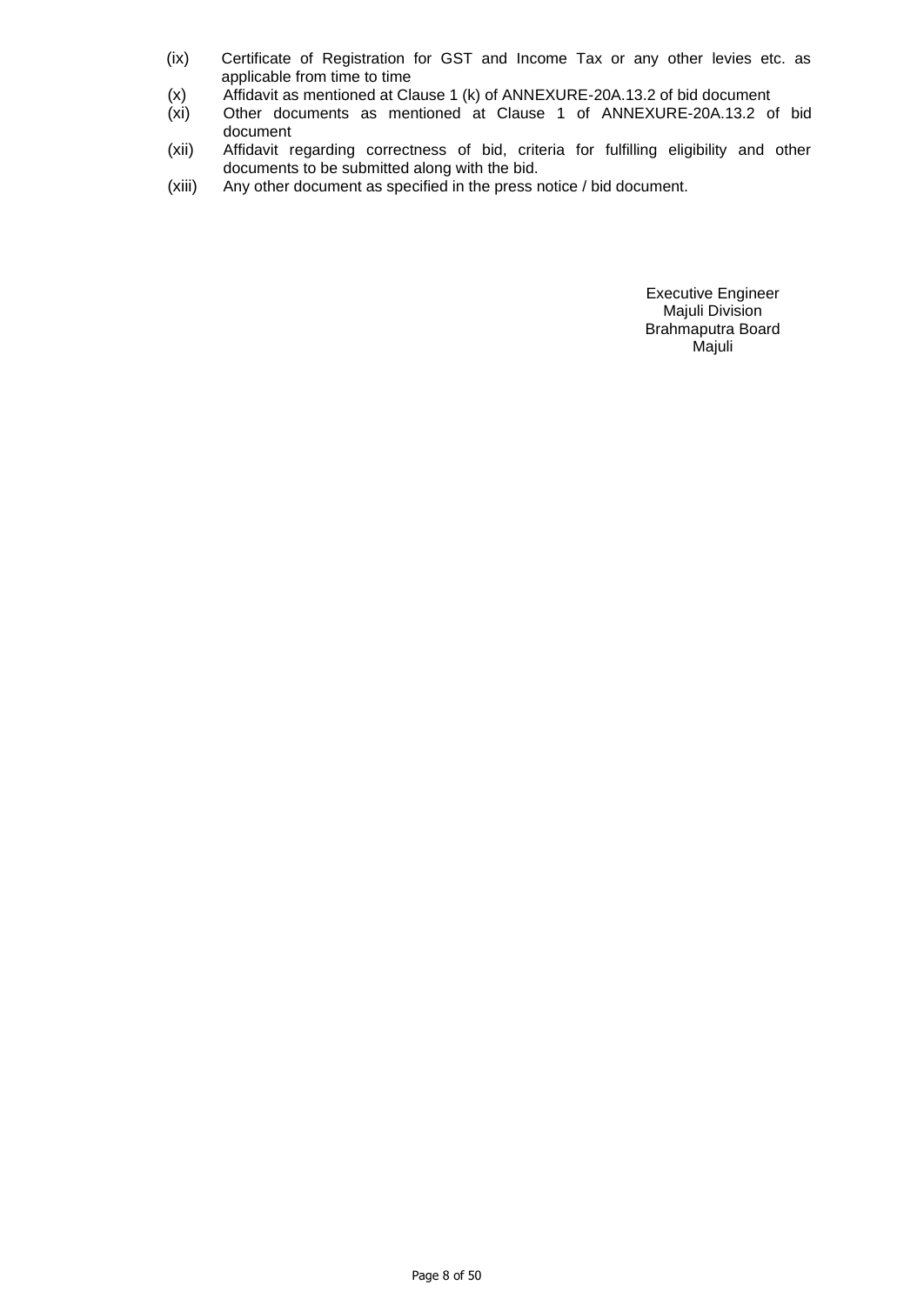#### **ANNEXURE - 20A.12 (Amended as per MAN/224B) CPWD-6 FOR e-TENDERING**

- 1. The Executive Engineer, Majuli Division, Brahmaputra Board, Majuli invites e-tender on behalf of Brahmaputra Board from experienced, reputed, competent and financial sound Indian Contractors/Companies/Firms fulfilling eligibility and qualification requirements specified in the Bidding document **in two bid system** for the work Providing emergent measure with supply and laying Geobags at different vulnerable locations from Salmara to Michamora during flood of 2022
- 1.1 The work is estimated to Cost Rs. 229 lakh (Rupees two hundred twenty nine) only. This estimate, however, is given merely as a rough guide.
- 1.2 Intending bidder is eligible to submit the bid provided he has definite proof from the appropriate authority which shall be to the satisfaction of the competent authority of having satisfactory completed works of magnitude as specified below:
- i) Three similar works each of value not less than the amount equal to **40% (Rs. 91.60 lakh)**of the estimate cost put to tender or two similar work each of value not less than the amount equal to **60%(Rs.137.40 lakh)** of the estimated cost put to tender or one similar work of value not less than the amount equal to **80%(Rs.183.20 lakh)** of the estimated cost put to tender (all figures rounded to nearest Rs.10 lac) in last 7 years ending previous day of last date of submission of bid. Similar works shall mean "Works pertaining to river training and anti-erosion works." The certificate for successful completion of work should be issued by an officer not below the rank

of Executive Engineer/ Project Manager or equivalent.

- 2. Agreement shall be drawn with the successful bidder on prescribed **Form No. CPWD 7/8** or other standard Form as mentioned which is available as a Govt. of India Publication and also available on website www.cpwd.gov.in. Bidders shall quote his rates as per various terms and conditions of the said form which will form part of the agreement. The entire bidding document and all the relevant correspondences/ corrigendum issued will also be the part of the Agreement.
- 3. The time allowed for carrying out the work will be **90 days** which will be reckoned **from 10th day** from the date of issue of letter of acceptance.
- 4. The works are to be executed as per direction of Engineer-in-Charge. However, location of laying of geobags and quantity of work may vary depending on site condition at the time of execution. As the work will be of emergent in nature hence location will be notified as and when the need arises. The contractor has to supply full quantity of geobags and special thread within a period of 30 days from the date of issue of work order and make arrangement for laying of geobags within a notice of 24 hrs.
- 5. The tender document consisting of plans, specifications, the schedule of quantities of various class of work to be executed and the set of terms and conditions of the contract to be complied with and other necessary documents except "Standard General Condition of Contract Form" can be seen & downloaded from website **[http://eprocure.gov.in](http://eprocure.gov.in/)**free of cost.
- 6. Copy of certificate of work experience and other documents as specified in the tender document for eligibility shall be scanned and uploaded to the e-tendering website within the period of tender submission. **However, certified copy of all the scanned and uploaded documents as specified in tender document shall have to be submitted by the bidder physically in the office of tender opening authority within specified time as mentioned in Para 16 of Annexure 20A.13.2.**
- 7. Online bid documents submitted by intending bidders shall be opened only of those bidders whose Earnest Money Deposit and other documents are found in order. The bid submitted may be treated invalid if-
- i) The bidder is found ineligible.
- ii) The bidder does not upload all the documents as stipulated in the bid document.
- iii) If any discrepancy is noticed between the documents as uploaded at the time of submission of bid and hard copies as submitted physically by the bidder in the office of tender opening authority.
- 8. Interested bidders who wish to participate in the bid have to also make the following payments within the due date: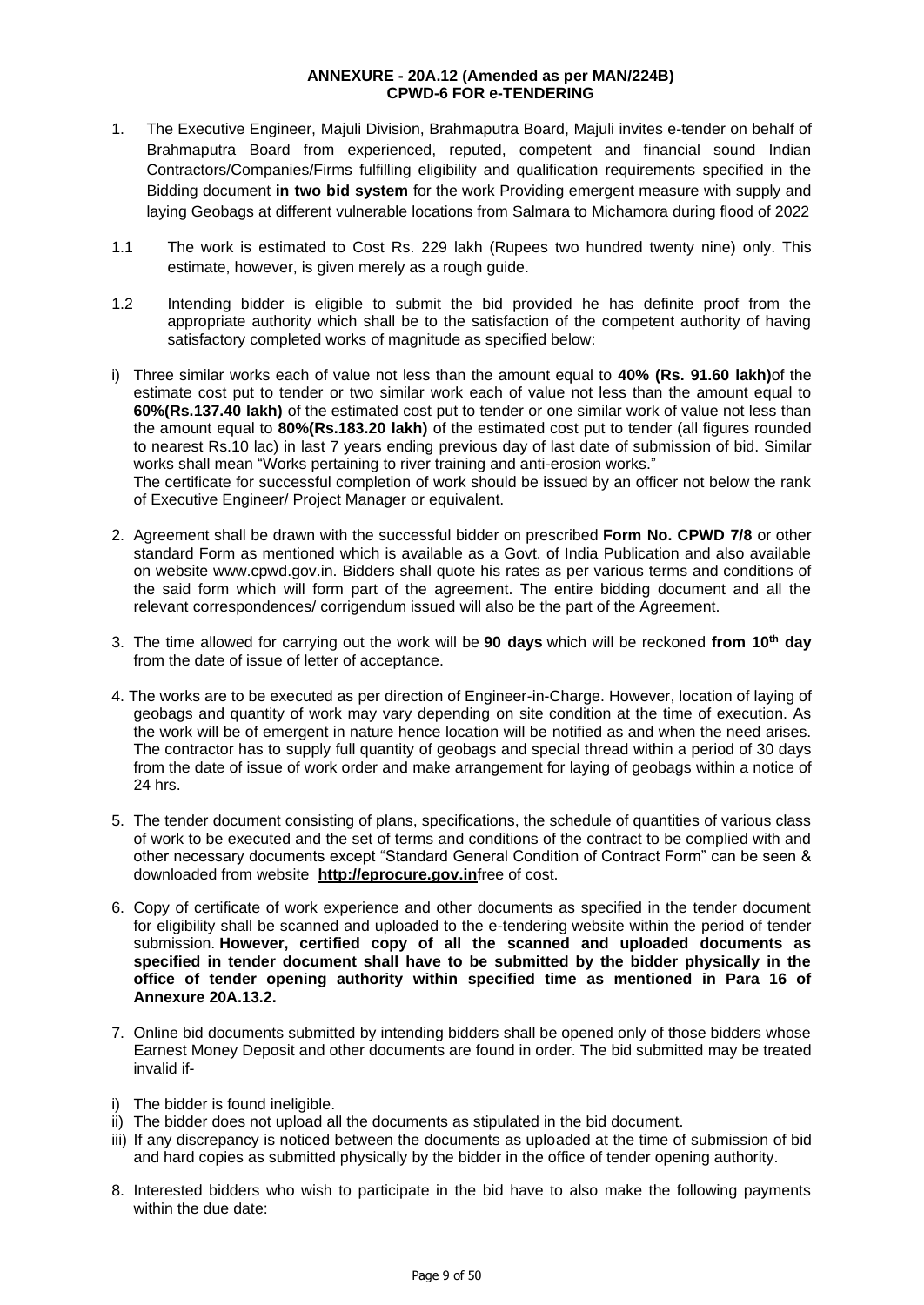- i) Earnest Money of **Rs.4.60 lakh (Rupees four lakh sixty thousand) only** in the form of Demand Draft / Banker's Cheque / Fixed Deposit Receipt of a scheduled bank drawn in favour of Executive Engineer, Majuli Division, Brahmaputra Board, Majuli payable at Majuli and shall be scanned and uploaded to the e-Tendering website within the due date and time. The original EMD should be deposited by the bidders within the due date and time to the Executive Engineer, Majuli Division, Brahmaputra Board, Majuli.
- 9. **GST** on material, Royalty on forest produce, Purchase Tax, Turnover Tax, or any other tax and duty on materials/ work, as applicable, shall be paid by the contractor himself. The contractor shall quote his rates including all such taxes and GST. Payment towards ESIC and continuation of Employee's Provident Fund etc. shall have to be borne by the contractor.
- 10**.** The bidder, whose tender is accepted, will be required to furnish performance guarantee of **3%(three Percent)**of the tendered amount within the period specified in the bid document. This guarantee shall be in the form of cash (in case guarantee amount is less than Rs. 10,000/-) or Deposit at Call receipt of any scheduled bank /Banker's Cheque of any scheduled bank/ Demand Draft of any scheduled bank/ Pay order of any Scheduled Bank (in case guarantee amount is less than Rs. 1,00,000/-) or Government Securities or Fixed Deposit Receipts or Guarantee Bonds of any Scheduled Bank or the State Bank of India in accordance with the prescribed form. In case the contractor fails to deposit the said performance guarantee within the period as indicated in **Schedule 'F'**, including the extended period if any, the Earnest Money deposited by the bidder shall be forfeited automatically without any notice to the contractor. (Copy of Bank Guarantee Bond is enclosed).
- 11. Intending bidders are advised to inspect and examine the site and its surroundings and satisfy themselves before submitting their bids as to the nature of the ground and sub- soil (so far as is practicable), the form and nature of the site, the means of access to the site, the accommodation they may require and in general shall themselves obtain all necessary information as to risks, contingencies and other circumstances which may influence or affect their bid. A bidder shall be deemed to have full knowledge of the site whether he inspects it or not and no extra charge consequent on any misunderstanding or otherwise shall be allowed. The bidder shall be responsible for arranging and maintaining at his own cost all materials, tools & plants, water, electricity access, facilities for workers and all other services required for executing the work unless otherwise specifically provided for in the contract documents. Submission of a bid by a bidder implies that he has read this notice and all other contract documents and has made himself aware of the scope and specifications of the work to be done and of conditions and rates at which stores, tools and plant, etc. will be issued to him by the Government and local conditions and other factors having a bearing on the execution of the work.
- 12. The competent authority on behalf of Brahmaputra Board does not bind itself to accept the lowest or any other bid and reserves to itself the authority to reject any or all the tenders received without the assignment of any reason. All bids in which any of the prescribed condition is not fulfilled or any condition including that of conditional rebate is put forth by the bidder shall be summarily rejected.
- 13. Canvassing whether directly or indirectly, in connection with bidders is strictly prohibited and the bids submitted by the bidders who resort to canvassing will be liable for rejection.
- 14. The competent authority on behalf of Brahmaputra Board reserves to himself the right of accepting the whole or any part of the bid and the bidder shall be bound to perform the same at the rate quoted.
- 15. The contractor shall not be permitted to bid for works in the Brahmaputra Board if his near relative is posted as a Divisional Accountant or as an officer in any capacity between the grades of General Manager and Junior Engineer (both inclusive). He shall also intimate the names of persons who are working with him in any capacity or are subsequently employed by him and who are near relatives to any gazetted officer in the Brahmaputra Board or in the Ministry of Jal Shakti, Dept of Water Resources, River Development & Ganga Rejuvenation. Any breach of these conditions by the contractor would render ineligible for award of work / continuing with the work.
- 16. No Engineer of gazetted rank or other Gazetted Officer employed in Engineering or Administrative duties in an Engineering Department of the Government of India is allowed to work as a contractor for a period of one year after his retirement from Government service, without the prior permission of the Government of India in writing. This contract is liable to be cancelled if either the contractor or any of his employees is found any time to be such a person who had not obtained the permission of the Government of India as aforesaid before submission of the bid or engagement in the contractor's service.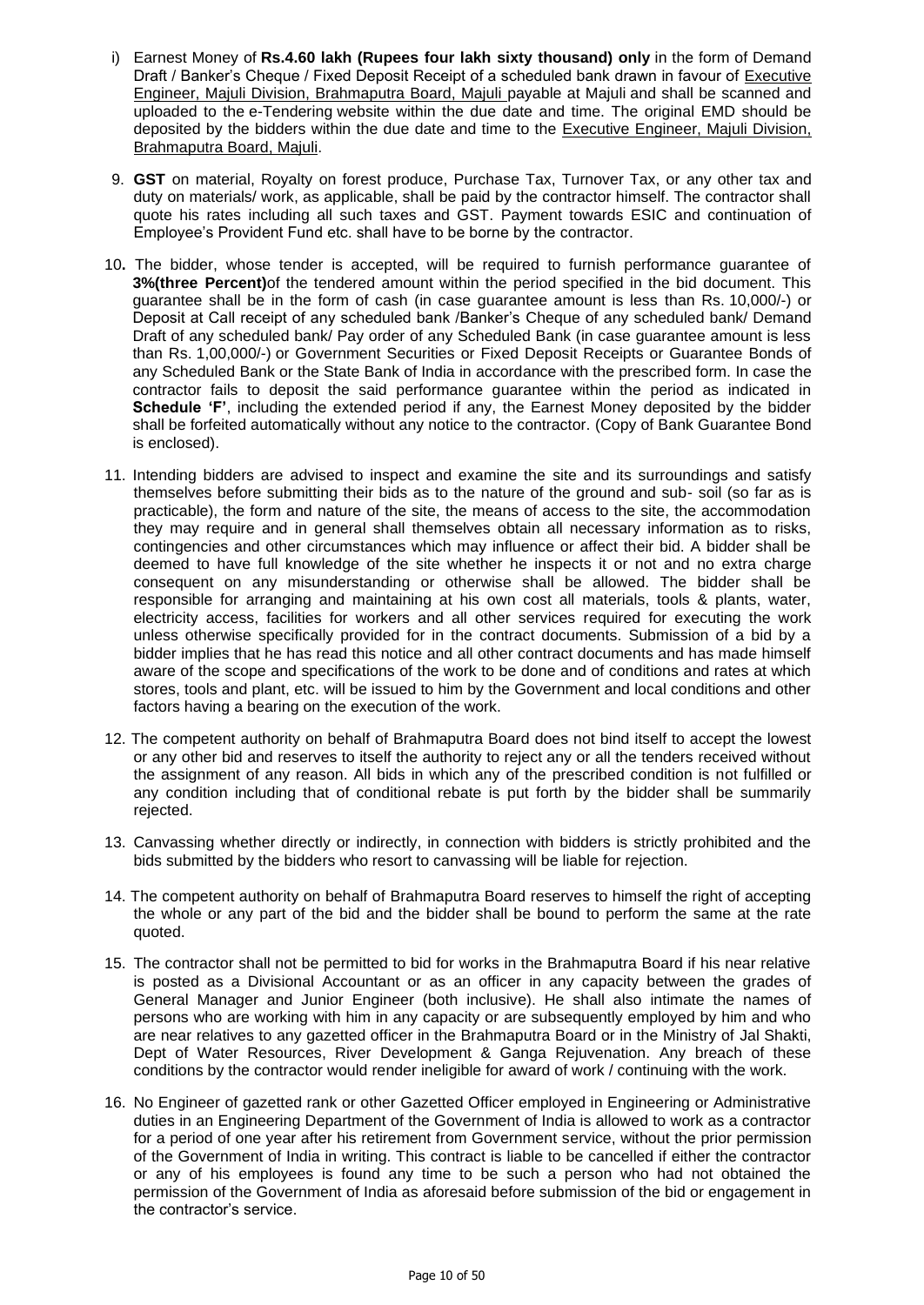- 17. The bid for the works shall remain open for acceptance for a period of **30(thirty)** days from the date of opening of bids/ **75 (Seventy five)** days from the date of opening of financial bid in case bids are invited on 2 bid system. If any bidder withdraws his bid before the said period or issue of letter of acceptance, whichever is earlier, or makes any modifications in the terms and conditions of the bid which are not acceptable to the department, then the Government shall, without prejudice to any other right or remedy, be at liberty to forfeit 50% of the said earnest money as aforesaid. Further the bidder shall not be allowed to participate in the re-bidding process of the work.
- 18. This notice inviting bid shall form a part of the contract document. The successful bidder/ contractor, on acceptance of his bid by the Accepting Authority shall within 10 days from the date of issue of Letter of Acceptance, sign the contract consisting of:-
- a) The Notice Inviting bid, all the documents including additional conditions, specifications and drawings, if any, forming part of the bid as uploaded at the time of invitation of bid and the rates quoted online at the time of submission of the bid and acceptance thereof together with any correspondence leading thereto.
- b) Standard C.P.W.D. Form 7/8 and General Conditions of Contract and other standard forms mentioned which is part of uploaded tender document.

Executive Engineer, Majuli Division, Brahmaputra Board Majuli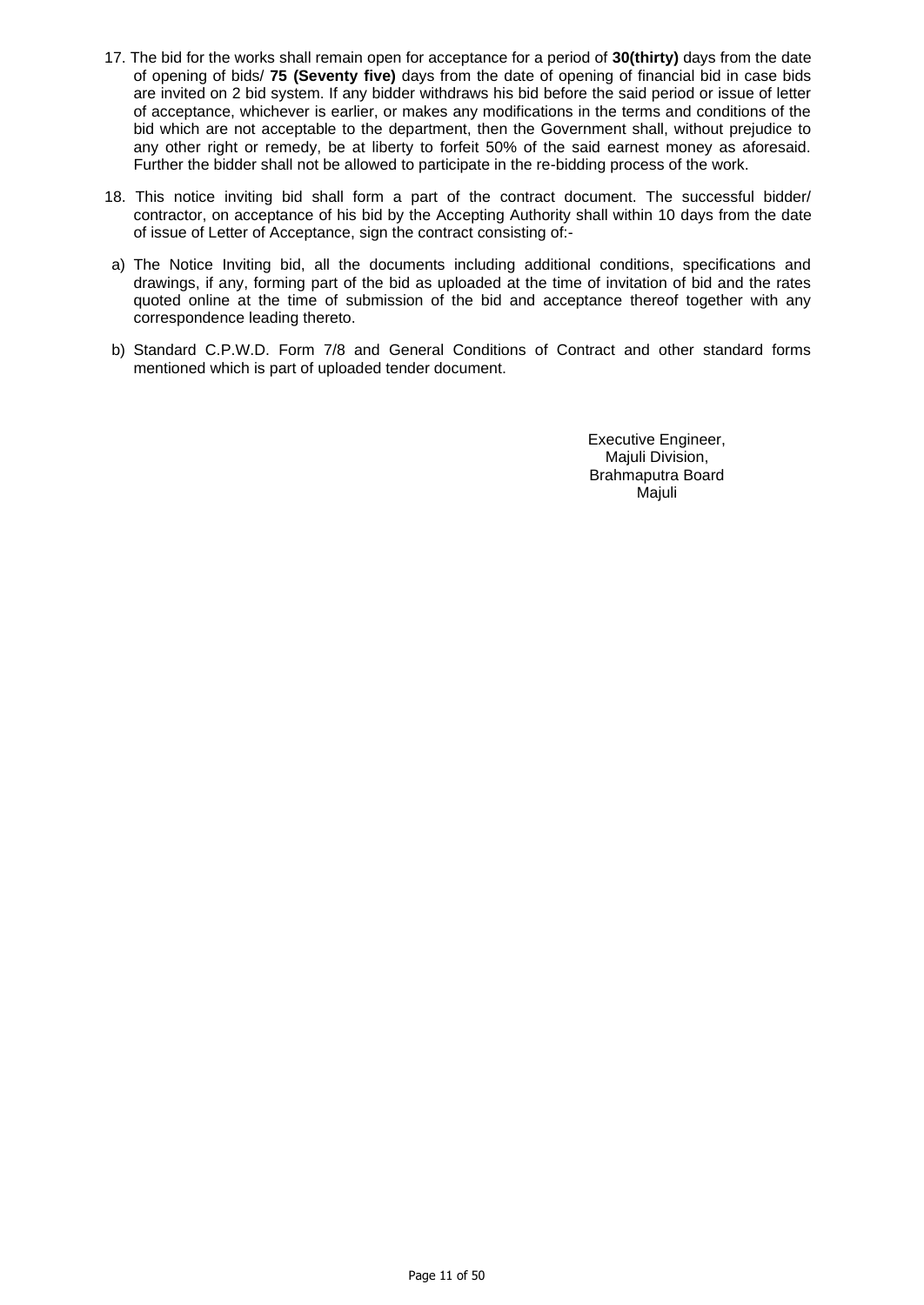STATE : Assam **DIVISION: 1. Majuli Division** 2. Lakhimpur Division

SUB-DIVISION :

CIRCLE : Jorhat Circle, Brahmaputra Board

1. Majuli Sub-Division No.-I

2. Majuli Sub-Division No.-II

3. Majuli Sub-Division No.-III

## **Item Rate Tender & Contract for Works**

## **Tender for the work: Providing emergent measure with supply and laying of RCC porcupine and Geobags at different vulnerable locations from Salmara to Michamora during flood of 2022**

Bids to be submitted online by 1500 hours on 19/06/2022 at eprocurement portal.

- **(i)** Technical bid to be opened online at 1500 hours after 20/06/2022 by authorized officers of Brahmaputra Board in presence of the Executive Engineer, Majuli Division, Brahmaputra Board, Majuli.
- **(ii)** Summary of important dates is given in Sl. No. 16 of Annexure-20A.13.2 under "Information and instructions for bidders for e-tendering forming part of bid document and to be posted on website.

## **T E N D E R**

I/We have read and examined the Notice Inviting Tender, Schedule A, B, C, D ,E & F. Specifications applicable, Drawings & Designs, General Rules and Directions, Conditions of Contract, Clauses of Contract, Special conditions, Schedule of Rate & other documents and Rules referred to in the conditions of contract and all other contents in the tender document for the work.

I/We hereby tender for the execution of the work specified for Brahmaputra Board within the time specified in Schedule 'F', viz., schedule of quantities and in accordance in all respects with the specifications, designs, drawings and instructions in writing referred to in Rule-1 of General Rules and Directions and in Clause 11 of the Conditions of Contract and with such materials as are provided for, by, and in respects in accordance with, such conditions so far as applicable.

I/We agree to keep the tender open for **75** days (Seventy five days)from the due date of its opening of financial bid and not to make any modifications in its terms & conditions.

A sum of **Rs.4.60 lakh** is hereby deposited in form of Demand draft/ Banker's Cheque /Fixed Deposit Receipt issued by a scheduled bank as Earnest Money Deposit. I/We agree that if I/We fail to furnish the prescribed Performance Guarantee within the prescribed period, I agree that the Chairman, Brahmaputra Board or his successors in office, shall without prejudice to any other right or remedy, be at liberty to forfeit the said Earnest Money absolutely. Further, if I/We fail to commence work as specified, I/We agree that Chairman, Brahmaputra Board or his successors in office shall without prejudice to any other right or remedy available in law, be at liberty to forfeit the said Earnest Money and Performance Guarantee absolutely, otherwise the said Earnest Money shall be retained by him towards security deposit to execute all the works referred to in the tender documents upon the terms & conditions contained or referred to therein and to carry out such deviations as may be ordered, up to maximum of the percentage mentioned in schedule 'F' and those in excess of that limit at the rates to be determined in accordance with the provision contained in Clause 12.2 and 12.3 of the Standard CPWD contract Form.Further, I/ We agree that in case of forfeiture of Earnest Money or both Earnest Money & Performance Guarantee as aforesaid, I/We shall be debarred for participation in the retendering process of the work.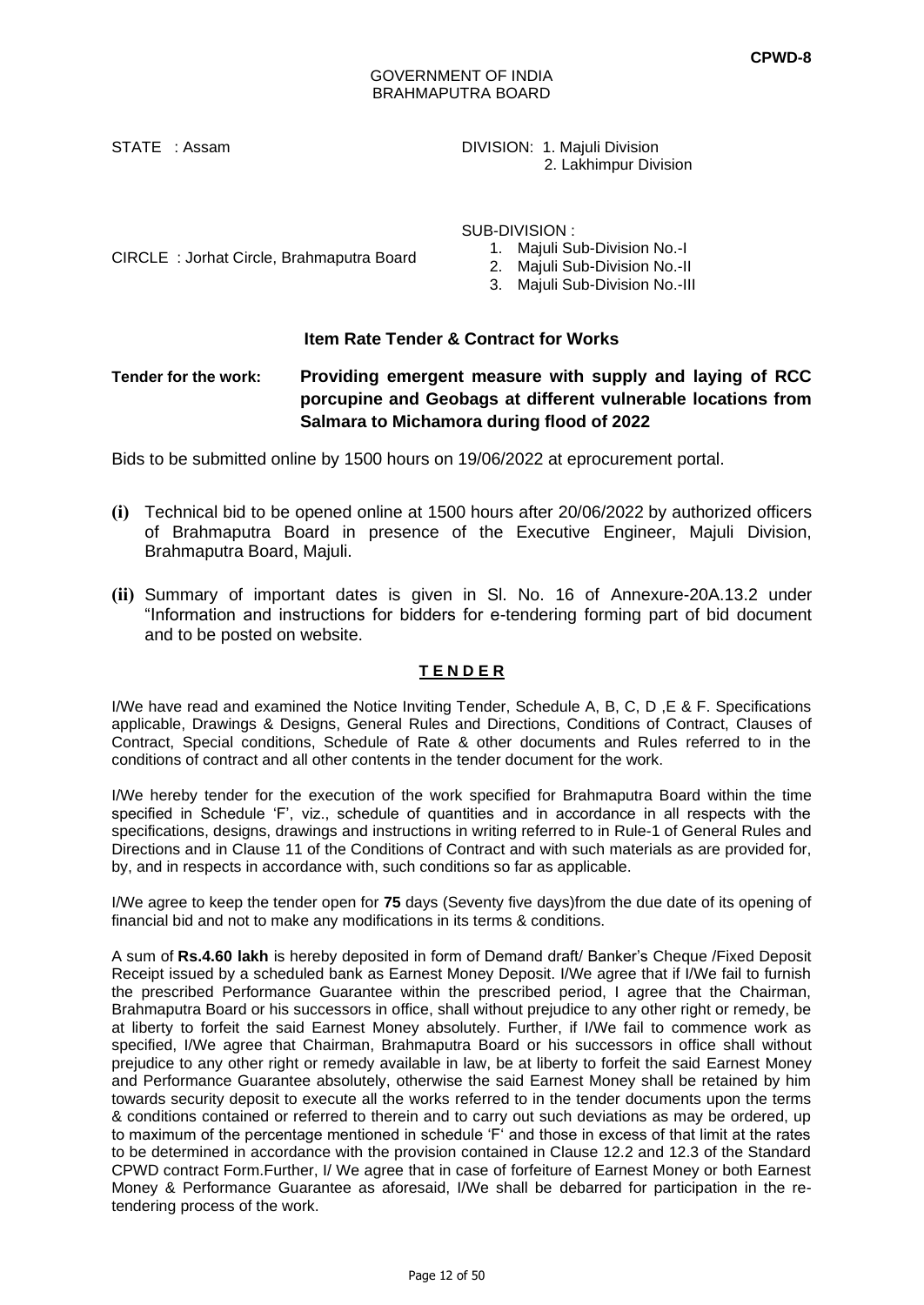I/We undertake and confirm that eligible similar works(s) has/have not been got executed through another contractor on back to back basis. Further that, if such a violation comes to the notice of Department, then I/We shall be debarred for tendering in Brahmaputra Board in future forever. Also, if such a violation comes to the notice of Department before start of work, the Engineer-in- Charge shall be free to forfeit entire amount of Earnest money Deposited/ Performance Guarantee.

I/We hereby declare that I/We shall treat the tender documents, drawings and other records connected with the work as secret/confidential documents and shall not communicate information / derived there from to any person other than a person to whom I/We, am/are authorized to communicate the same or use the information in any manner prejudicial to the safety of the state.

| Date       | ×.     | <u> 1980 - James Barnett, filozof eta idazlea (</u>                                                                          | Signature<br>Contractor** | of | the : |   |  |
|------------|--------|------------------------------------------------------------------------------------------------------------------------------|---------------------------|----|-------|---|--|
|            |        |                                                                                                                              | Postal Address **         |    |       | ÷ |  |
|            |        |                                                                                                                              | Telephone No. **          |    |       | ٠ |  |
|            |        |                                                                                                                              | Fax No. **                |    |       | ٠ |  |
|            |        |                                                                                                                              | e-mail ID **              |    |       | ٠ |  |
|            |        |                                                                                                                              |                           |    |       |   |  |
| Witness    |        | $\mathcal{L} = \{ \mathcal{L} \in \mathcal{L} \mid \mathcal{L} \in \mathcal{L} \}$ , where $\mathcal{L} = \{ \mathcal{L} \}$ | Fax No. **                |    |       | ÷ |  |
|            |        |                                                                                                                              | e-mail ID **              |    |       | ÷ |  |
| Address    | ÷      |                                                                                                                              |                           |    |       |   |  |
| Occupation | $\sim$ |                                                                                                                              |                           |    |       |   |  |

\*\* to be filled in by contractor

## **ACCEPTANCE**

The above tender (as modified by you as provided in the letters mentioned hereunder) is accepted by me for an on behalf of Brahmaputra Board for a sum of Rs. (Rupees\_\_\_\_\_\_\_\_\_\_\_\_\_\_\_\_\_\_\_\_\_\_\_\_\_\_\_\_\_\_\_\_\_\_\_\_\_\_\_\_\_\_\_\_\_\_\_\_\_\_\_\_\_\_\_\_\_\_\_\_\_\_\_\_\_\_\_\_\_).

The letters referred to below shall form part of this contract agreement:-

(a) (b) (c) For & on behalf Brahmaputra Board

Signature \_\_\_\_\_\_

\_\_\_\_\_\_\_\_\_\_\_\_\_\_\_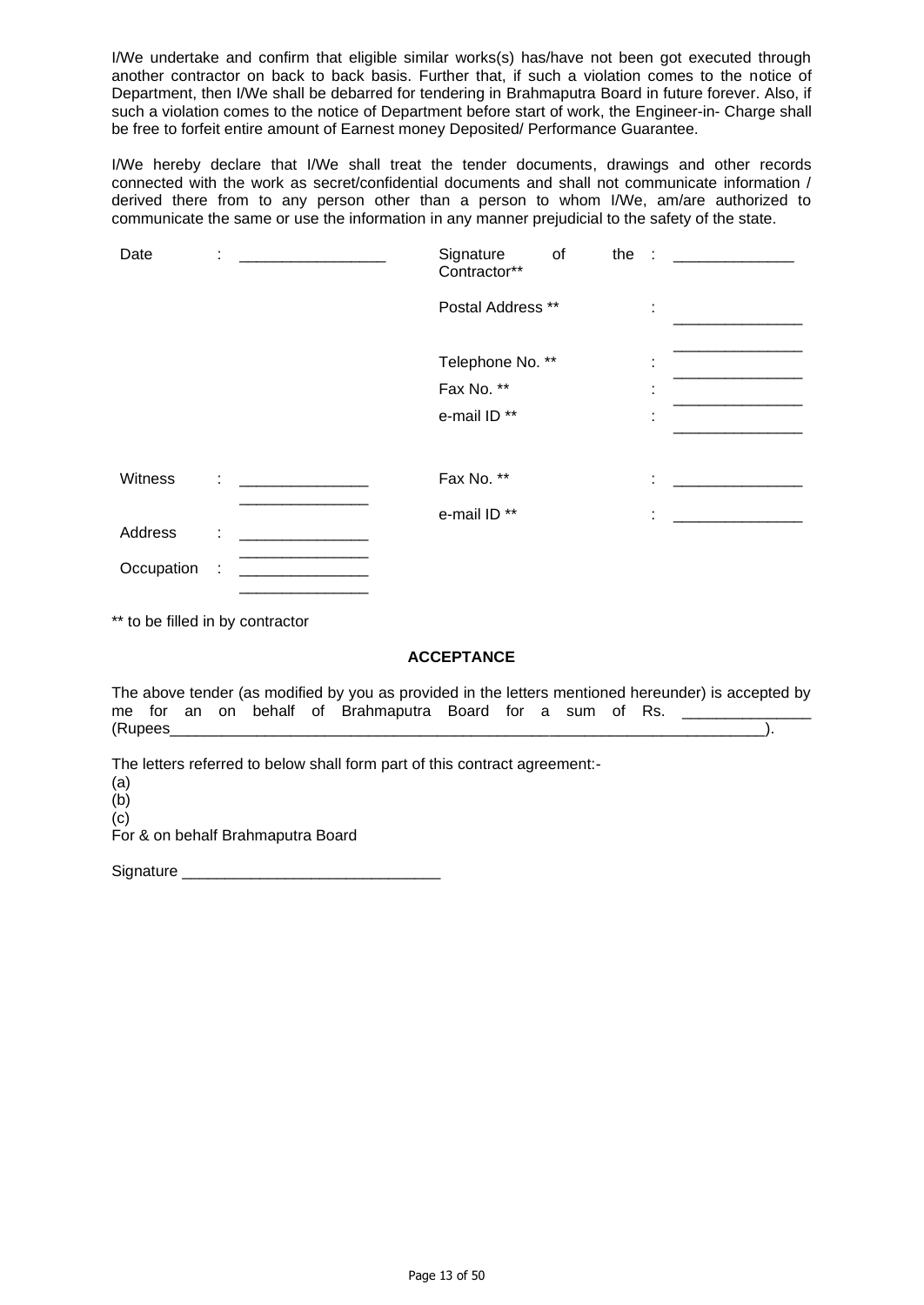## **SCHEDULE 'A' Schedule of quantities**

As given in schedule of work/ BoQ (Part II)

## **SCHEDULE - 'B'**

Schedule of materials to be issued to the contractor: Supplied by the department free of

cost

| SI.<br>No. | Description of item | Quantity | Rates in figures &<br>words at which the<br>material will be<br>charged to the<br>contractor | Place of issue |
|------------|---------------------|----------|----------------------------------------------------------------------------------------------|----------------|
|            |                     |          |                                                                                              |                |
|            | Nil                 | Nil      | Nil                                                                                          | Nil            |

#### **SCHEDULE - 'C'**

Tools and plants to be hired to the contractor: No T&P will be issued by the

department

| OI. | Description                           | Hire charges per | Place of issue |
|-----|---------------------------------------|------------------|----------------|
| No. |                                       | day              |                |
|     |                                       |                  |                |
|     | <b>NIL</b><br>---------<br>---------- |                  |                |

#### **SCHEDULE - 'D'**

Extra schedule for specific requirements/ documents for the work, if any.

Technical specifications and additional conditions are attached in the bid

## **SCHEDULE - 'E'**

Reference to General Conditions of Contract

## Name of work: **Providing emergent measure with supply and laying of RCC porcupine and Geobags at different vulnerable locations from Salmara to Michamora during flood of 2022**

|                 | Estimated cost of work  | Rs. 229 lakh                                |
|-----------------|-------------------------|---------------------------------------------|
| ii)             | <b>Earnest Monev</b>    | Rs.4.60 lakh                                |
| iii)            | Performance Guarantee   | 3% of tendered value of work                |
| iv <sup>)</sup> | <b>Security Deposit</b> | 5% of tendered value of work (to be         |
|                 |                         | deducted from RA bills/first and final bill |

## **SCHEDULE - 'F'**

Reference to General Conditions of contract

Officer inviting tender: : Executive Engineer, Majuli Division, Brahmaputra Board, Majuli : See below

Maximum %age for quantity of items of work to be executed beyond which rates are to be determined in accordance with Clauses 12.2 and 12.3

## **Definitions:**

- 2(v) Engineer-in-Charge(EIC) Executive Engineer, Majuli Division,
	- Brahmaputra Board, Majuli

2(viii) Accepting Authority Vice Chairman, Brahmaputra Board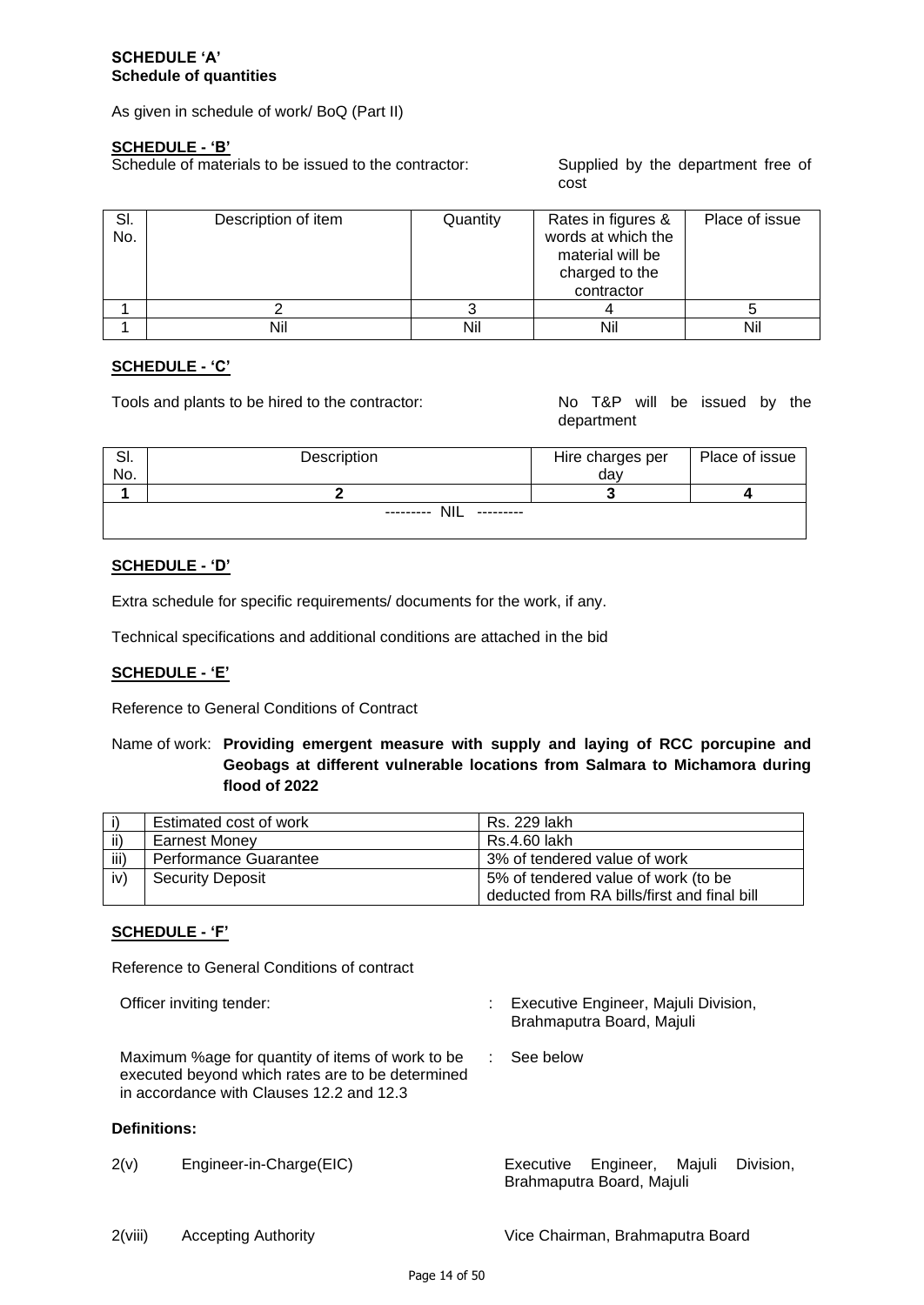| 2(x)                                               | Percentage on cost of materials and labour<br>to cover all overheads and profits                                   | 15 %                                                                          |  |
|----------------------------------------------------|--------------------------------------------------------------------------------------------------------------------|-------------------------------------------------------------------------------|--|
| 2(xi)                                              | <b>Standard Schedule of Rates</b>                                                                                  | Approved rate of Brahmaputra Board/<br>SOR WR-2018-19, Govt of Assam          |  |
| 2(xii)                                             | Department                                                                                                         | Brahmaputra Board                                                             |  |
| 9(ii)                                              | Standard CPWD contract Form                                                                                        | CPWD form 7/8 as modified & corrected<br>up to latest amendments.             |  |
| <b>Clause 1</b>                                    |                                                                                                                    |                                                                               |  |
| i)                                                 | Time allowed for submission of Performance<br>Guarantee from the date of issue of letter of<br>acceptance, in days | 7(seven) days<br>$\sim$ 10                                                    |  |
| ii)                                                | Maximum allowable extension beyond the : 7 (seven) days<br>period provided in (i) above in days                    |                                                                               |  |
| <b>Clause 2</b>                                    |                                                                                                                    |                                                                               |  |
| Authority for fixing compensation under clause -2: |                                                                                                                    | Superintending Engineer & RO, Upper<br>Brahmaputra, Brahmaputra Board, Jorhat |  |
| <b>Clause 2A</b>                                   |                                                                                                                    |                                                                               |  |
|                                                    | Whether Clause 2A shall be applicable:                                                                             | No                                                                            |  |
| <b>Clause 5</b>                                    |                                                                                                                    |                                                                               |  |
|                                                    | Number of doug from the date of joous of letter                                                                    |                                                                               |  |

| Number of days from the date of issue of letter |               |
|-------------------------------------------------|---------------|
| of acceptance for reckoning date of start       | 10 (ten) days |

Mile stone(s) as per table given below:

## **Table of Mile Stone(s)**

| SI.<br>No.    | <b>Description of Mile</b><br><b>Stone (Physical)</b>          | <b>Time Allowed in days</b><br>(from date of start)                                                                                                            | Amount to be withheld in case<br>of non-achievement of<br>milestone                                                        |
|---------------|----------------------------------------------------------------|----------------------------------------------------------------------------------------------------------------------------------------------------------------|----------------------------------------------------------------------------------------------------------------------------|
|               | Supply of geobags, RCC<br>porcupine bars and special<br>thread | Supply of geobags, RCC<br>porcupine special thread<br>within 30 days from the<br>issue of LOA                                                                  | Nil                                                                                                                        |
| $\mathcal{P}$ | Laying of geobags                                              | The laying work to start<br>within 24<br>hours<br>0f<br>notification<br>mail,<br>via<br>call<br>whatsapp<br>or<br>site<br>οf<br>regardless<br>the<br>situation | 0.5 % of work order value for<br>delay for each 24 Hours of delay<br>in laying work after expiry of the<br>initial period. |

Time allowed for execution of work : Within 90(ninety) days

Authority to give fair & reasonable extension<br>of time for completion of work

: Chief Engineer, Brahmaputra Board, Jorhat

## **Clause 7**

Gross work to be done together with net payment/ adjustment : Half the average monthly value of advances for material collected, if any, since the last such payment for being eligible to interim payment

of contract i.e. Contract Value divided by stipulated period in months.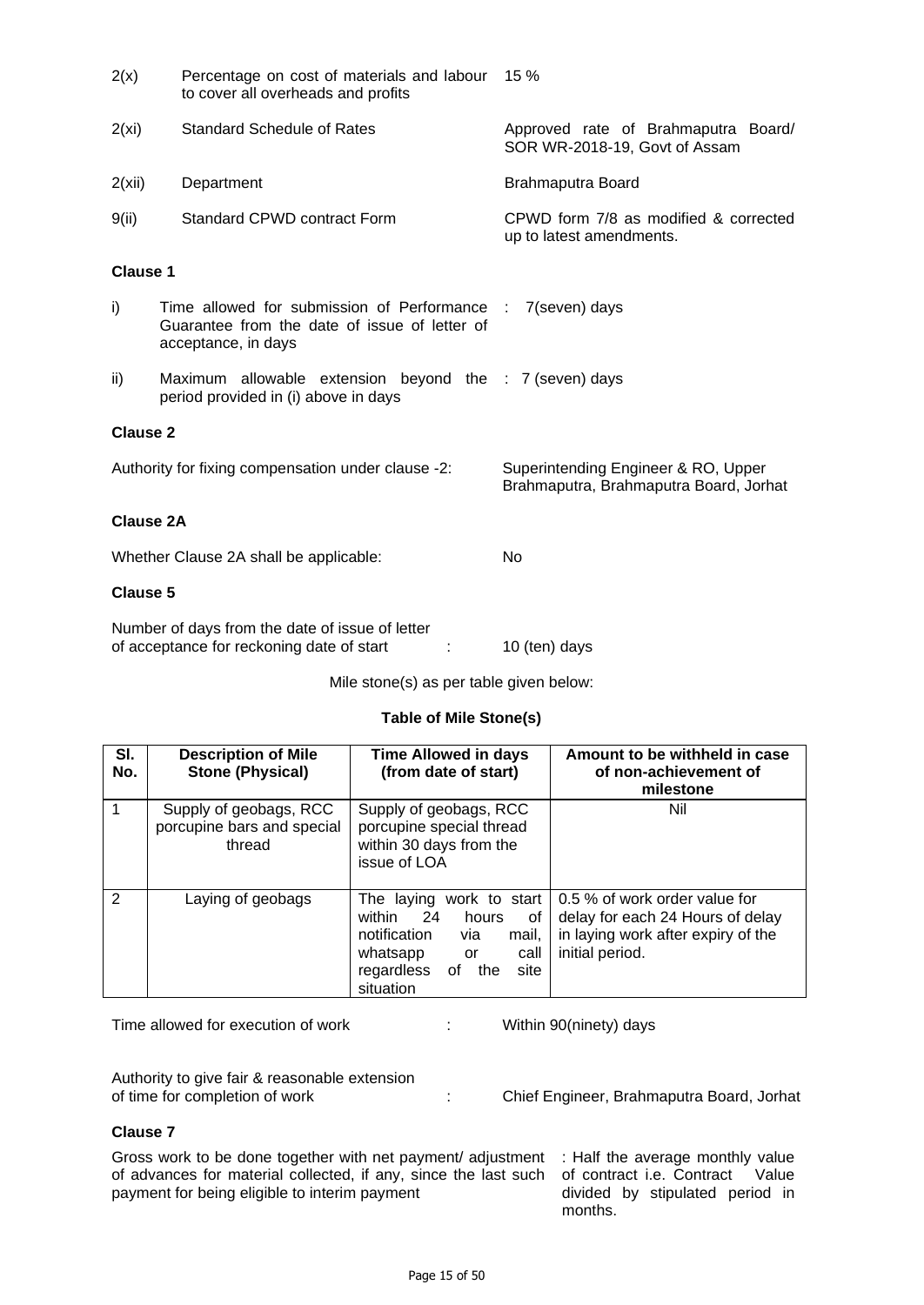## **Clause 10B (ii)**

| Whether Clause 10 B (ii) shall be applicable        |                                                                                                                       | : No                                                                            |
|-----------------------------------------------------|-----------------------------------------------------------------------------------------------------------------------|---------------------------------------------------------------------------------|
| Clause 10 C A                                       |                                                                                                                       | : Stands deleted                                                                |
| Materials covered under this clause                 |                                                                                                                       | Nearest material for which All India Wholesale<br>Price Index is to be followed |
|                                                     |                                                                                                                       |                                                                                 |
| Clause 10 CC                                        |                                                                                                                       | : Stands deleted                                                                |
| column                                              | Clause 10 CC to be applicable in contracts with stipulated<br>period of completion exceeding the period shown in next |                                                                                 |
| <b>Clause 11</b>                                    |                                                                                                                       |                                                                                 |
| Specifications to be followed for execution of work |                                                                                                                       | Water<br>Resources<br>As<br>per<br>Department,<br>Government<br>0t<br>Assam.    |
| <b>Clause 12</b>                                    |                                                                                                                       |                                                                                 |
| 12.2 & 12.3                                         | Deviation Limit beyond which clauses 12.2<br>& 12.3 shall apply for the work                                          | :50%                                                                            |
| 12.5                                                | Deviation Limit beyond which clauses 12.2 &<br>12.3 shall apply for foundation work                                   | : Not applicable                                                                |
| <b>Clause 16</b>                                    |                                                                                                                       |                                                                                 |
|                                                     | Competent Authority for deciding reduced rates                                                                        | : Chairman, Brahmaputra Board<br>Basistha, Guwahati -781029                     |

# **Clause 36 (i)**

| SI.<br>No. | Minimum<br>Qualification of<br>Technical<br>Representative | Discipline | Designation<br>(Principal<br>Technical/<br>Technical | <b>Minimum</b><br>Experience | <b>Num</b><br>ber |                               | Rate at which recovery shall be<br>made from the contractor in the<br>event of not fulfilling provision of<br>clause 36 (i) |
|------------|------------------------------------------------------------|------------|------------------------------------------------------|------------------------------|-------------------|-------------------------------|-----------------------------------------------------------------------------------------------------------------------------|
|            |                                                            |            | representative)                                      |                              |                   | <b>Figures</b><br>(Rs.)       | Words (Rs.)                                                                                                                 |
|            | Graduate<br>Engineer                                       | Civil      | Principal<br>Technical<br>Representative             | 5 Years                      | 02                | Rs.<br>15,000.00<br>Per month | Rupees fifteen<br>thousand only per<br>month                                                                                |

Assistant Engineer retired from Govt. Services that are holding Diploma will be treated at par with Graduate Engineer.

#### **Clause 42**

- i) Schedule/ statement for determining theoretical quantity of cement & bitumen on the basis of Delhi Schedule of Rates 2014 printed by CPWD.
- ii) Variations permissible on theoretical quantities.

| a)           | Cement for works with estimated cost put to tender not :NIL<br>more than Rs. 5 lakh |      |
|--------------|-------------------------------------------------------------------------------------|------|
|              | For works with estimated cost put to tender more than :NIL                          |      |
|              | Rs. 5 lakh                                                                          |      |
| b)           | Bitumen for all works                                                               | :NIL |
| $\mathbf{C}$ | Steel Reinforcement and structural steel sections for                               | :NIL |
|              | each diameter, section and category                                                 |      |
| d)           | All other materials                                                                 | ∙Nil |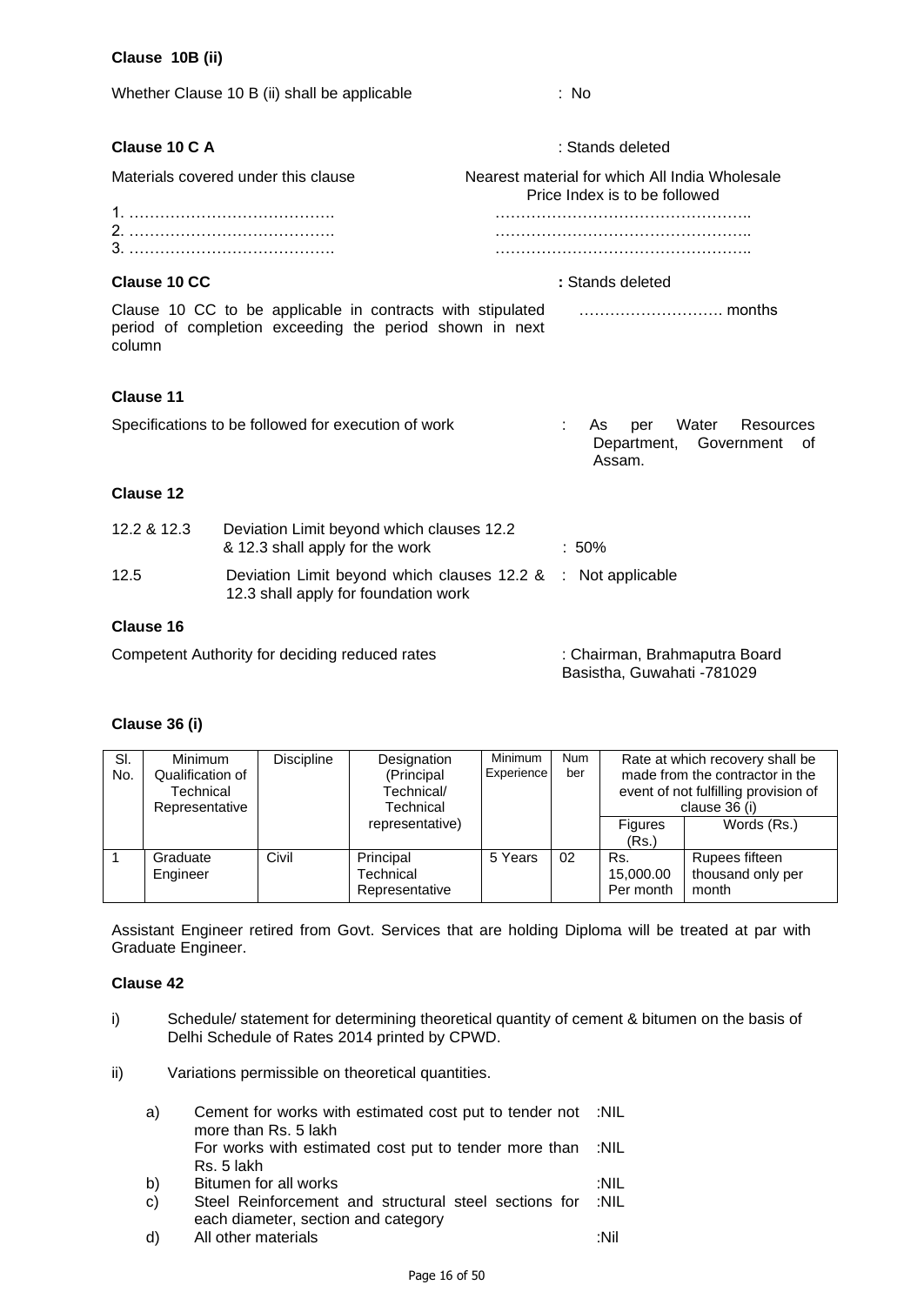## **RECOVERY RATES FOR QUANTITIES BEYOND PERMISSIBLE VARIATION**

| SI.<br>No.       | Description of Item                      | Rates in figures and words at which recovery shall<br>be made from the Contractor.<br>Rate in schedule 'B' plus 10% in case materials<br>issued by Deptt. |                                              |
|------------------|------------------------------------------|-----------------------------------------------------------------------------------------------------------------------------------------------------------|----------------------------------------------|
|                  |                                          | Excess beyond<br>permissible variation                                                                                                                    | Less use beyond the<br>permissible variation |
| $\mathbf{1}$ .   | Cement                                   |                                                                                                                                                           | Nil                                          |
| 2.               | Steel reinforcement                      |                                                                                                                                                           | Nil                                          |
| $\overline{3}$ . | <b>Structural Section</b>                |                                                                                                                                                           | Nil                                          |
| 4.               | Bitumen issued                           |                                                                                                                                                           | Nil                                          |
| 5.               | Bitumen issued at stipulated fixed price | Nil                                                                                                                                                       |                                              |
| 6.               | Geo-textile fabric filter                |                                                                                                                                                           | Nil                                          |

: CPWD form 7/8 (as modified & corrected up to latest amendments. Clause No. 2A, 6A, 10CA, 10CC, 10D, 31-A, 35 of CPWD Form-7/8 stands deleted.

In Clause – 25 (ii) of CPWD Form 7/8, has been replaced and enclosed.

Executive Engineer Majuli Division Brahmaputra Board Majuli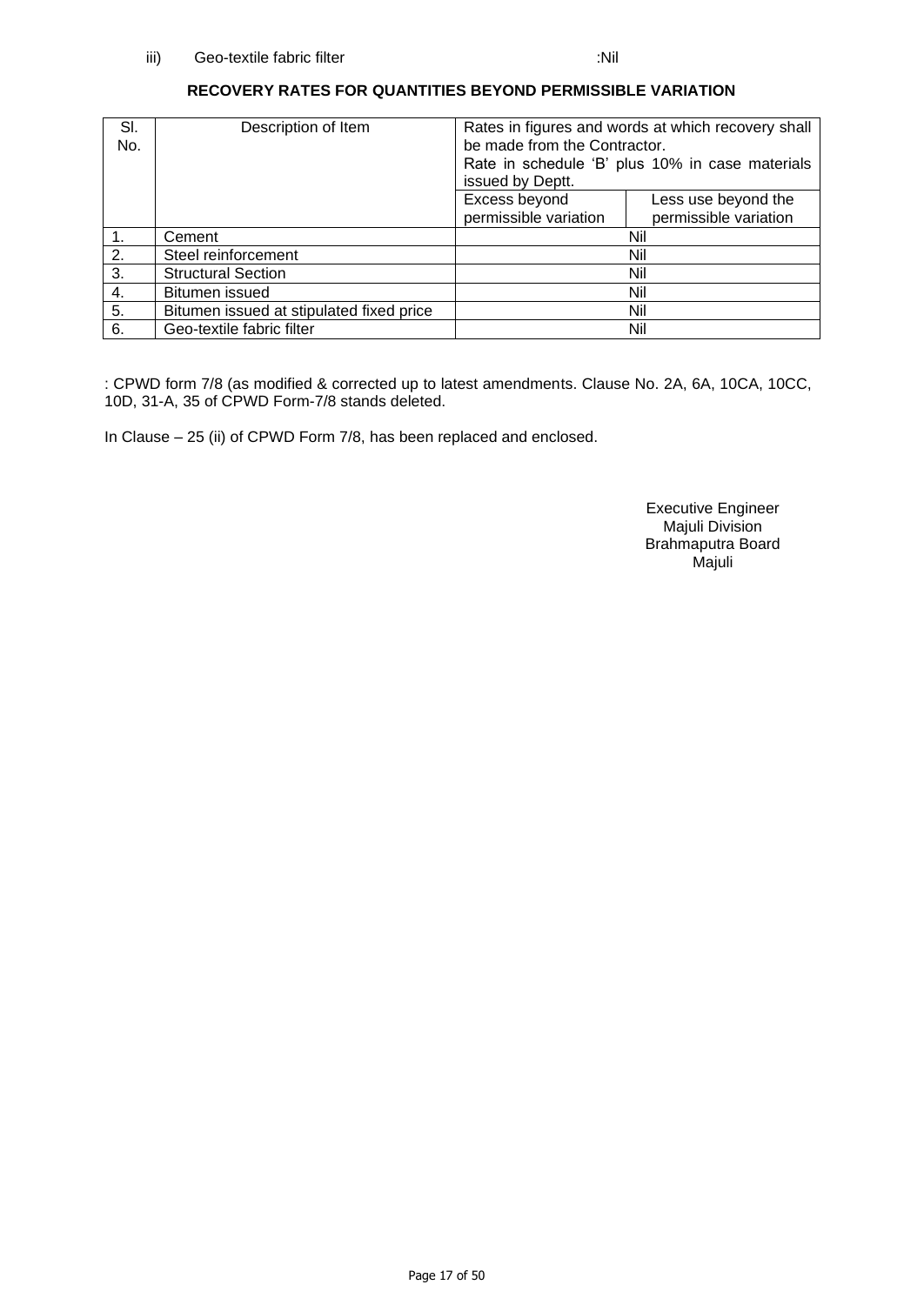#### **Clause 25 – Settlement of Disputes & Arbitration**

Except where otherwise provided in the contract, all questions and disputes relating to themeaning of the specifications, design, drawings and instructions here-in before mentionedand as to the quality of workmanship or materials used on the work or as to any otherquestion, claim, right, matter or thing whatsoever in any way arising out of or relating to thecontract, designs, drawings, specifications, estimates, instructions, orders or these conditionsor otherwise concerning the works or the execution or failure to execute the same whetherarising during the progress of the work or after the cancellation, termination, completion orabandonment thereof shall be dealt with as mentioned hereinafter:

If the contractor considers any work demanded of him to be outside the requirements ofthe contract, or disputes any drawings, record or decision given in writing by the Engineer-in-Charge on any matter in connection with or arising out of the contract or carrying outof the work, to be unacceptable, he shall promptly within 15 days request theSuperintending Engineer in writing for written instruction or decision. Thereupon, theSuperintending Engineer shall give his written instructions or decision within a period ofone month from the receipt of the contractor's letter.If the Superintending Engineer fails to give his instructions or decision in writing withinthe aforesaid period or if the contractor is dissatisfied with the instructions or decisionof the Superintending Engineer, the contractor may, within 15 days of the receipt ofSuperintending Engineer's decision, appeal to the Chief Engineer Brahmaputra Board who shall afford an opportunity to the contractor to be heard, if the latter so desires, and to offer evidencein support of his appeal. The Chief Engineer Brahmaputra Board shall give his decision within 30 days ofreceipt of contractor's appeal.

In case of existence of dispute after going through the procedure described above, the contractor may go through a dispute redressal procedure as described below. In case of dispute, any of the party may go through the following three steps of Dispute Redressal procedure as described below:

#### **First level of Dispute redressal:**

The contractor may approach Brahmaputra Board sho shall conduct meeting to decide on the matter with officials and the contractor which will be minuted and binding on both the parties.

#### **Second level of Dispute redressal: Arbitration tribunal**

The arbitration shall be conducted in accordance with the provisions of the Arbitrationand Conciliation Act, 1996 (26 of 1996) or any statutory modifications or re-enactmentthereof and the rules made thereunder and for the time being in force shall apply to the arbitration proceeding under this clause.

It is a term of contract that each party invoking arbitration must exhaust the aforesaid mechanism of settlement of claims/disputes prior to invoking arbitration.

It is also a term of this contract that if the contractor does not make any demand forappointment of arbitrator in respect of any claims in writing as aforesaid within 120 days of receiving the intimation from the Engineer-in-charge that the final bill is ready for payment, the claim of the contractor shall be deemed to have been waived and absolutely barred and the Government shall be discharged and released of all liabilities under thecontract in respect of these claims.

It is also a term of the contract that if any fees are payable to the arbitrator, these shallbe paid equally by both the parties.

It is also a term of the contract that the arbitrator shall be deemed to have entered on thereference on the date he issues notice to both the parties calling them to submit theirstatement of claims and counter statement of claims. The venue of the arbitration shall be such place as may be fixed by the arbitrator in his sole discretion. The fees, if any, of the arbitrator shall, if required to be paid before the award is made and published, be paidhalf and half by each of the parties. The cost of the reference and of the award (including the fees, if any, of the arbitrator) shall be in the discretion of the arbitrator who may direct to any by whom and in what manner, such costs or any part thereof shall be paid and fixor settle the amount of costs to be so paid.

### **Third level of Dispute redressal :**

If the above procedure is exhausted, the next step shall be the jurisdiction of Gauhati High Court.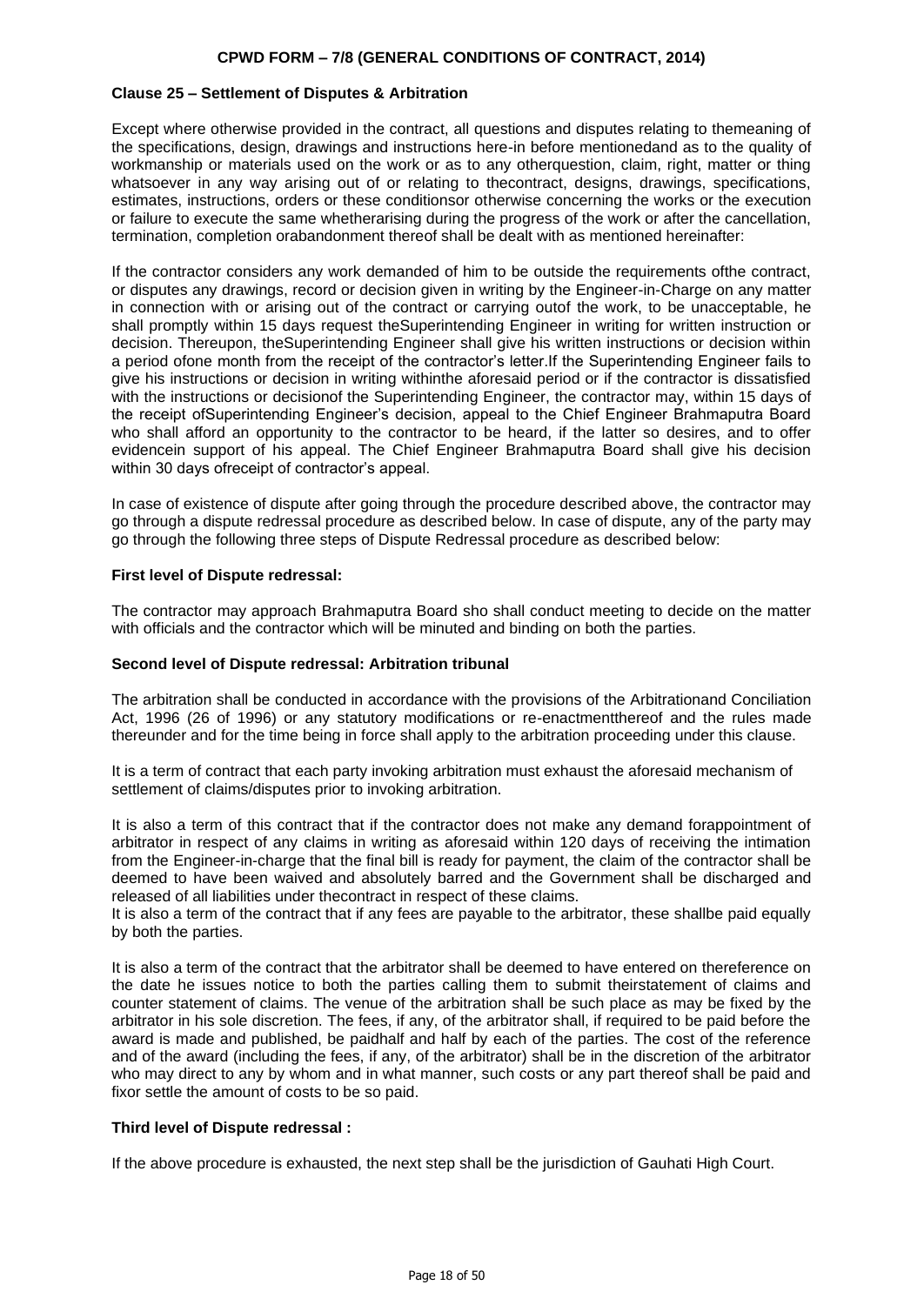## **D-1 SPECIFICATION OF WORKS AND MODE OF PAYMENTS**

## 1) SITE INFORMATION

- i. Area: Along the south bank of Majuli mainland in the stretch
- ii. Approach to site: The main approach to the work site in Majuli is through Jorhat town of Assam. Alternatively, the site can also be approached through North Lakhimpur
- iii. Camp area: Along the bank of Brahmaputra/ nearby villages.
- iv. Climatic condition: The area is highly humid.

### 2) PEGGING OUT ALIGNMENT

Wooden/bamboo pegs about 60cm long shall be supplied and fixed by the contractor at every chainage or as directed by the Engineer-in-Charge for demarcation at site for laying out the works etc. and for this no extra payment will be made. This should also be maintained and replaced as and when necessary by the contractor at his own cost.

#### 3) SPECIFICATION OF ITEMS

### **TECHNICAL SPECIFICATION OF GEO TEXTILE BAG, RCC PORCUPINE BAR AND SEWING THREAD**

| $\mathbf{1}$   | Composite layer geo<br>textile bags size 2.0 m | Supply of Geo bags of size 2.0 m x 1.5m (pillow type) made of<br>composite layer of Geo textile as per specifications below.                                                                                                                                                                                                                                                                                                                                                                                                                                                                                                                                                                                                                                                                                                                                                                                                                                                                                                      |  |  |
|----------------|------------------------------------------------|-----------------------------------------------------------------------------------------------------------------------------------------------------------------------------------------------------------------------------------------------------------------------------------------------------------------------------------------------------------------------------------------------------------------------------------------------------------------------------------------------------------------------------------------------------------------------------------------------------------------------------------------------------------------------------------------------------------------------------------------------------------------------------------------------------------------------------------------------------------------------------------------------------------------------------------------------------------------------------------------------------------------------------------|--|--|
|                | x 1.5m                                         | Woven Geo textile for the outer cover. The woven Geo textile is woven<br>with UV resistance slit flim tape fibre with MAVR values of the flowing<br>properties. Geo textile used to manufactureGeo textile bags should have<br>high mechanical properties for enhanced durability along with enhanced<br>puncture, abrasion, and UV resistance characteristics. Geo textile<br>be inert to biological degradation and resistant to naturally<br>should<br>encountered chemicals, alkalis and acids                                                                                                                                                                                                                                                                                                                                                                                                                                                                                                                                |  |  |
|                |                                                | Weight<br>$(ISO-$<br>9864/<br><b>ASTMD5261)</b><br>210<br>gms/sqm<br>≥<br>Tensile<br>strength<br>(ASTMD<br>4595)<br>$\geq$<br>35kN/M<br>Tensile<br>Elongation<br>(ASTMD<br>4595)<br>≥5%≤30%<br>$=$<br>Tensile strength (ASTMD 4632) = 1.5KN                                                                                                                                                                                                                                                                                                                                                                                                                                                                                                                                                                                                                                                                                                                                                                                       |  |  |
|                |                                                | U V resistance (ASTMD 4355) = $70\%$ 500 hours<br>Non woven Geo-textile for the inner layer. It is needle punched non<br>woven Geo-textile made of 100% polypropylene staplefibre which are<br>formed into a random network for dimensional stability. It should resist<br><b>UV</b><br>degradation,<br>alkalis.<br>rotting<br>and<br>$(ISO-$<br>Weight<br>9864/<br>ASTMD5261)≥210gms/sqm<br>Tensile<br>strength<br>(ASTMD<br>$4595 =$<br>8kN/M<br>≥<br>4595)<br>Tensile<br>Elongation<br>(ASTMD<br>≥30%≤90%<br>$=$ $-$<br>(ASTMD<br>4632)<br>Tensile<br>strength<br>0.8KN<br>$=$<br>U.V.<br>(ASTMD<br>70%/<br>Resistance<br>4355)<br>500<br>$=$<br>hours.<br>(Each Geo fabric bag size 1.2m X1.0m should be supplied in properly<br>packed having 50 bags each in a packet bundle and should be marked<br>with name of manufacturer and Batch No. clearly on each bundle with<br>"Brahmaputra Board" to be printed on it and mentioning properly the<br>GSM and type of polymer and each packet will be measured<br>accordingly) |  |  |
| $\overline{2}$ | Special thread for<br>stitching Geo-bags       | Supply of special threads for geo bags to meet 4 rows of type 101 stitch<br>on the top/open end of bag after filling the materials and specification<br>etc. complete as directed(inclusive of labour 1% cess)<br>1. Type of yarn: polypropylene (multi-filament twisted)<br>2. Denier: 2500-3000<br>3. Strength: 10-15 kg                                                                                                                                                                                                                                                                                                                                                                                                                                                                                                                                                                                                                                                                                                        |  |  |
| 3              | Laying of geobag of<br>size 2.0m x 1.5m        | Filling and laying of Geo-textile bag of dimension 2.00 m x 1.50 m                                                                                                                                                                                                                                                                                                                                                                                                                                                                                                                                                                                                                                                                                                                                                                                                                                                                                                                                                                |  |  |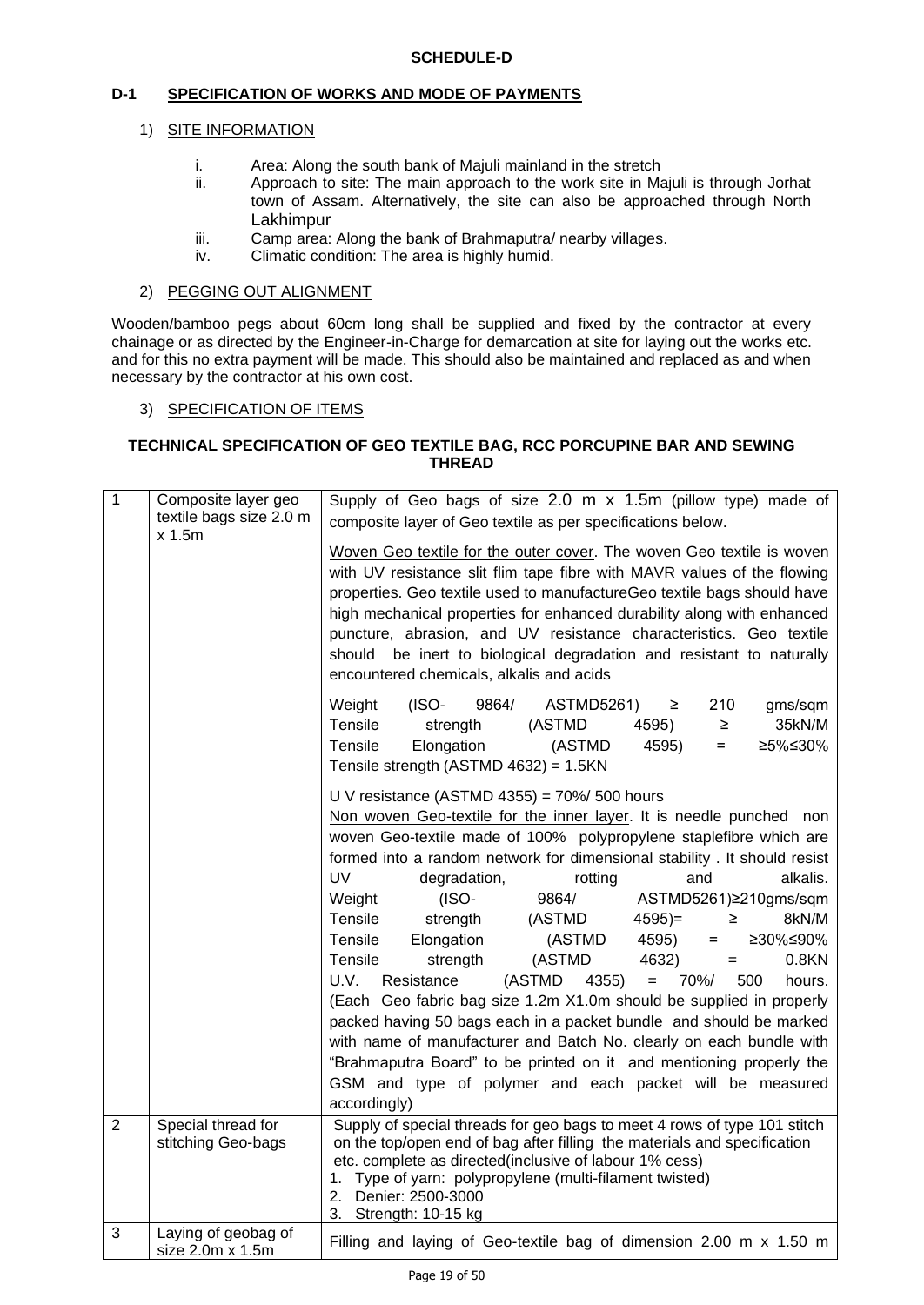|   |                                 | including excavation of specified silt from flood plain or adjacent chars<br>within a distance of 90 m of the work site, filling geo bags with silt,<br>stitching the mouth of the filled bags with polypropylene thread by power<br>driven double needle machine, stacking the same in batches of 100<br>carrying the same for the dumping site including all handling charges<br>and local carriage within a distance of 100 m complete as directed (The<br>contractor have to pay forest royalty and submit FRCC)                                                                                                                                  |  |
|---|---------------------------------|-------------------------------------------------------------------------------------------------------------------------------------------------------------------------------------------------------------------------------------------------------------------------------------------------------------------------------------------------------------------------------------------------------------------------------------------------------------------------------------------------------------------------------------------------------------------------------------------------------------------------------------------------------|--|
| 4 | Supply of RCC<br>porcupine bars | Supply of R.C.C. Porcupine member of size 0.10 m x 0.10 m x 3.00 m<br>with cement concrete proportion 1:2:4, reinforced by 4 nos. of 8 mm dia<br>TMT bar and 4 mm dia (8G) GI wire stirrups at 15 cm C/C with 2 (two)<br>nos. of holes of 20 mm dia at 50 cm inside from both sides in the same<br>face and in the other face of member another 2 (two) nos. of holes of<br>size 20 mm dia at 65 cm inside from both ends including properly curing<br>for 28 days and supply at work site complete as directed. (Date of<br>Casting and Name of Supplier should be engraved on the members)<br>Payment will be made as per number of porcupine bars. |  |
| 5 | Laying of RCC<br>porcupine bars | Labour charge for launching R.C.C. Porcupine including carriage of<br>R.C.C. Porcupine members of size 0.10 m x 0.10 m x 3.00 m from the<br>stack yard to the place of launching, erection of the Porcupine with 6<br>(six) members properly, supply & fitting / fixing with 12 mm dia 25 cm<br>long M.S. Nuts and bolts and launching the porcupine properly as<br>directed (Lead up to 150 m)                                                                                                                                                                                                                                                       |  |
|   |                                 | Payment will be made as per number of porcupine                                                                                                                                                                                                                                                                                                                                                                                                                                                                                                                                                                                                       |  |
|   |                                 | (a) Launching with boat<br>Assembling and laying of RCC porcupine consisting of 6(six)<br>members at work site either screen, spur or dampener as<br>directed including assembling with 12 mm. dia. Bolt with<br>additional check nut with washer on both faces as per drawing.                                                                                                                                                                                                                                                                                                                                                                       |  |
|   |                                 | (b) Launching without boat                                                                                                                                                                                                                                                                                                                                                                                                                                                                                                                                                                                                                            |  |
|   |                                 | Assembling and laying of RCC porcupine consisting of 6(six)<br>members at work site either screen, spur or dampener as<br>directed including assembling with 12 mm. dia. Bolt with<br>additional check nut with washer on both faces as per drawing.                                                                                                                                                                                                                                                                                                                                                                                                  |  |

**The above materials should be accompanied by MTC (manufacturer's test report) depicting the above criteria (for Geobags).** If the material is not accompanied by the MTC as mentioned above then the materials may be tested at reputed laboratories like CSMRS, BTRA and CIPET @ 1 sample from each lot of material supplied. Besides MTC for Geo-bags, random sample of geobags will be selected **@1 sample of total supply/ @ 1 sample of each lot if supplied in multiple lots** and tested at reputed laboratories like CSMRS, BTRA and CIPET. The cost of testing shall be borne by the contractor.

The following documents and Test(s) Reports are to be provided by the firm while supplying the RCC porcupine.

- (a) Each RCC porcupine member should have the date of casting engraved on its body
- (b) Test Reports on Cube test and Strength Test of Reinforcement (main bar and stirrup) carried out through Government Laboratory / Government Approved Laboratory
- (c) Destructive test report of RCC porcupine bar
- (d) Tests of materials during construction and cube tests should be submitted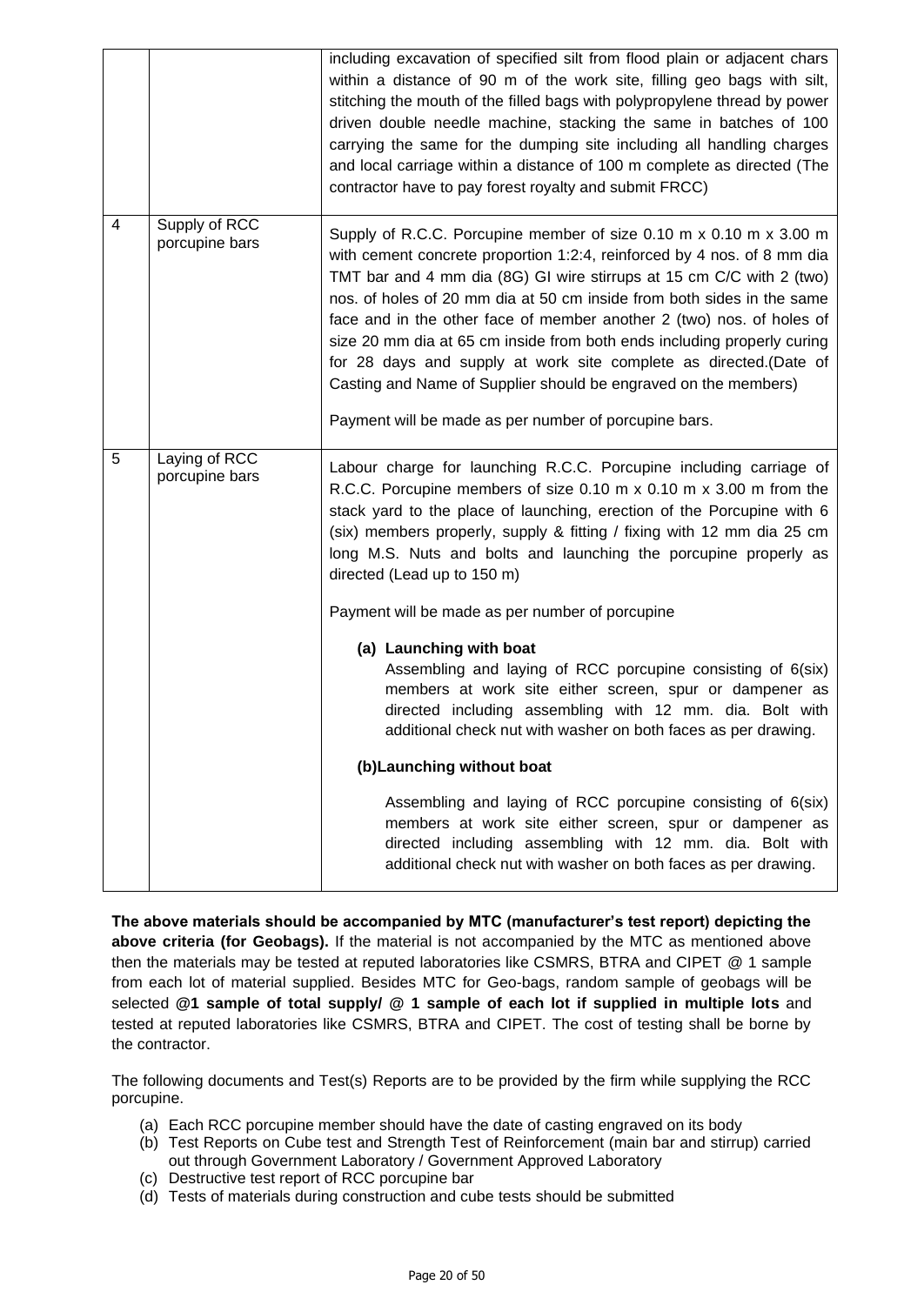The Anti Erosion works are of special nature of works and are to be carried out as per specifications and directions of Engineer-in-Charge as per actual site conditions strictly within the specified time frame. The specifications of the works are detailed as under –

#### **Item No. 1:**

Supply of Geo-textile bag type – B (2.00 m X1.5m) (pillow type) made of composite layers of Geotextile as per specification below;

*Woven Geo-textile for the outer cover*: The woven Geo-textile is woven with UV resistance slit film tape fibre with MAVR values of the following properties. Geo-textile used to manufacture Geo-textile bags should have high mechanical properties for enhanced durability along with enhanced puncture, abrasion and UV resistance characteristics. Geo-textile should be inert to biological degradation and resistant to naturally encountered chemicals, alkalis and acids. Weight (ISO- 9864/ ASTMD5261) ≥ 210 gms/sqm, Tensile strength (ASTMD 4595) ≥ 35KN/M, Tensile Elongation (ASTMD 4595) = ≥5%≤30%

Tensile strength (ASTMD 4632) = 1.5KN, UV resistance (ASTMD 4355) =  $70\%$  / 500 hours.

*Non woven Geo-textile for the inner layer*: It is needle punched non woven Geo-textile made of 100% polypropylene staple fibre which are formed into a random network for dimensional stability. It should resist UV degradation, rotting and alkalis. Weight (ISO- 9864/ ASTMD5261)≥210gms/sqm, Tensile strength (ASTMD 4595)= ≥ 8KN/M, Tensile Elongation, (ASTMD 4595) = ≥30%≤90%, Tensile strength (ASTMD 4632) = 0.8KN, UV resistance (ASTMD 4355) = 70%/ 500 hours.

(Each Geo fabric bag size 2.0m X1.5m should be supplied in properly packed having 15 bags each in a packet bundle and should be marked with name of manufacturer and Batch No. clearly on each bundle with "Brahmaputra Board" to be printed on it and mentioning properly the GSM and type of polymer and each packet will be measured accordingly)

## **Godown for storage of geobags has to be arranged by the contractor at his own cost.**

#### **Item No 2:**

Supply of special threads as per specification and compatible with the stitching machine for geo bags to meet 4 rows of type 101 stitch on the top/open end of bag after filling the materials and specification etc. complete as directed (inclusive of 1% labour cess)

- 1. Type of yarn: polypropylene (multi-filament twisted)
- 2. Denier: 2500-3000
- 3. Strength: 10-15 kg

#### **Item No. 3:**

Filling and laying of Geo-textile bag of dimension 2.00 m x 1.50 m including excavation of specified silt from flood plain or adjacent chars within a distance of 90 m of the work site, filling geo bags with silt, stitching the mouth of the filled bags with polypropylene thread by power driven double needle machine, stacking the same in batches of 100 carrying the same for the dumping site including all handling charges and local carriage within a distance of 100 m complete as directed (The contractor have to pay forest royalty and submit FRCC)

## **Item No. 4:**

Supply of R.C.C. Porcupine member of size  $0.10 \text{ m} \times 0.10 \text{ m} \times 3.00 \text{ m}$  with cement concrete proportion 1:2:4, reinforced by 4 nos. of 8 mm dia TMT bar and 4 mm dia (8G) GI wire stirrups at 15 cm C/C with 2 (two) nos. of holes of 20 mm dia at 50 cm inside from both sides in the same face and in the other face of member another 2 (two) nos. of holes of size 20 mm dia at 65 cm inside from both ends including properly curing for 28 days and supply at work site complete as directed.(Date of Casting and Name of Supplier should be engraved on the members)

Payment will be made as per number of porcupine bars.

#### **Item No. 5:**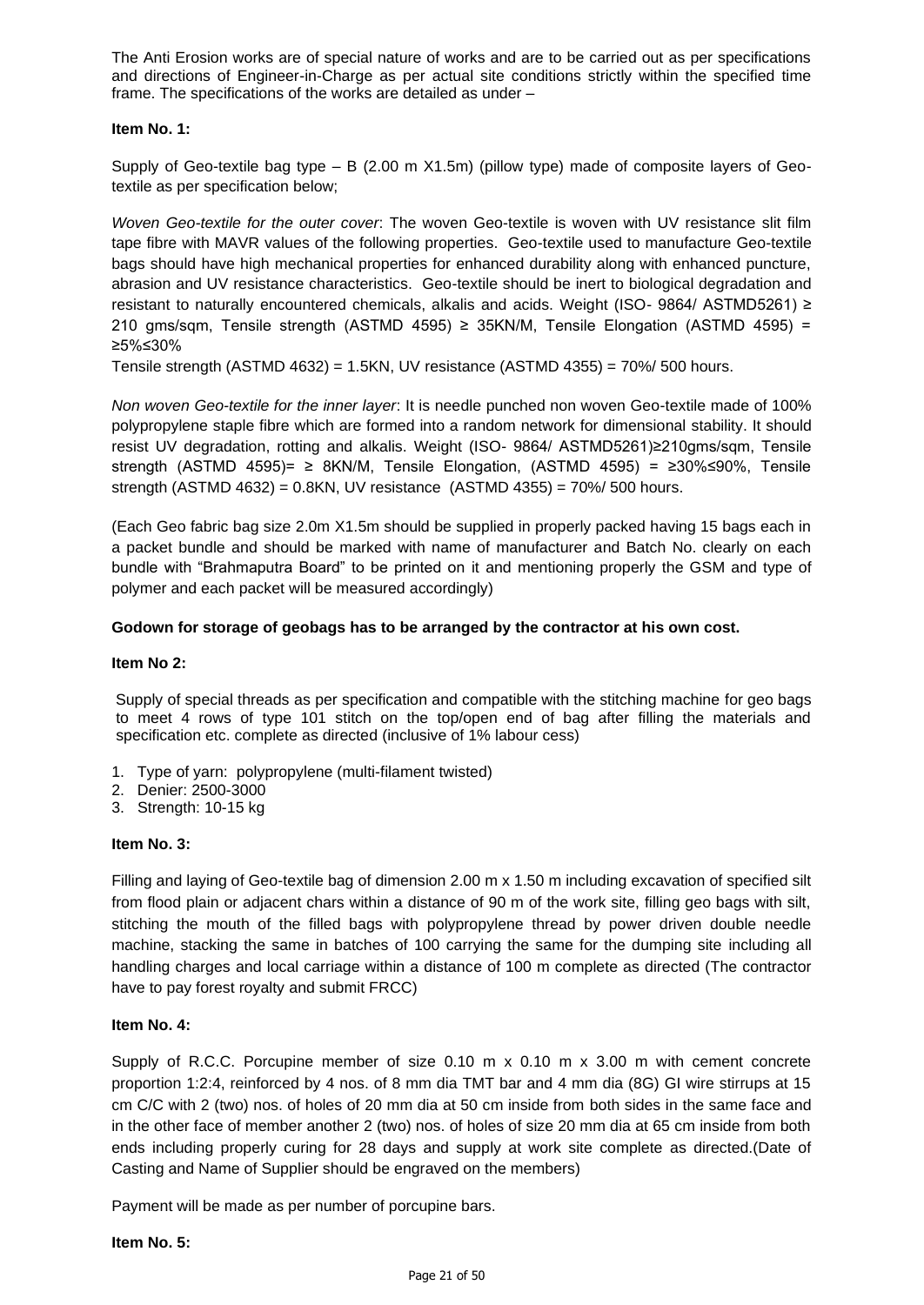Labour charge for launching R.C.C. Porcupine including carriage of R.C.C. Porcupine members of size 0.10 m x 0.10 m x 3.00 m from the stack yard to the place of launching, erection of the Porcupine with 6 (six) members properly, supply & fitting / fixing with 12 mm dia 25 cm long M.S. Nuts and bolts and launching the porcupine properly as directed (Lead up to 150 m)

Payment will be made as per number of porcupine

## **(a) Launching with boat**

Assembling and laying of RCC porcupine consisting of 6(six) members at work site either screen, spur or dampener as directed including assembling with 12 mm. dia. Bolt with additional check nut with washer on both faces as per drawing.

## (b) **Launching without boat**

Assembling and laying of RCC porcupine consisting of 6(six) members at work site either screen, spur or dampener as directed including assembling with 12 mm. dia. Bolt with additional check nut with washer on both faces as per drawing.

The Firm / Contractor should arrange his own site at a place as accepted by the Engineer-in-Charge and construct necessary huts / labour shed, store for material, etc at his own cost. The casting site selected should be in a place at higher elevation so that the works can be carried out throughout the time schedule without any interruption due to flood, etc.

## **Measurement and Mode of Payment**

Measurement of Geo-bags laid under water will be recorded at the time of laying. Measurement of Geo-bags laid above ground will be measured on finished work. Measurement of other items of work will be as per actual measurement at site. Payment will made on the basis of actual measurement in field as per execution in respect of the items of work mentioned above.

Payment will be made after successful execution of the work as per direction of the department and after receipt of Test Reports of sewing thread and geo textile (if any), within permissible values. The tests should be carried out in Government Laboratory / Government Approved Laboratory and necessary payment for the tests will be borne by the contractor.

All supporting documents in terms of payment of Forest Royalty, GST, any other tax/duty, etc should be submitted to the Engineer-in-charge through the concerned Assistant Executive Engineer before payment. Payment of Final Bill is subjected to receipt of Forest Royalty Clearance Certificate (FRCC) from concerned Forest Department and any other documents as required, if any. Payment is subjected to availability of fund.

Measurement of supply and laying of geobags will be made in numbers and supply of sewing thread will be made in Rm.

Measurement will be taken per number of porcupine bar supplied and transferred to specified location and stacked.

"*Porcupine bars are to be supplied and stacked at designated location as approved by the Executive Engineer. Necessary provisions of RCC porcupine bars has to be kept for carrying out destructive tests."*

No extra payment will be made for carriage of RCC Porcupine members to the place of stacking and to the site of work.

Measurement will be recorded for each Porcupine laid under water at the time of launching. Porcupine laid on dry ground may be measured on finished work.

Payment will be made after successful laying / launching of RCC Porcupine at proper place as directed by the Engineer-in-charge or his authorized representative in number of Porcupines actually laid and after receipt of Test Reports which should be within permissible values as specified in Schedule – D below. *All the tests should be carried out in Government Laboratory / Government Approved Laboratory.* 

All supporting documents in terms of payment of Forest Royalty, GST, any other tax/duty, etc should be submitted to the Engineer-in-charge through the concerned Assistant Executive Engineer before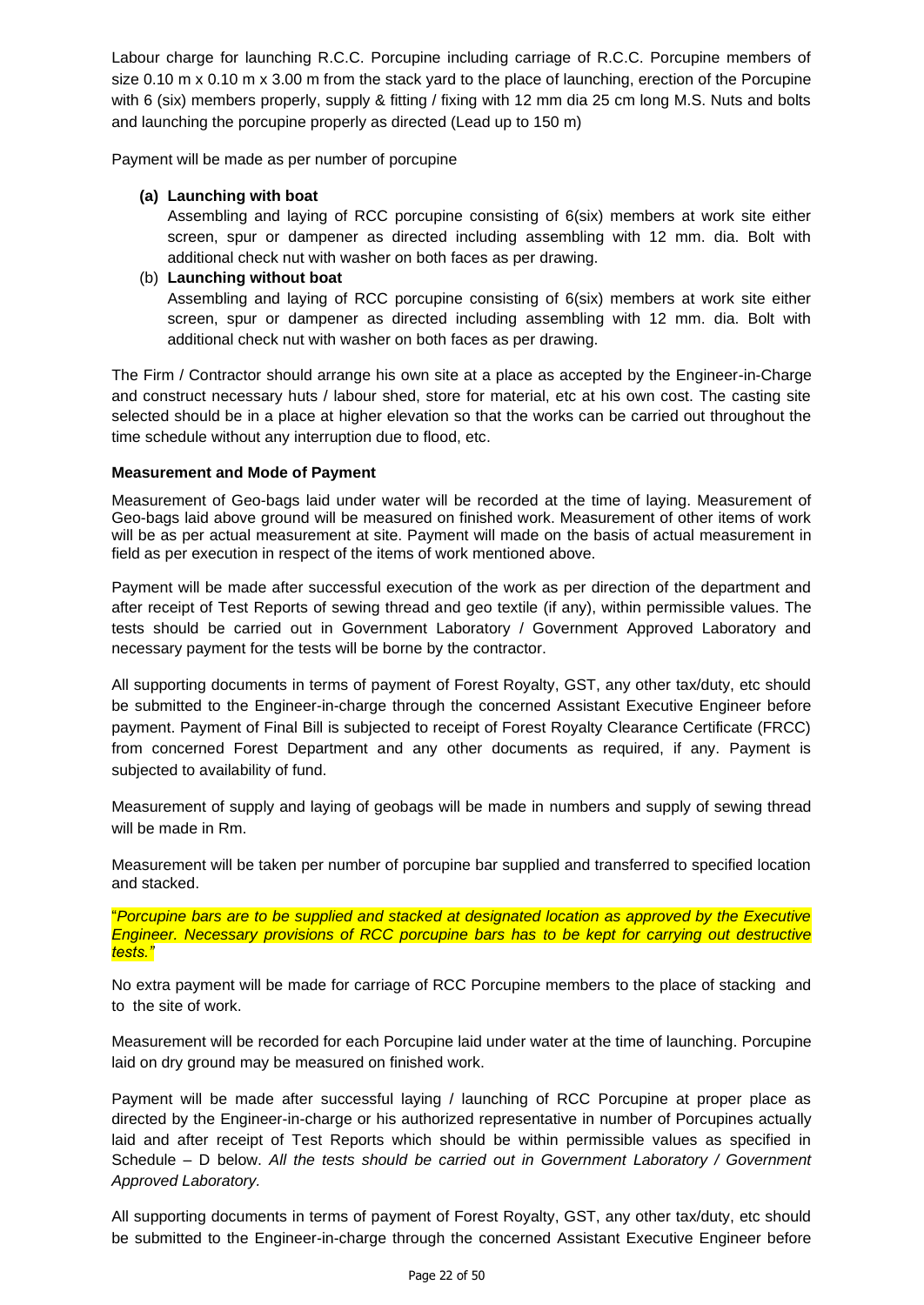payment. Payment of Final Bill is subjected to receipt of Forest Royalty Clearance Certificate (FRCC) from concerned Forest Department and any other documents as required, if any. Payment is subject to availability of fund.

The Department shall deduct Income Tax, GST, Labour Cess and any other tax prevailing as per norms at the time of releasing payment.

### **Methodology:**

As the work will be of emergency in nature, the supply of Geo-bags, RCC porcupine and sewing thread is to be done within 30 days of the date of issue of LOA and laying of Geo-bags, RCC porcupine has to be carried out within 24 hours of notice from Executive Engineer via whatsapp, mail, phone call. **The contractor should be prepared with all required men and machineries to execute the works at any given location on the bank of river Brahmaputra at Majuli.** 

#### **Specification**

Geo-textile bags shall be filled with 100% river silt to the specified quantity, i.e. to weigh 1700 Kg in respect of 2.0mx1.5m size bag, and 288.58 Kg in respect of 1.2 m x 1.0m size bag.

#### Preparation.

The geo-bags will be transported by the contractor from go-down to his work site for filling as per need at the site.

When the fabricated geo-bags are brought to the site by the contractor, they will be jointly counted by the Engineer and the Contractor, or their authorized representatives and record in a register that is signed by both the parties. The original register is to be kept by the Engineer, and copy is to be kept by the contractor.

At all working sites, the geo bags are to be stored in an orderly manner, properly wrapped in black polyester sheet or any other suitable cover, protected from ultra-violet radiation and other influences negatively affecting their material properties to the Engineer's satisfaction.

Bags must be handled with care without being damaged. Damaged bags shall be replaced with bags of the same material properties and of the same dimensions at the contractors own cost.

Sand- Excavation and sand Quality.

(1) Sand/silt for filling must be taken from approved areas of the river bed/flood plain or chars and can only be used after acceptance from the Engineers-In-charge or his representative. Silt excavation at or near the work site is prohibited.

(2) Silt must not contain organic, deleterious and other foreign materials.

(3) The silt fill for the bags is subject to inspection and acceptance by the Engineer.

Filling.

(1) Filling of bags will take place in appropriate areas clean and free from flooding, wave action, or threat of erosion. Filling material shall be silt from the flood plain / adjacent river char.

(2) Approved silt only will be used for filling the bags.

(3) While filling, the bags will be held by appropriate means in an up-right position, impart necessary lift/ jerks to eliminate voids as well as compact the sand as directed by the Department. The bags must be filled full to obtain the design weight as per the following table:

| Bag Type | Dimension A | Dimension B | Weight (Kg) |
|----------|-------------|-------------|-------------|
|          | (Length, m  | Width, m)   |             |
| Pillow   | 2.0         | 1.5         | 1700        |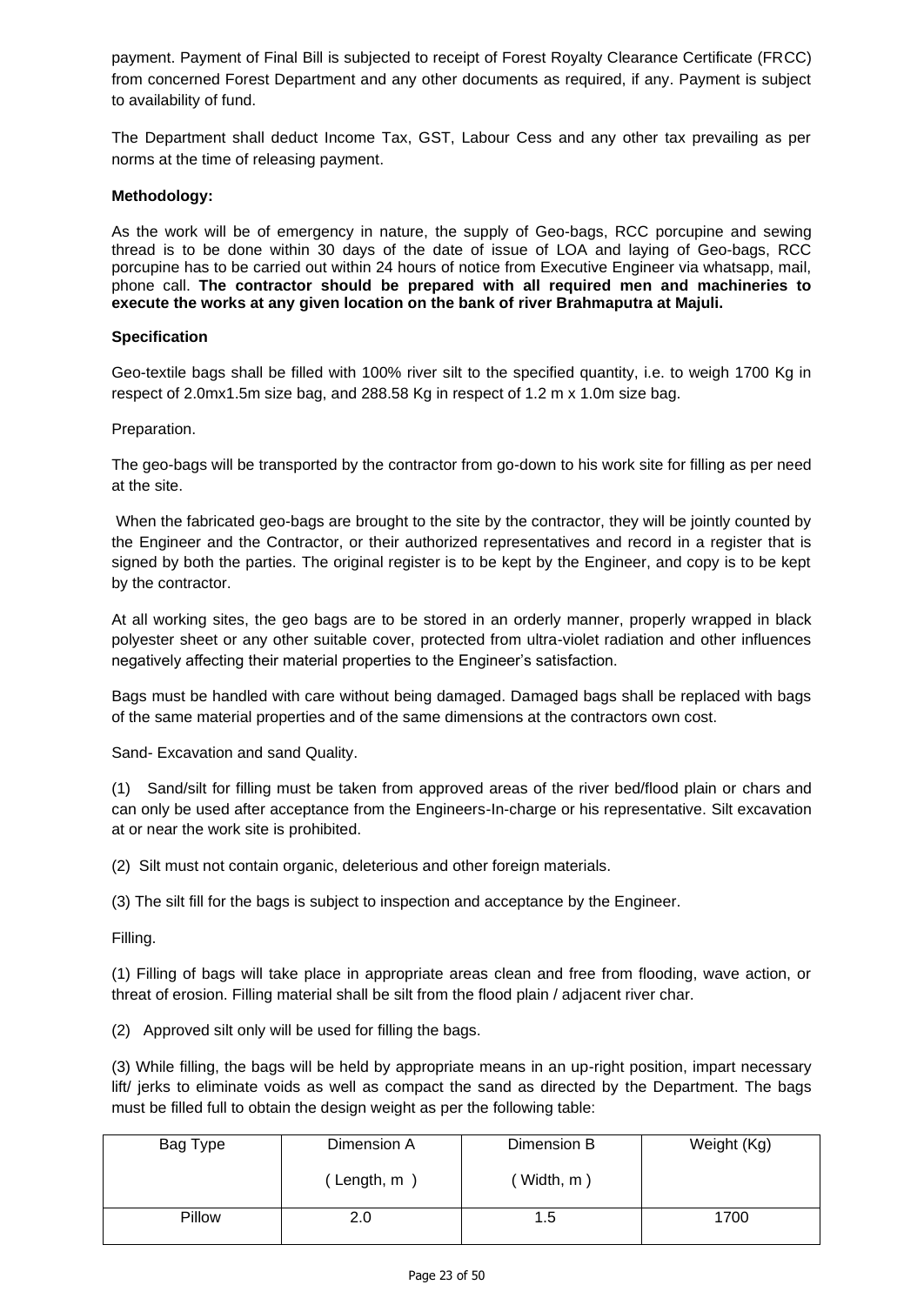Some variation in weight after filling, due to deviations in volumetric weight and water content of the sand, and variations in closing the bags, will be tolerated but must be in accordance with the design concept. A joint verification by the contractor and Engineers-In-charge or his representative of the practical requirements and the resulting weigh variation to measure tolerances will take place prior to mass production. Filled bags will be checked for weight at random throughout the construction period at the frequency of minimum one bag per 500 filled bags. If a sample is found to be less than that specified, then the whole batch from which it was taken will be checked and all under-weighed bags will be opened and re-filled to obtain the correct weight.

(4) The filled bags must be kept in an orderly manner, size-wise for laying.

## Sewing -Closing

1. The bags will be closed by stitching with hand held sewing machine. The stitching will be a chain stitch (twine/double seams). The stitch count will be fixed through test at the site and will be 15 stitches per 100mm. The line for stitches will be placed at minimum of 2 cm, but not more than 2.5 cm from the top of the bags and will run parallel to the top of the bags.

2. Number of electric hand held sewing machines of standard quality at the site must be minimum 2 times the requirement for daily average filling rate. Arrangement for frequent spot servicing of sewing machines shall be made. All unworkable machines must be replaced by equal number of fresh machines.

## Handling and Transport

(1) After filling and sewing, the bags must be stacked size-wise ready for counting. After stacking, the bags will be counted jointly by the Engineers-In-charge and the contractor, or their representatives.

The result will be entered in a register and signed by both the parties. The original register is to be kept by the Engineer, and copies are to be kept by the contractor.

(2) Filled bags will be loaded on flat top barges or engine driven flat top boats and transported to the dumping barge for orderly arrangement or laid as instructed by the Engineer or his representative. Alternatively, the filled bags will be loaded in a systematic manner on flat top barges which will be used for carrying to as well as laying the bags at site. Handling and carriage is inclusive of all leads and lifts.

(3) Proper care must be taken not to lose bags during the loading, transport, unloading and stacking processes in any circumstances. Any bags that are inadvertently dumped before the counting operation is complete are to be omitted from the count and replaced at the contractors own cost.

(4) Any dumping aid, used to prevent displacement of bags in strong currents, shall not have any sharp corners or edges or any other features that could damage the bags or reduce their material properties, making them unsuitable for their designed purpose.

## Dumping of Geo bags.

The contractor shall ensure that his dumping methodology works in all anticipated river currents, in particular strong river currents expected along certain reaches, and that the bags are dumped in the required locations forming a uniform coverage of the underwater area. This may require dumping aids to be used in some locations with strong current.

#### Dumping of bags under water

Bags will be dumped below Lowest Water Level (LWL) to form a uniform cover. At all sites, the dumping shall start from the upstream side of the river and proceed toward downstream gradually as the work progresses. The bags will be laid first along the bank line and then proceed towards the deeper river bed according to the width of the apron till the designed thickness is achieved.

All dumping will take place in the presence of the Engineers-In-charge and the contractor, or their representative.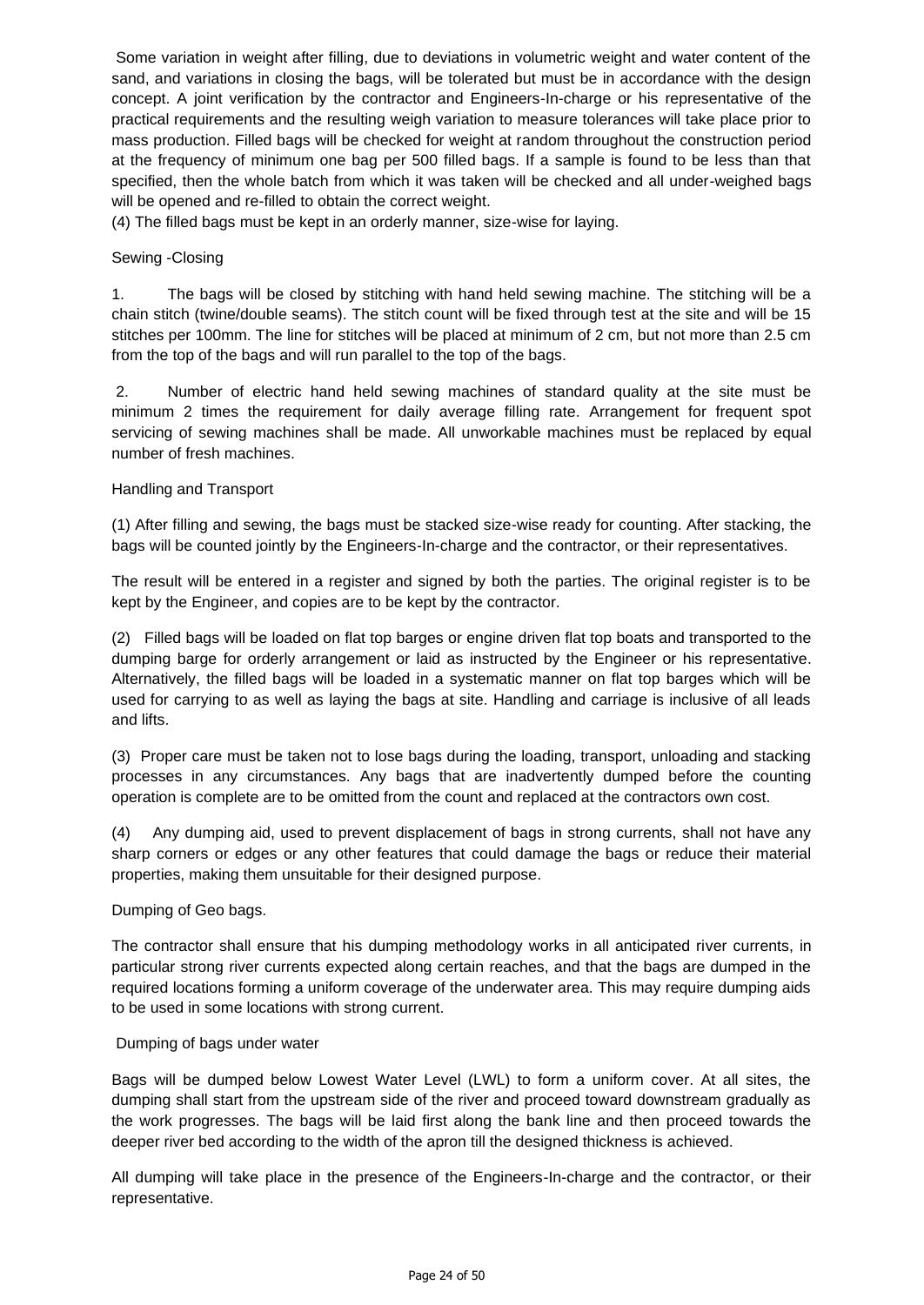When all counting operations have been completed, and the alignment is correctly fixed for dumping, the dumping order will then be issued by the Engineers-In-charge or his representative and 1st batch of bags will be dumped in a manner described above.

The total number of bags in each dumping operation is to be entered into an individual register by each of the two supervisors which are to be duly signed and handed over to the Engineers-In-charge after each day of construction. Besides the number of each different type of bags, details about the location of the barge, date and time, number of labour employed, use of dumping aids, etc. are also to be recorded, for each dumping operation.

## **All dumping works have to be video-recorded.**

 The contractor shall provide a portable open shed along the river bank for total station and its operator and supervisor with 2 wooden chairs, 1 small table, and 1 umbrella to facilitate the dumping of geo-bags by accurate positioning of the pontoon and counting of the number of geo-bags being dumped.

Tolerances.

(1) Geo-textile bags filled with 100% river sand to the specified quantity, should weigh 1700Kg in respect of 2.0mx1.5m size bag, and 288.58 Kg in respect of 1.2 m x 1.0 m size bag. A tolerance to be determined mutually by joint verification by the contractor and Engineers-In-charge or his representative will be allowed, but this should not exceed 5%.

(2) Before starting activities, the Engineer and the Contractor will jointly define and agree on a practical method to determine the layer thickness of dumped bags. This will likely include a combination of bag counting and pre and post-work surveys. The contractor has to arrange for necessary facilities for the same.

(3) The design thickness of geo-bags dumped below LWL shall be achieved over at least 95% of the coverage area, and no where shall the coverage thickness be less than 95 % of that shown on the drawings.

## **RCC porcupine**

6 (six) Porcupine members (RCC bars) are to be to assembled at top by nut and bolt to form at prismatic structure below the bolt. Then each member is to be joined by nut and bolt through prefabricated holes. The Porcupines which are supposed to be laid over land are to be assembled at a place where is to be laid. The porcupines which are to be laid in deep river bed are to be assembled on the platform of a boat and laid / launched in proper place in river bed.

As the work will be of emergency in nature, it has to be executed within 24 hours of notice from Executive Engineer via whatsapp, mail, phone call. **The contractor should be prepared with all required men and machineries to execute the works at any given location on the bank of Brahmaputra at Majuli.**

The following test will be conducted at site to ascertain the quality of supplied bars at the cost of the supplying firm.

- (a) Non destructive test for determination of compressive strength by using Rebound Hammer.
- (b) Two RCC porcupine bars selected randomly from a stack/lot will be broken to check the reinforcement distribution and other properties and this will be at the cost of contractor.

## **Photography, Video Recording, Entering in to the Register, and Reporting.**

Primary quality control of work will be maintained by continuously counting the geo-bags, performing pre and past work survey, and through video-recording, as detailed in previous sections.

However, since the controlled dumping of geo-bags are to be carried out under water and cannot be accurately verified after work completion, a comprehensive system of photography and pre & post dumping survey is to be facilitation by contractor as directed by EIC or his representative. For each sequence of works, as defined by specific work section or intervals, this will comprise the following in the presence of the Engineer-In-charge and the contractor, or their representatives.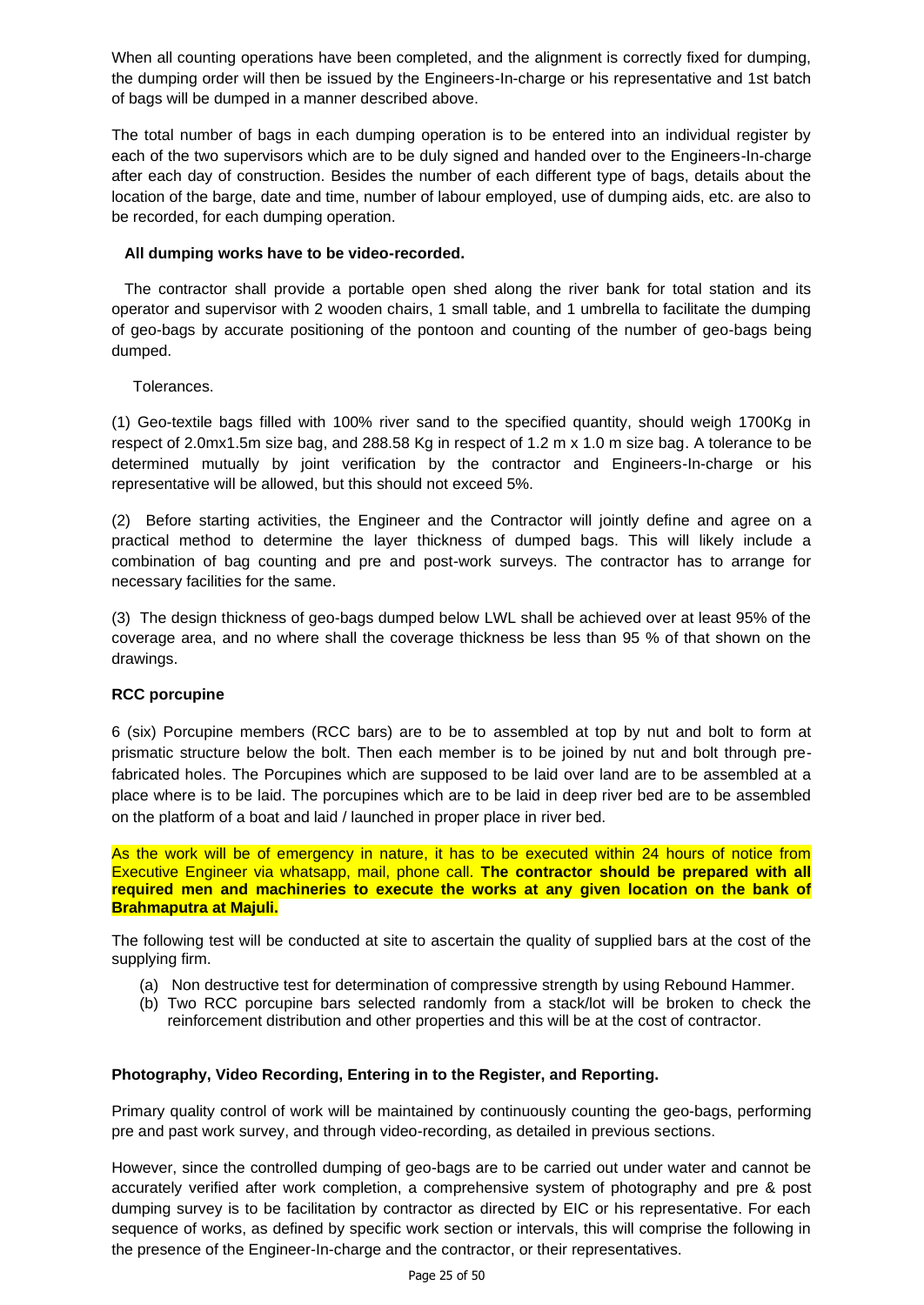After filling, stockpiling and counting the geo-bags, the contractor is to photograph and video record the geo-bags along with the location, pontoon name/number, date and time.

The photographs and video recording should be done from the land using a tripod, and with a complete view of the entire dumping operation. Both the date and time must be displayed on all photographs and video recording.

The photographs and video recordings will be certified in the register book by the Engineers-In-charge and contractor or their representatives. Any dumping operations that do not have certified photographs and video recordings in the register book will be deemed as not completed. The barge has to be fitted with warning system, fog horn and fog light etc.

> Executive Engineer Majuli Division Brahmaputra Board Majuli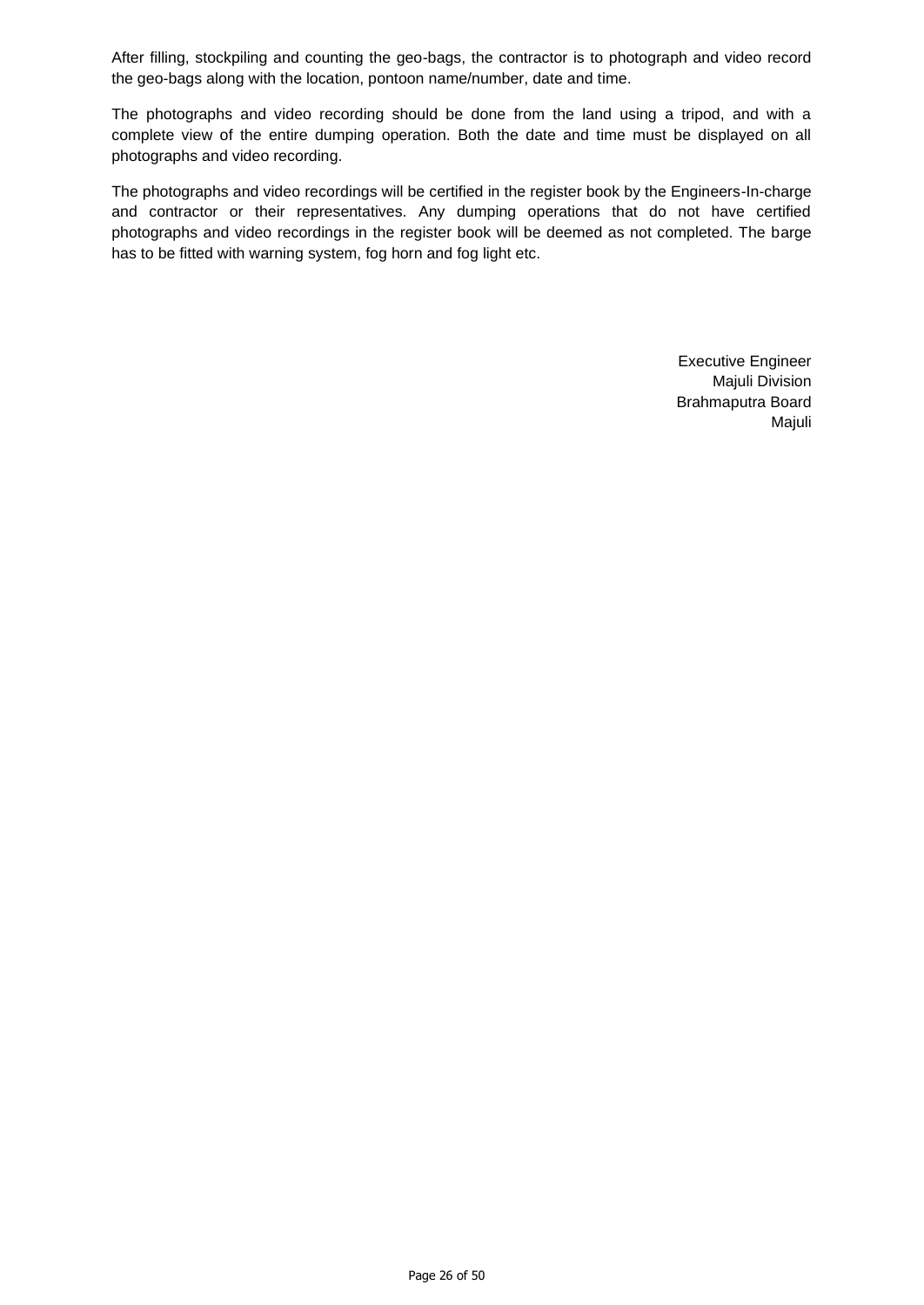## **D-2 ADDITIONAL TERMS & CONDITIONS:**

- 1. All items in schedule of quantity are consolidated items of works inclusive of all consumable material cost, labours, tools, software, hardware & equipments etc. All rate quoted by the contractor will be inclusive of labour, all consumable material cost, tools & equipments, accommodation including all taxes etc.
- 2. If situation demands, the printed challans in a book form with numbering will be arranged by the contractor for transport of materials necessary for the work from the stack yard to the actual place of utilization as per direction of the Engineer-in-Charge.
- 3. There is likelihood that some other works may also be under execution simultaneously by other agencies in the adjoining area. The contractor shall carry out the works without causing any hindrance/ disruption to such works.
- 4. (a) The contractor shall intimate the Engineer-In-Charge (EIC) about the number of labourer and number & type of equipments engaged daily for execution of the work. Two registers will be maintained by him for this purpose. He shall arrange the labourers in such a way so as to complete the works within the stipulated time.

(b) As the work will be executed in different locations, the contractor shall submit detailed intimation to the Engineer-in-Charge before starting the work at a new location furnishing the date from which he wants to start the work at that location. The work at the new location will be taken up with the consent of EIC. The contractor is solely responsible for watch and ward of the machineries/equipments etc. necessary for the work till completion. For any loss, theft or damage of machineries/equipments under custody during the course of execution of the work, the contractor will be fully responsible.

- 5. The contractor is solely responsible for watch and ward of the machineries/equipments etc. necessary for the work till completion. For any loss, theft or damage of machineries/equipments under custody during the course of execution of the work, the contractor will be fully responsible
- 6. If any material needs to be supplied by the Department then the contractor shall draw the materials from the departmental store / stack yard being fully satisfied regarding the specifications and quantity of materials failing which no claim in any shape shall be entertained. Departmental materials shall be issued to the contractor depending upon the availability in the Departmental store. The contractor shall remain responsible for the proper storage and safe custody of such materials received from the department.
- 7. Engineer-in-charge or his authorized representative shall check the quality of the works from time to time. Observations regarding defects communicated by him, if any, will be rectified by the contractor for which no extra claim shall be entertained in any shape.
- 8. In case situation demands, the EIC has the right to review the situation. In case it is not possible to execute the works, necessary instructions will be issued by the Department to temporarily/ permanently close the works, which will be binding on the contractor and no claim whatsoever for sudden suspension/ closure of works will be admissible.
- 9. The nature of the work warrants that the work may need to be executed in parts extending over a period beyond the stipulated time frame. Accordingly, the work may be awarded in parts as per necessity and the bidder has to execute it accordingly. The bidder is advised to keep this factor in mind while quoting rates for the work.
- 10. All materials brought to the site must be subject to approval of the Engineer-in-Charge or his authorized representative. Rejected materials must be removed by the contractor at his own cost from the site within 24 hours of the issue of order to that effect. In case of non-compliance with such orders, the Engineer in Charge (EIC) shall have the authority to cause such removal at the cost and expenses of the contractor and the contractor shall not be entitled to any loss or damage on this account.
- 11. The Department shall deduct Labour Welfare Cess @ 1%, Income Tax and GST and or any other prevailing tax as per norms at the time of releasing payment of interim bills/ final bill.
- 12. Leviable Charges : The following charges, where leviable are payable by the contractor :
	- a. Forest Department Road toll for materials transported through forest department road.
	- b. Forest Royalty / Monopoly on all forest produce used like earth, soil, coarse aggregate, sand, etc. It is the contractor's responsibility to arrange for permit of earth, soil, coarse aggregate, sand and other required materials and make payment for royalties for those. Brahmaputra Board may however help in arranging the permit if it is a government quarry / government land, but contractor will have to pay the royalties as required.
	- c. Demurrage of whatever, if so levied due to contractor's fault.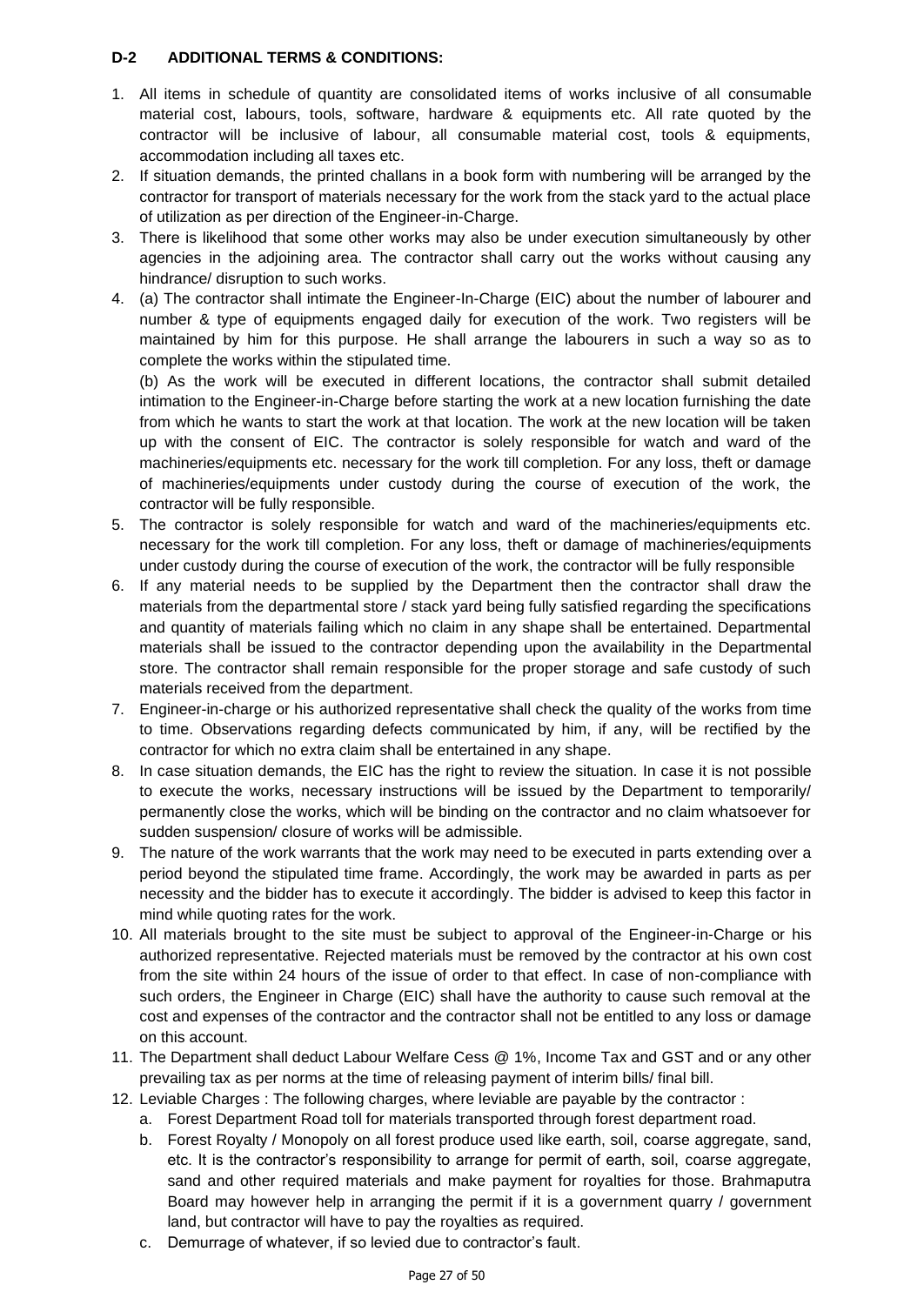d. Compensation for damage, use or appropriation of private property. Such charges, if any, will be recovered by Brahmaputra Board from the contractor and will be paid to the department concerned.

## **Any changes in rates of Forest Royalty / Monopoly, GST etc. during the tenure of the work will be borne by the contractor.**

- 13. Accident:
	- 1) It shall be the responsibility of the contractor to protect against accidents on the works and the workmen engaged by him in the works. He shall indemnify the Department against any claim for damage or for any injury to persons or property resulting from and in the course of works and also under the provision of the Workman's Compensation Act.
	- 2) On the occurrence of an accident arising out of the work which results in death or which is so serious as to be likely to result in death, the contractor shall within 24 (twenty four) hours of such accident, report in writing, to the Engineer-in-Charge and District Labour Officer stating the facts clearly and in sufficient the circumstances of such accident and the subsequent action. All other accidents on the works involving injuries to persons or damage to property other than that of contractor shall be promptly reported to the Engineer-in-Charge and the District Labour Officer stating clearly and in sufficient details the facts and circumstances of the accidents and the action taken.
	- 3) In all cases, the contractor shall indemnify the Department against the contractor's failure to report in the matter aforesaid. This includes penalties or fines, if any, payable by the Govt. as a consequence of failure to give notice under the Workmen's Compensation Act or failure to conform to the provisions of the said Act in regard to such accidents. In the event of an accident in respect of which compensation may become payable under the Workman's Compensation Act-VIII of 1923 including all modifications thereof whether such compensation may become payable by the contractor, the Engineer-in-Charge may retain payment due to the contractor such sum or sums of moneys as may in the opinion of the Engineer-in-Charge be sufficient to meet such liabilities. On receipt of award from the Labour Commissioner in respect of quantum of compensation, the difference of amount shall be adjusted.

## **D-3 Supervision, Inspection of works and quality control**

The contractor shall either himself supervise the execution of the works or shall appoint the competent Engineer approved by the EIC, to act on his behalf. If in the opinion of the EIC, the contractor has himself no sufficient knowledge and experience to receive instructions or cannot give full attention to the works or fails to appoint a suitable qualified Engineer, the EIC will suspend the work till a suitable agent/Engineer is appointed and contractor will not get any compensation for this.

#### **Inspection of works**

The contractor shall inform the EIC in writing when any portion of the work is ready for inspection giving him sufficient notice to enable him to inspect the same without effecting the further progress of the work. The work shall not be considered to have been completed in accordance to the terms of the contract until the EIC have certified in writing to that effect. Approval of materials of workmanship or approval of part of the work during the progress of execution shall not bind the EIC or in any way affect him even to reject the work which is alleged to be completed and suspend the issue of his certificate of completion until such alterations and modifications or reconstruction's have been affected the cost of the contractor as shall enable him to certify that the work has been completed to his satisfactions. The contractor shall provide at his own cost necessary ladder/ boat and such arrangement as to provide necessary facilities and assistance for proper inspection of all parts of the works at his own cost.

## **Quality assurance**

All materials to be used on the work shall be got approved in advance from the EIC and shall pass the test or analysis required by him which will be:

a) As specified in the specification for the items.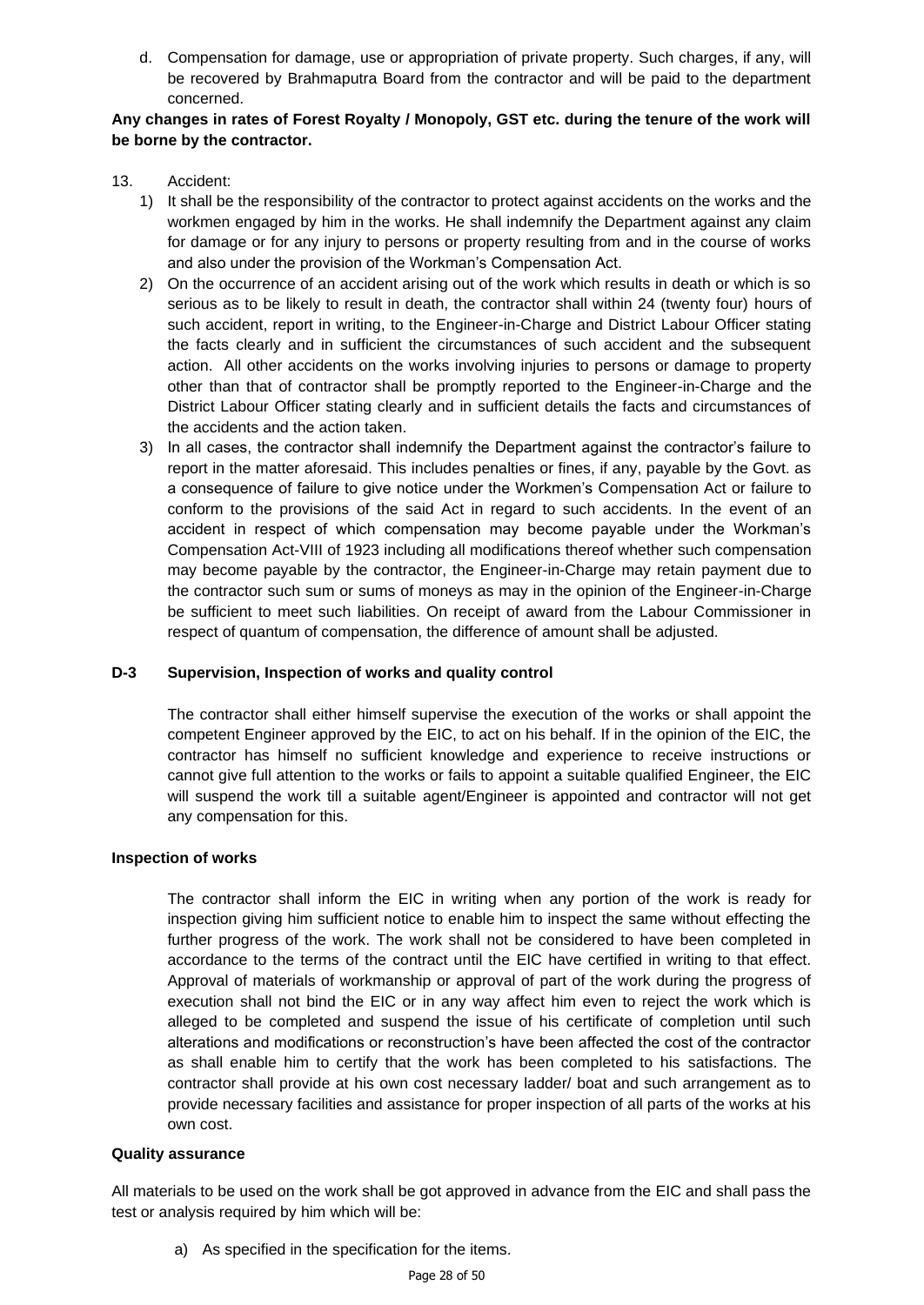- b) ISI specification for the items.
- c) Such recognized specification acceptable to EIC as equivalent thereto or in absence of such authorized specification such requirement test and /or analysis may be specified by the EIC in order of precedence given above.
- d) The contractor shall at his risk and cost make all arrangement/ or shall provide for all such facilities as the EIC may require for collecting, preparing required number of samples for test or analysis at such time and to such places as may be directed by EIC and their all such charges. Such samples shall also be deposited with the EIC.
- e) The contractor shall, if any when required, submit at his cost the samples of the materials to be tested or analyzed or if so directed, shall not make use of incorporate in the works any material to be represented by the samples until the required test/ analysis have been made and the materials finally accepted by the EIC.
- f) The contractor shall not be eligible for any claim or compensation either arising out any delay in the work or due to any corrective measure required to be taken on account of and as a result of testing of the materials.
- g) In case of materials procured by the contractor, testing as required by the codes and specification shall be arranged by him at his own cost. Testing shall be done in presence of authorized representative of EIC at the nearest approved laboratory.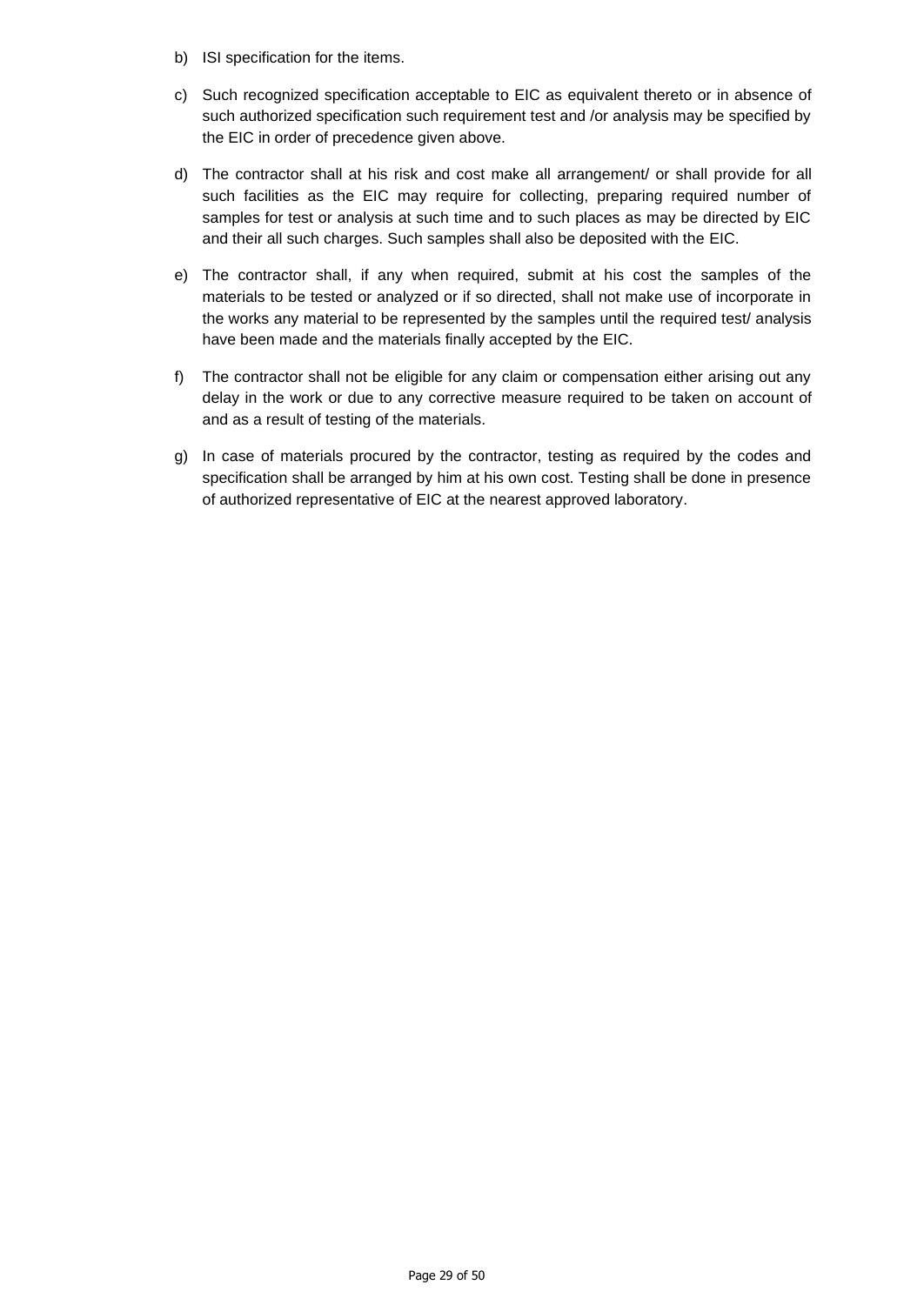#### **INTEGRITY PACT**

## Sub: NIT No. **BB/MD/T-158/2020/18** for the work of **Providing emergent measure with supply and laying of RCC porcupine and Geobags at different vulnerable locations from Salmara to Michamora during flood of 2022**

Dear Sir,

It is hereby declared that Brahmaputra Board (BB) is committed to follow the principle of transparency equity and competitiveness in public procurement.

The subject Notice Inviting Tender (NIT) is an invitation to offer made on the condition that the bidder will sign the Integrity Agreement, which is an integral part of tender / bid documents, failing which the tenderer / bidder will stand disqualified from the tendering process and the bid of the bidder would be summarily rejected.

This declaration shall form part and parcel of the Integrity Agreement and signing of the same shall be deemed as acceptance and signing of the Integrity Agreement on behalf of the Brahmaputra Board (BB).

Yours faithfully

Executive Engineer Majuli Division Brahmaputra Board Majuli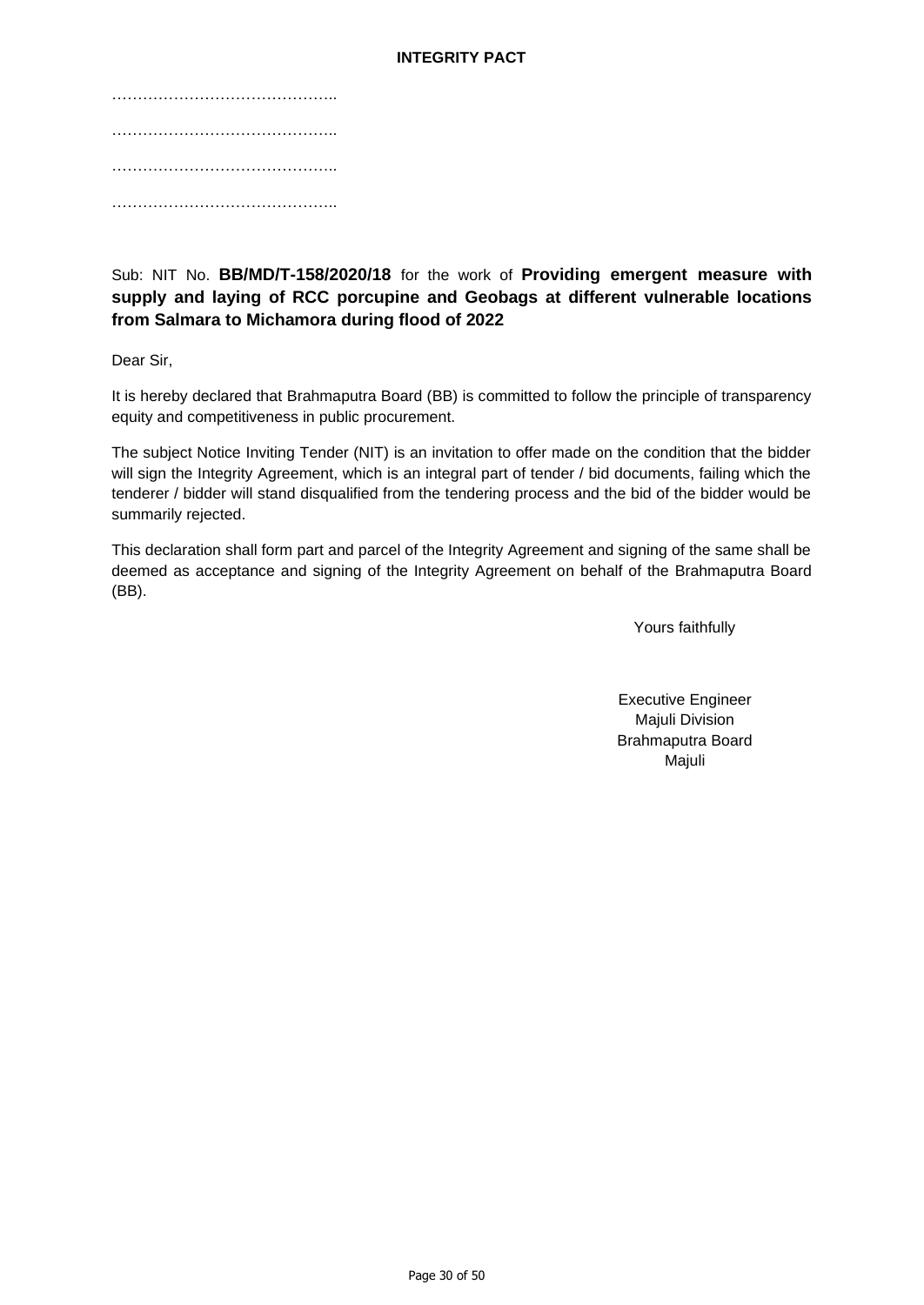To,

The Executive Engineer, MajuliDivision, Brahmaputra Board, **Maiuli** 

Sub: Submission of Tender for the Work "**Providing emergent measure with supply and laying of RCC porcupine and Geobags at different vulnerable locations from Salmara to Michamora during flood of 2022**"

Dear Sir,

I/We acknowledge that Brahmaputra Board is committed to follow the principles thereof as enumerated in the Integrity Agreement enclosed with the tender/bid document.

I/We agree that the Notice Inviting Tender (NIT) is an invitation to offer made on the condition that I/ We will sign the enclosed Integrity Agreement, which is an integral part of tender documents, failing which I/We will stand disqualified from the tendering process. I/We acknowledge that THE MAKING OF THE BID SHALL BE REGARDED AS AN UNCONDITIONAL AND ABSOLUTE ACCEPTANCE of this condition of the NIT.

I/We confirm acceptance and compliance with the Integrity Agreement in letter and spirit and further agree that execution of the said Integrity Agreement shall be separate and distinct from the main contract, which will come into existence when tender/bid is finally accepted by. I/We acknowledge and accept the duration of the Integrity Agreement, which shall be in the line with Article 1 of the enclosed Integrity Agreement.

I/We acknowledge that in the event of my/our failure to sign and accept the Integrity Agreement, while submitting the tender/bid, Brahmaputra Board shall have unqualified, absolute and unfettered right to disqualify the tenderer/bidder and reject the tender/bid is accordance with terms and conditions of the tender/bid.

Yours faithfully

(Duly authorized signatory of the Bidder)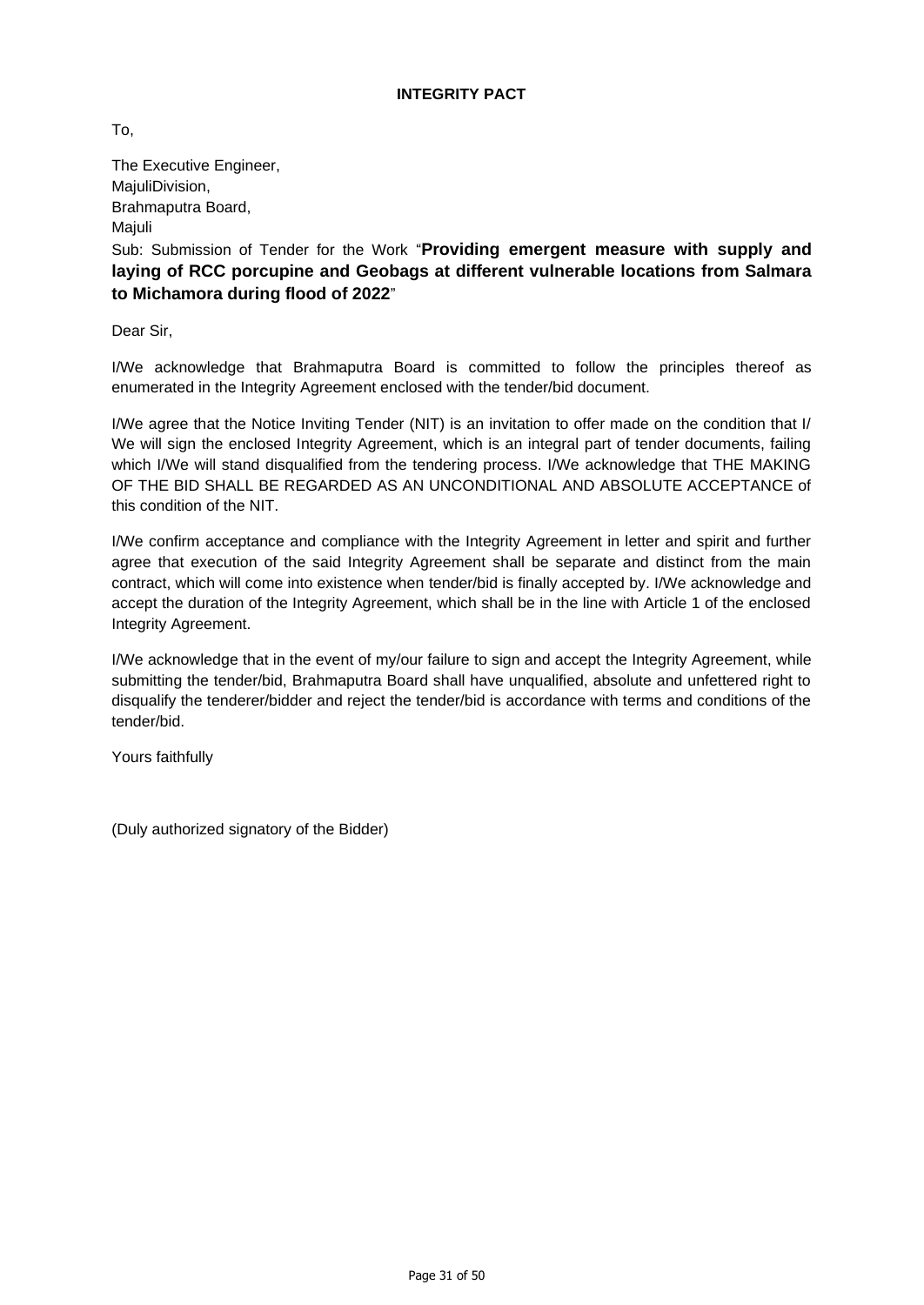To,

The Executive Engineer, Majuli Division, Brahmaputra Board, **Maiuli** 

To be signed by the bidder and same signatory competent / authorized to sign the relevant contract on behalf of Brahmaputra Board

## INTEGRITY AGREEMENT

This Integrity Agreement is made at \_\_\_\_\_\_\_\_\_\_\_\_\_\_\_\_\_\_\_ on this \_\_\_\_\_\_\_ day of 2022

BETWEEN

Brahmaputra Board represented through the Executive Engineer, Majuli Division, Brahmaputra Board, Majuli (Hereinafter referred as the 'Principal/Owner', which expression shall unless repugnant to the meaning or context hereof include its successors and permitted assigns)

AND

(Name and Address of the Individual/firm/Company)

Through \_\_\_\_\_\_\_\_\_\_\_\_\_\_\_\_\_\_\_\_\_\_\_\_\_\_ (details of duly authorized signatory) (Hereinafter referred to as the "Bidder/Contractor" and which expression shall unless repugnant to the meaning or context hereof include its successors and permitted assigns)

Preamble

WHEREAS the Principal / Owner has floated the Tender (**BB/MD/T-158/2020/18**) (hereinafter referred to as "Tender/Bid") and intends to award, under laid down organizational procedure contract for "**Providing emergent measure with supply and laying of RCC porcupine and Geobags at different vulnerable locations from Salmara to Michamora during flood of 2022**" hereinafter referred to as the "Contract"

AND WHEREAS the Principal/Owner values full compliance with all relevant laws of the land, rules, regulations, economic use of resources and of fairness/transparency in its relation with its Bidder(s) and Contractor(s).

AND WHEREAS to meet the purpose aforesaid both the parties have agreed to enter into this Integrity Agreement (hereinafter referred to as "Integrity Pact" or "Pact"), the terms and conditions of which shall also be read as integral part and parcel of the Tender/Bid documents and Contract between the parties.

NOW, THEREFORE, in consideration of mutual covenants contained in this Pact, the parties hereby agree as follows and this Pact witnesses as under:

## **Article 1: Commitment of the Principal/Owner**

1) The Principal/Owner commits itself to take all measures necessary to prevent corruption and to observe the following principles:

(a) No employee of the Principal/Owner, personally or through any of his/her family members, will in connection with the Tender, or the execution of the Contract, demand, take a promise for or accept, for self or third person, any material or immaterial benefit which the person is not legally entitled to.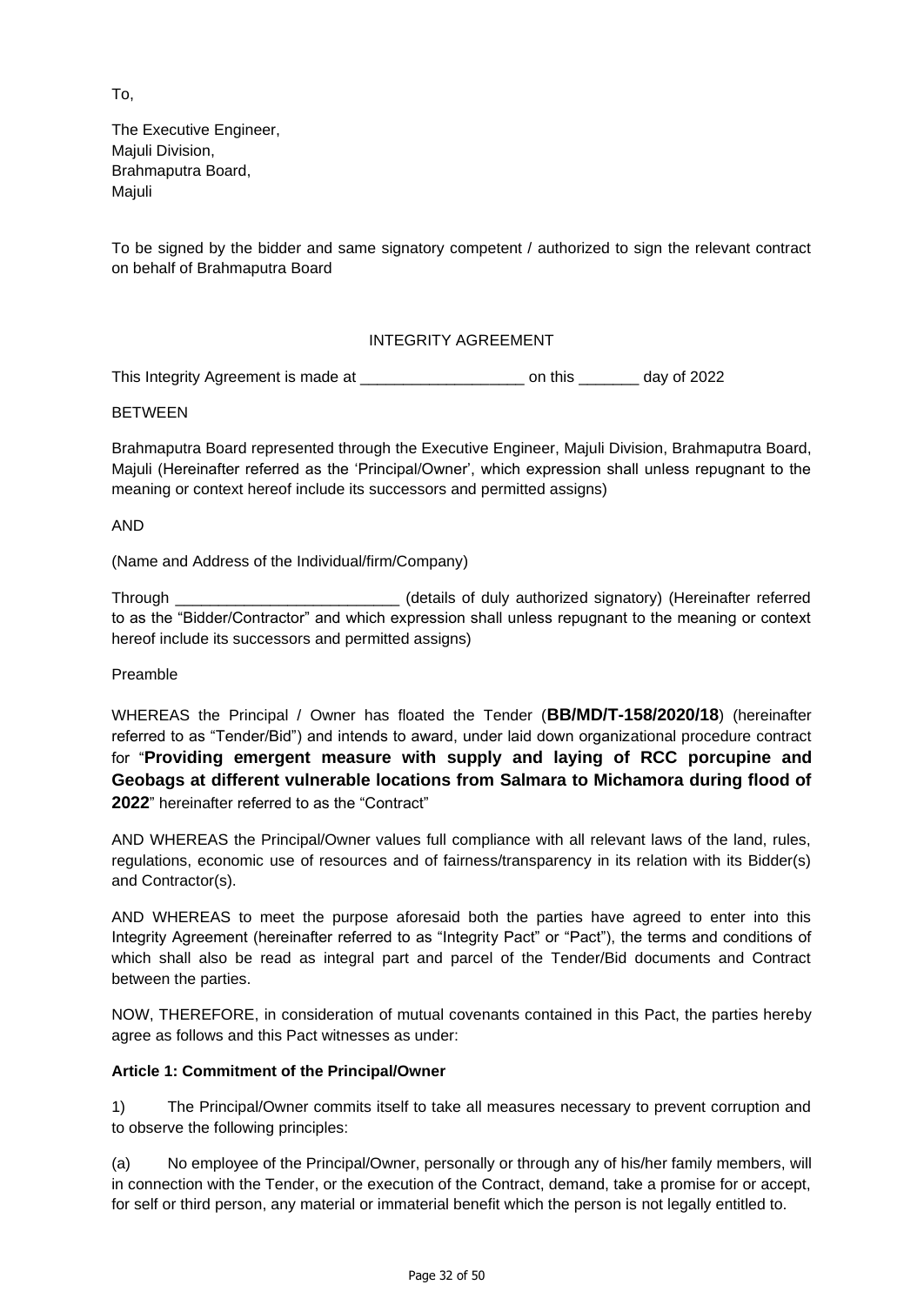(b) The Principal/Owner will, during the Tender process, treat all Bidder(s) with equity and reason. The Principal/Owner will, in particular, before and during the Tender process, provide to all Bidder(s) the same information and will not provide to any Bidder(s) confidential / additional information through which the Bidder(s) could obtain an advantage in relation to the Tender process or the Contract execution.

(c) The Principal/Owner shall endeavour to exclude from the Tender process any person, whose conduct in the past has been of biased nature.

2) If the Principal/Owner obtains information on the conduct of any of its employees which is a criminal offence under the Indian Penal code (IPC)/Prevention of Corruption Act, 1988 (PC Act) or is in violation of the principles herein mentioned or if there be a substantive suspicion in this regard, the Principal/Owner will inform the Chief Vigilance Officer and in addition can also initiate disciplinary actions as per its internal laid down policies and procedures

## **Article 2: Commitment of the Bidder(s)/Contractor(s)**

1) It is required that each Bidder/Contractor (including their respective officers, employees and agents) adhere to the highest ethical standards, and report to the Government / Department all suspected acts of fraud or corruption or Coercion or Collusion of which it has knowledge or becomes aware, during the tendering process and throughout the negotiation or award of a contract.

2) The Bidder(s)/Contractor(s) commit himself to take all measures necessary to prevent corruption. He commits himself to observe the following principles during his participation in the Tender process and during the Contract execution.

a) The Bidder(s)/Contractor(s) will not, directly or through any other person or firm, offer, promise or give to any of the Principal/Owner's employees involved in the Tender process or execution of the Contract or to any third person any material or other benefit which he/she is not legally entitled to, in order to obtain in exchange any advantage of any kind whatsoever during the Tender process or during the execution of the Contract/

- b) The Bidder(s)/Contractor(s) will not enter with other Bidder(s) into any undisclosed agreement or understanding, whether formal or informal. This applies in particular to prices, specifications, certifications, subsidiary contracts, submission or non-submission of bids or any other actions to restrict competitiveness or to cartelize in the bidding process.
- c) The Bidder(s)/Contractor(s) will not commit any offence under the relevant IPC/PC Act. Further the Bidder(s)/Contract(s) will not use improperly, (for the purpose of competition or personal gain), or pass on to others, any information or documents provided by the Principal/Owner as part of the business relationship, regarding plans, technical proposals and business details, including information contained or transmitted electronically.
- d) The Bidder(s)/Contractor(s) of foreign origin shall disclose the names and addresses of agents/representatives in India, if any. Similarly Bidder(s)/ Contractor(s) of Indian Nationality shall disclose names and addresses of foreign agents/representatives, if any. Either the Indian agent on behalf of the foreign principal or the foreign principal directly could bid in a tender but not both. Further, in cases where an agent participate in a tender on behalf of one manufacturer, he shall not be allowed to quote on behalf of another manufacturer along with the first manufacturer in a subsequent/parallel tender for the same item.
- e) The Bidder(s)/Contractor(s) will, when presenting his bid, disclose (with each tender as per proforma enclosed) any and all payments he has made, is committed to or intends to make to agents, brokers or any other intermediaries in connection with the award of the Contract.
- 3) The Bidder(s)/Contractor(s) will not instigate third persons to commit offences outlined above or be an accessory to such offences.
- 4) The Bidder(s)/Contractor(s) will not, directly or through any other person or firm indulge in fraudulent practice means a wilful misrepresentation or omission of facts or submission of fake/forged documents in order to induce public official to act in reliance thereof, with the purpose of obtaining unjust advantage by or causing damage to justified interest of others and/or to influence the procurement process to the detriment of the Government interests.
- 5) The Bidder(s)/Contractor(s) will not, directly or through any other person or firm use Coercive Practices (means the act of obtaining something, compelling an action or influencing a decision through intimidation, threat or the use of force directly or indirectly, where potential or actual injury may befall upon a person, his/ her reputation or property to influence their participation in the tendering process).

## **Article 3: Consequences of Breach**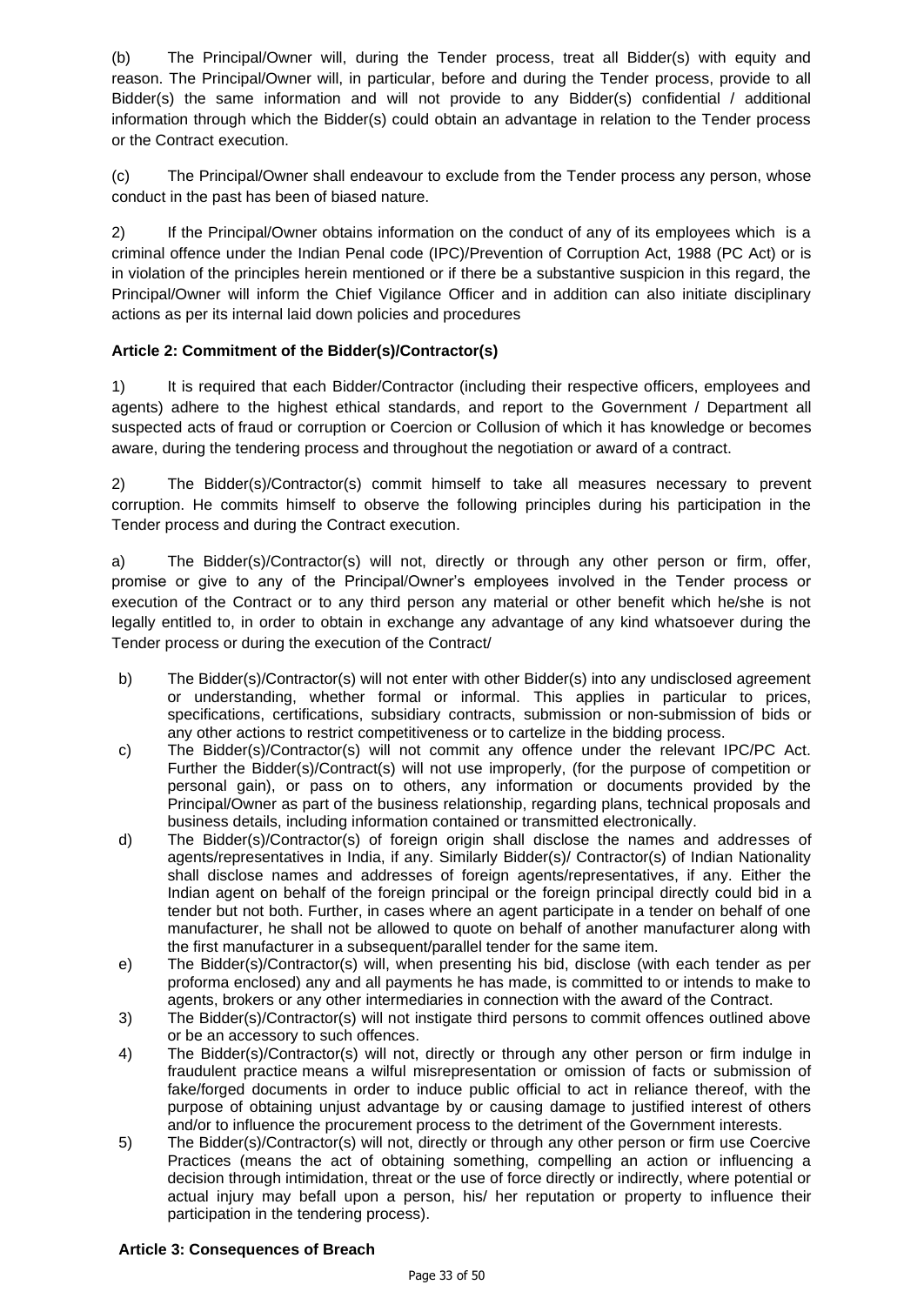Without prejudice to any rights that may be available to the Principal/Owner under law or the Contract or its established policies and laid down procedures, the Principal/Owner shall have the following rights in case of breach of this Integrity Pact by the Bidder(s)/Contractor(s) and the Bidder/ Contractor accepts and undertakes to respect and uphold the Principal/Owner's absolute right:

- 1) If the Bidder(s)/Contractor(s), either before award or during execution of Contract has committed a transgression through a violation of Article 2 above or in any other form, such as to put his reliability or credibility in question, the Principal/Owner after giving 14 days notice to the contractor shall have powers to disqualify the Bidder(s)/Contractor(s) from the Tender process or terminate/determine the Contract, if already executed or exclude the Bidder/Contractor from future contract award processes. The imposition and duration of the exclusion will be determined by the severity of transgression and determined by the Principal/Owner. Such exclusion may be forever or for a limited period as decided by the Principal/Owner.
- 2) Criminal Liability:

If the Principal/Owner obtains knowledge of conduct of a Bidder or Contractor, or of an employee or a representative or an associate of a Bidder or Contractor which constitutes corruption within the meaning of Indian Penal code (IPC)/Prevention of Corruption Act, or if the Principal/Owner has substantive suspicion in this regard, the Principal/Owner will inform the same to law enforcing agencies for further investigation.

#### **3) Forfeiture of EMD/Performance Guarantee/Security Deposit**:

If the Principal/Owner has disqualified the Bidder(s) from the Tender process prior to the award of the Contract or terminated/ determined the Contract or has accrued the right to terminate/determine the Contract according to Article 3(1), the Principal/Owner apart from exercising any legal rights that may have accrued to the Principal/Owner, may in its considered opinion forfeit the entire amount of Earnest Money Deposit, Performance Guarantee and Security Deposit of the Bidder/ Contractor.

#### **Article 4: Previous Transgression**

- 1) The Bidder declares that no previous transgressions occurred in the last 5 years with any other Company in any country confirming to the anticorruption approach or with Central Government or State Government or any other Central/State Public Sector Enterprises in India that could justify his exclusion from the Tender process.
- 2) If the Bidder makes incorrect statement on this subject, he can be disqualified from the Tender process or action can be taken for banning of business dealings/ holiday listing of the Bidder/Contractor as deemed fit by the Principal/ Owner.
- 3) If the Bidder/Contractor can prove that he has resorted / recouped the damage caused by him and has installed a suitable corruption prevention system, the Principal/Owner may, at its own discretion, revoke the exclusion prematurely.

## **Article 5: Equal Treatment of all Bidders/Contractors/Subcontractors**

- 1) The Bidder(s)/Contractor(s) undertake(s) to demand from all subcontractors a commitment in conformity with this Integrity Pact. The Bidder/Contractor shall be responsible for any violation(s) of the principles laid down in this agreement/Pact by any of its Subcontractors/sub-vendors.
- 2) The Principal/Owner will enter into Pacts on identical terms as this one with all Bidders and Contractors.
- 3) The Principal/Owner will disqualify Bidders, who do not submit, the duly signed Pact between the Principal/Owner and the bidder, along with the Tender or violate its provisions at any stage of the Tender process, from the Tender process.

#### **Article 6- Duration of the Pact**

This Pact begins when both the parties have legally signed it. It expires for the Contractor/Vendor 12 months after the completion of work under the contract or till the continuation of defect liability period, whichever is more and for all other bidders, till the Contract has been awarded. If any claim is made/lodged during the time, the same shall be binding and continue to be valid despite the lapse of this Pacts as specified above, unless it is discharged/determined by the Competent Authority, Brahmaputra Board.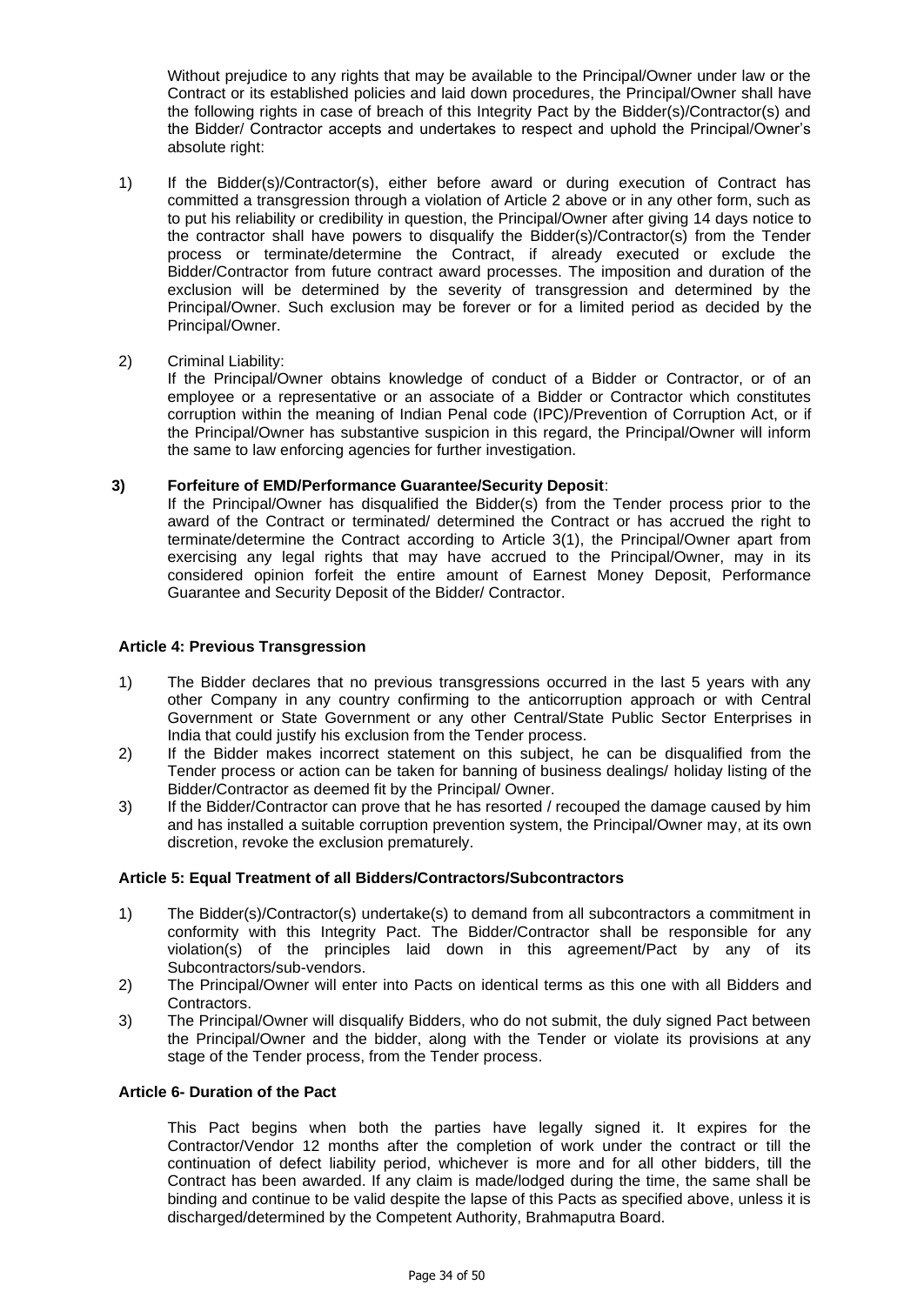#### **Article 7- Other Provisions**

- 1) This Pact is subject to Indian Law, place of performance and jurisdiction is the Head quarters of the Division of the Principal/Owner, who has floated the Tender.
- 2) Changes and supplements need to be made in writing. Side agreements have not been made.
- 3) If the Contractor is a partnership or a consortium, this Pact must be signed by all the partners or by one or more partner holding power of attorney signed by all partners and consortium members. In case of a Company, the Pact must be signed by a representative duly authorized by board resolution.
- 4) Should one or several provisions of this Pact turn out to be invalid; the remainder of this Pact remains valid. In this case, the parties will strive to come to an agreement to their original intensions.
- 5) It is agreed term and condition that any dispute or difference arising between the parties with regard to the terms of this Integrity Agreement / Pact, any action taken by the Owner/Principal in accordance with this Integrity Agreement/ Pact or interpretation thereof shall not be subject to arbitration.

## **Article 8- LEGAL AND PRIOR RIGHTS**

All rights and remedies of the parties hereto shall be in addition to all the other legal rights and remedies belonging to such parties under the Contract and/or law and the same shall be deemed to be cumulative and not alternative to such legal rights and remedies aforesaid. For the sake of brevity, both the Parties agree that this Integrity Pact will have precedence over the Tender/Contact documents with regard any of the provisions covered under this Integrity Pact.

IN WITNESS WHEREOF the parties have signed and executed this Integrity Pact at the place and date first above mentioned in the presence of following witnesses:

............................................................... (For and on behalf of Principal/Owner)

................................................................. (For and on behalf of Bidder/Contractor)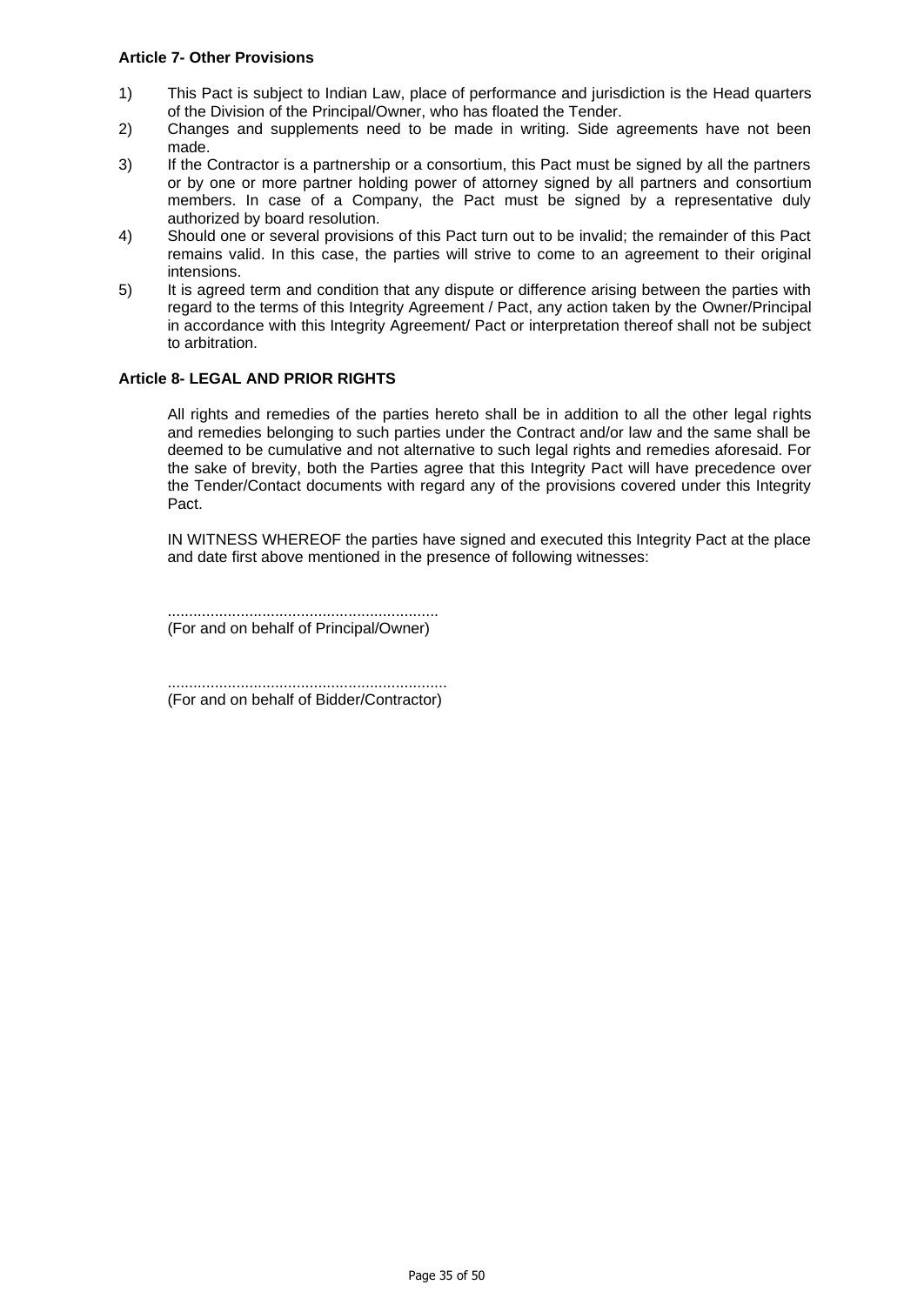#### FORM OF PERFORMANCE GUARANTEE/ BANK GUARANTEE BOND

### [Refer para 7 of NIT-CPWD-6]

In consideration of the president of India (hereinafter called "The Government") having offered to accept the terms and conditions of the proposed agreement between ……………… and ………….. (hereinafter…….. the said contractor(s)" for the work ………………………… (hereinafter called "the said contractor(s)" for the work...............................(hereinafter called "the said agreement" having agreed to production of an irrevocable Bank Guarantee for Rs ……………. (Rupees ……………………………. only) as a security/guarantee from the contractor(s) for compliance of his obligations in accordance with the terms and conditions in the said agreement.

1. We ……………………………………….. (hereinafter referred to as the "Bank") hereby undertake to (indicate the name of the Bank). Pay to the Government an amount not exceeding Rs ………..

(Rupees…………………………………….. only) on demand by the Government.

- 2. We …………………………………………. …..do hereby undertake to pay the amounts due and payable (indicate the name of the Bank) under this Guarantee without any demur, merely on a demand from the Government stating that the amount claimed is required to meet the recoveries due or likely to be due from the said contractor(s). Any such demand made on the Bank shall be conclusive as regards the amount due and payable by the Bank under this Guarantee. However, our liability under this Guarantee shall be restricted to an amount not exceeding Rs.………… (Rupees…………………………………………..only.
- 3. We, the said Bank, further undertake to pay to the Government any money so demanded notwithstanding any dispute or disputes raised by the contractor(s) in any suit or proceeding pending before any Court or Tribunal relating thereto, our liability under this present being absolute and unequivocal. The payment so made by us under this bond shall be a valid discharge of our liability for payment there under, and the contractor(s) shall have no claim against us for making such payment.
- 4. We ………………………………………. further agree that the Guarantee herein contained shall (indicate the name of the Bank) remain in full force and effect during the period that would be taken for the performance of the said agreement, and it shall continue to be enforceable till all the dues of the Government under or by virtue of the said agreement have been fully paid, and its claims satisfied or discharged, or till the Engineer-in-Charge on behalf of the Government, certifies that the terms and conditions of the said agreement have been full and properly carried out by the said contractor(s), and accordingly discharges this guarantee.
- 5. We …………………………… further agree with the Government that the Government (indicate the name of the Bank) shall have the fullest liberty without our consent, and without effecting in any manner our obligations hereunder, to very any of the terms and conditions of the said agreement or to extend time to time of performance by the said contractor(s) from time to time or to postpone for any time or from to time any of the powers exercisable by the Government against the said contractor(s), and to forbear or enforce any of the terms and conditions relating to the said agreement, and we shall not be relieved from our liability by reason of any such variation or extension being granted to the said contractor(s) or for any forbearance, act of omission on the part of the Government or any indulgence by the Government to the said contractor(s) or by any such matter or thing whatsoever which under the law relating to sureties would, but for this provision, have effect of so relieving us.
- 6. The Guarantee will not be discharged due to the change in the constitution of the Bank or the contractor(s).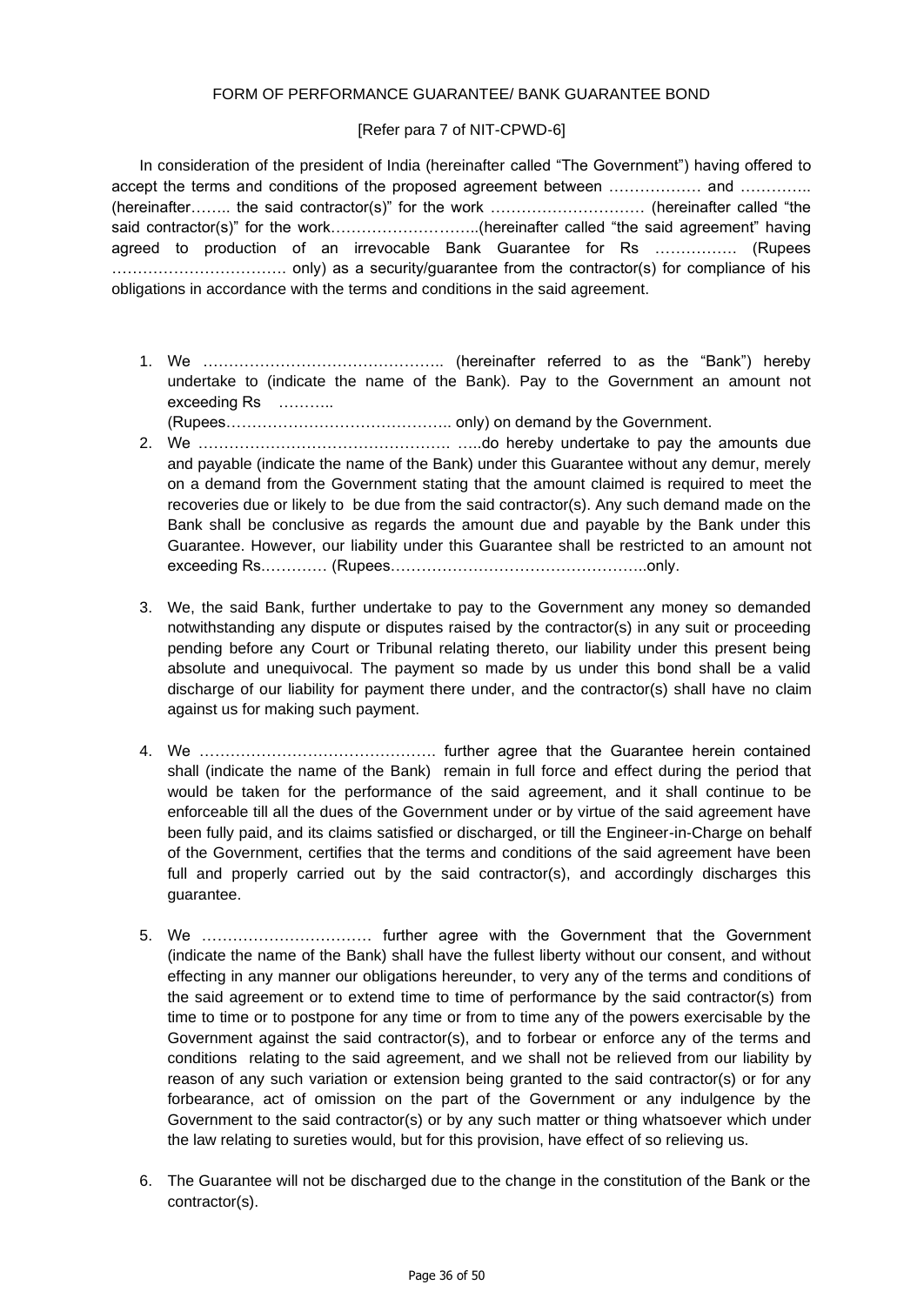- 7. We …………………………………. lastly undertake not to revoke this Guarantee except with (indicate the name of the Bank) the previous consent of the Government in writing.
- 8. This Guarantee shall be valid up to ………………… unless extended on demand by the Government. Notwithstanding anything mentioned above, our liability against this Guarantee is restricted to Rs ………………. (Rupees ………………………..only), and unless a claim in writing is lodged with us within six months of the date of expiry or extended date of expiry of this Guarantee all our liabilities under this Guarantee shall stand discharged. Dated the ……………………day of …………………. for…………………… .

(Indicate the name of the Bank)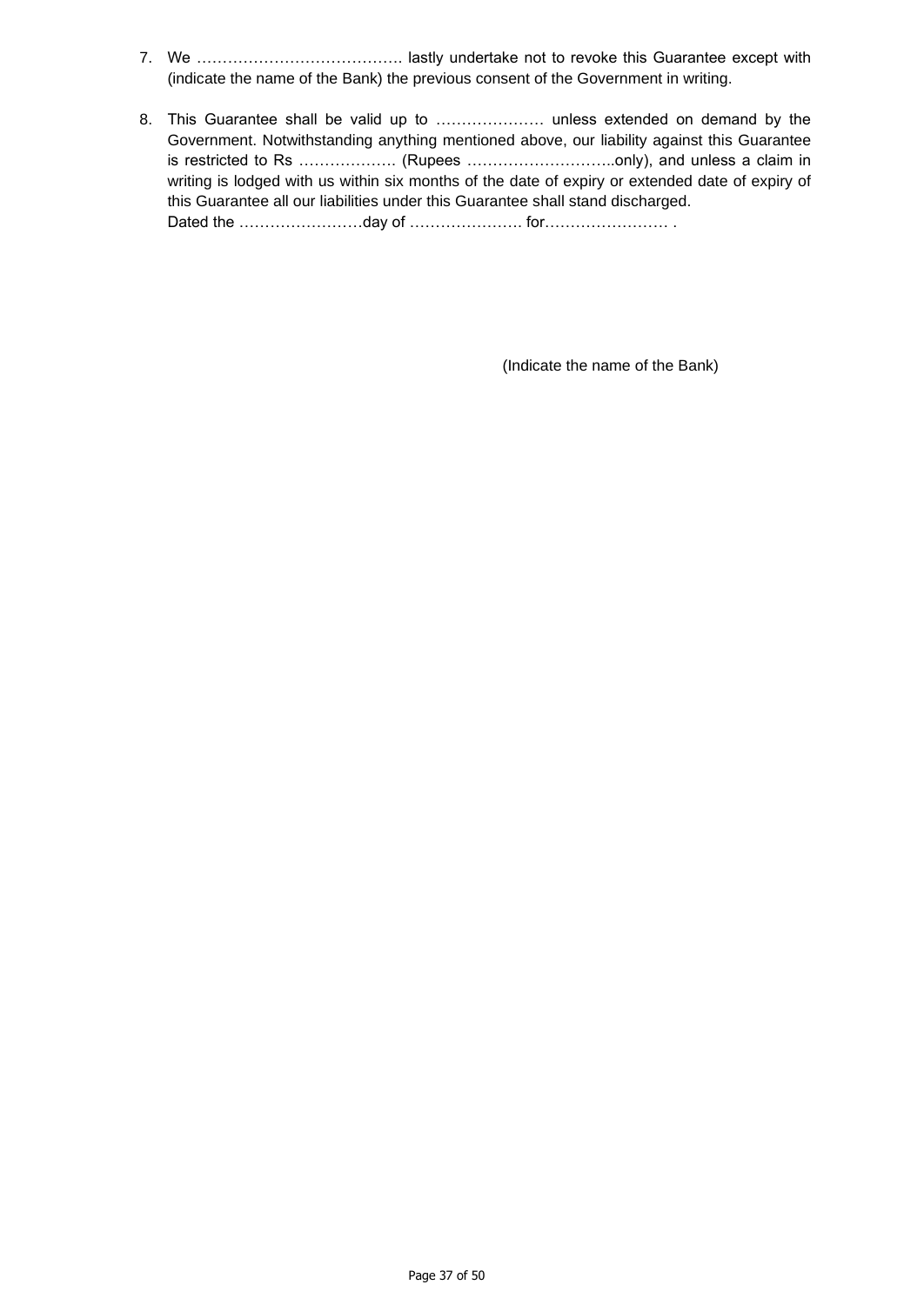## **Form A**

## **Financial Information**

| Financial | <b>Total Turnover</b> | Profit               |
|-----------|-----------------------|----------------------|
| Year      | (Rs. in lakh)         | / Loss (Rs. In lakh) |
| 2021-2022 |                       |                      |
|           |                       |                      |
| 2020-2021 |                       |                      |
|           |                       |                      |
| 2019-2020 |                       |                      |
|           |                       |                      |
| 2018-2019 |                       |                      |
|           |                       |                      |
| 2017-2018 |                       |                      |
|           |                       |                      |

Note: (i) To be furnished duly supported by figures in balance sheet/ profit & loss account for the last five years duly certified by the Chartered Accountant, as submitted by the applicant to the Income Tax Department (Copies to be attached)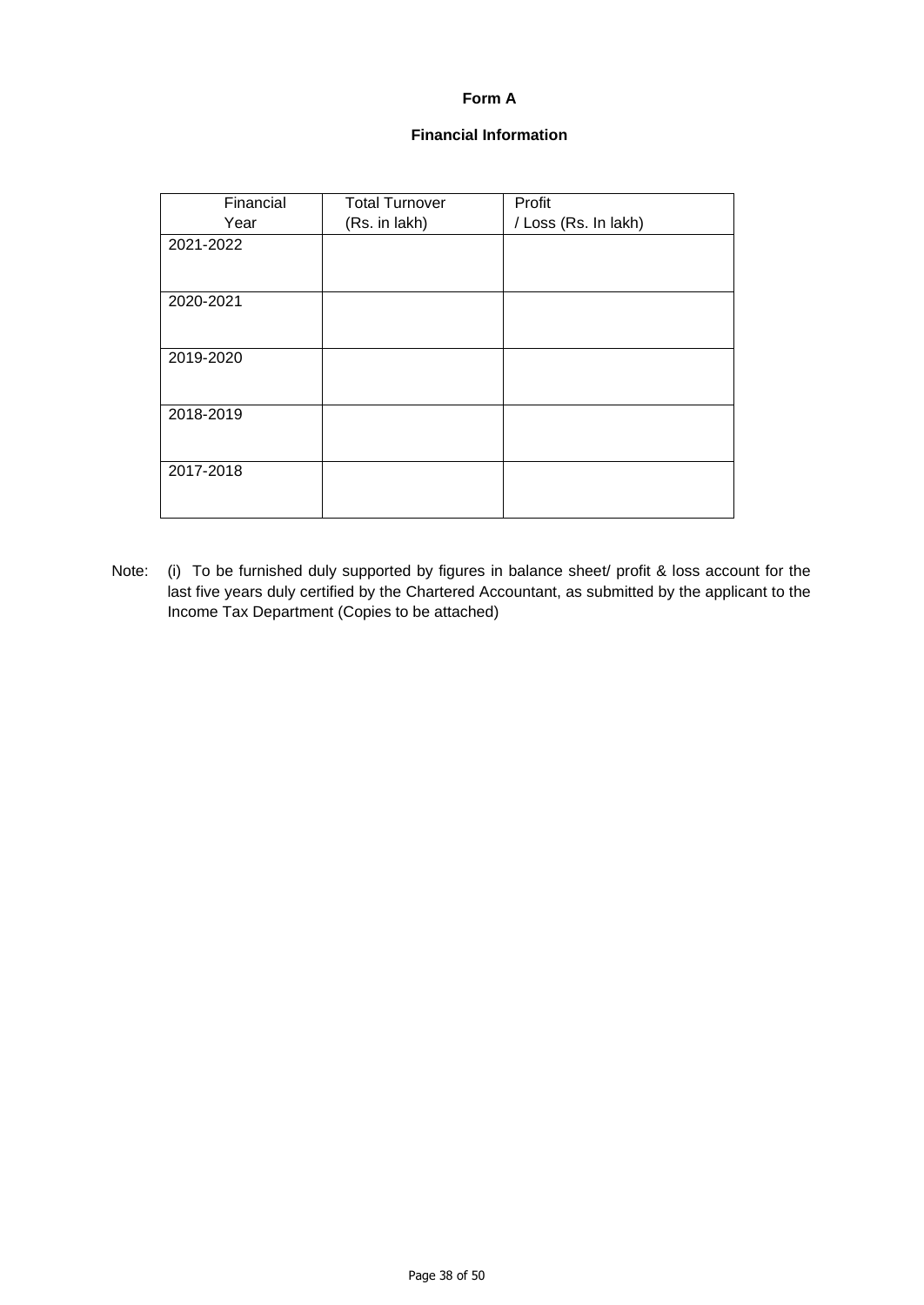#### **FORM - B**

#### **FORM OF BANKERS' CERTIFICATE FROM A SCHEDULED BANK**

|                                                                                              | This is to certify that to the best of our knowledge and information that M/S /Shri |  |  |  |
|----------------------------------------------------------------------------------------------|-------------------------------------------------------------------------------------|--|--|--|
|                                                                                              |                                                                                     |  |  |  |
| our bank are / is respectable and can be treated as good for any engagement up to a limit of |                                                                                     |  |  |  |
| Rs                                                                                           |                                                                                     |  |  |  |
|                                                                                              |                                                                                     |  |  |  |

This certificate is issued without any guarantee or responsibility on the bank or any of the officers.

> (Signature) For the Bank

NOTE –

- (1)Bankers' certificates should be on letter head of the Bank sealed in cover addressed to tendering authority.
- (2)In case of partnership firm, certificate should include names of all partners as recorded with the Bank.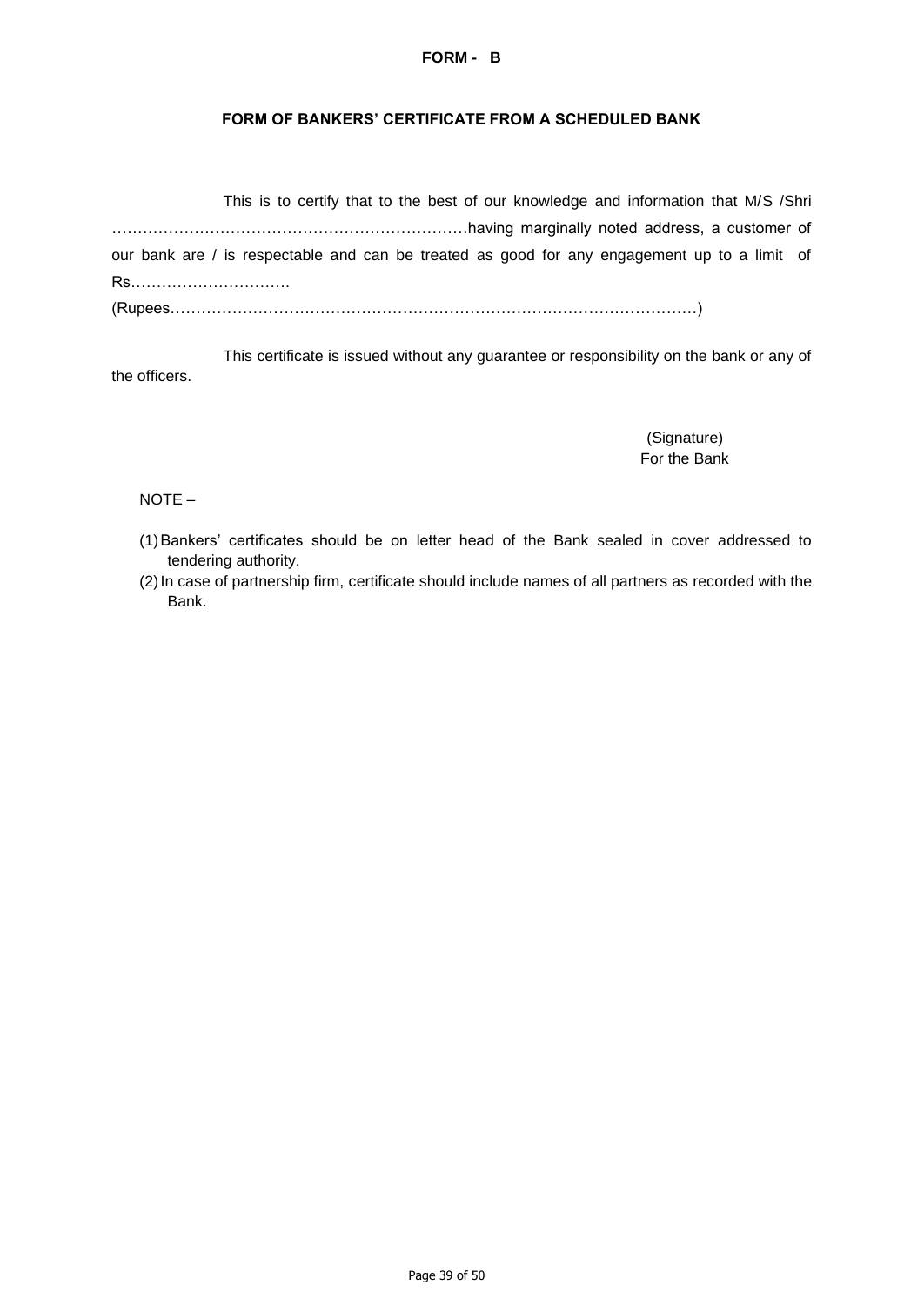### **FORM - C**

| S.No.       | Name of work/ project and<br>location | Owner or sponsoring<br>organization | Cost of work in crores of<br>rupees | Date of commencement<br>as per contract | Stipulated date of completion | Actual date of completion | Litigation/ arbitration / cases<br>pending/in progress<br>with details* | Name and address/ telephone<br>number of officer to whom<br>reference may be made | Remarks |
|-------------|---------------------------------------|-------------------------------------|-------------------------------------|-----------------------------------------|-------------------------------|---------------------------|-------------------------------------------------------------------------|-----------------------------------------------------------------------------------|---------|
| $\mathbf 1$ | $\overline{2}$                        | $\overline{3}$                      | $\overline{4}$                      | $\overline{5}$                          | $\overline{6}$                | $\overline{7}$            | $\overline{8}$                                                          | $\overline{9}$                                                                    | 10      |
|             |                                       |                                     |                                     |                                         |                               |                           |                                                                         |                                                                                   |         |

## **DETAILS OF ALL WORKS OF SIMILAR CLASS COMPLETED DURING THE LAST SEVEN YEARS ENDING LAST DAY OF THE MONTH OF MARCH, 2022**

\* Indicate gross amount claimed and amount awarded by the Arbitrator.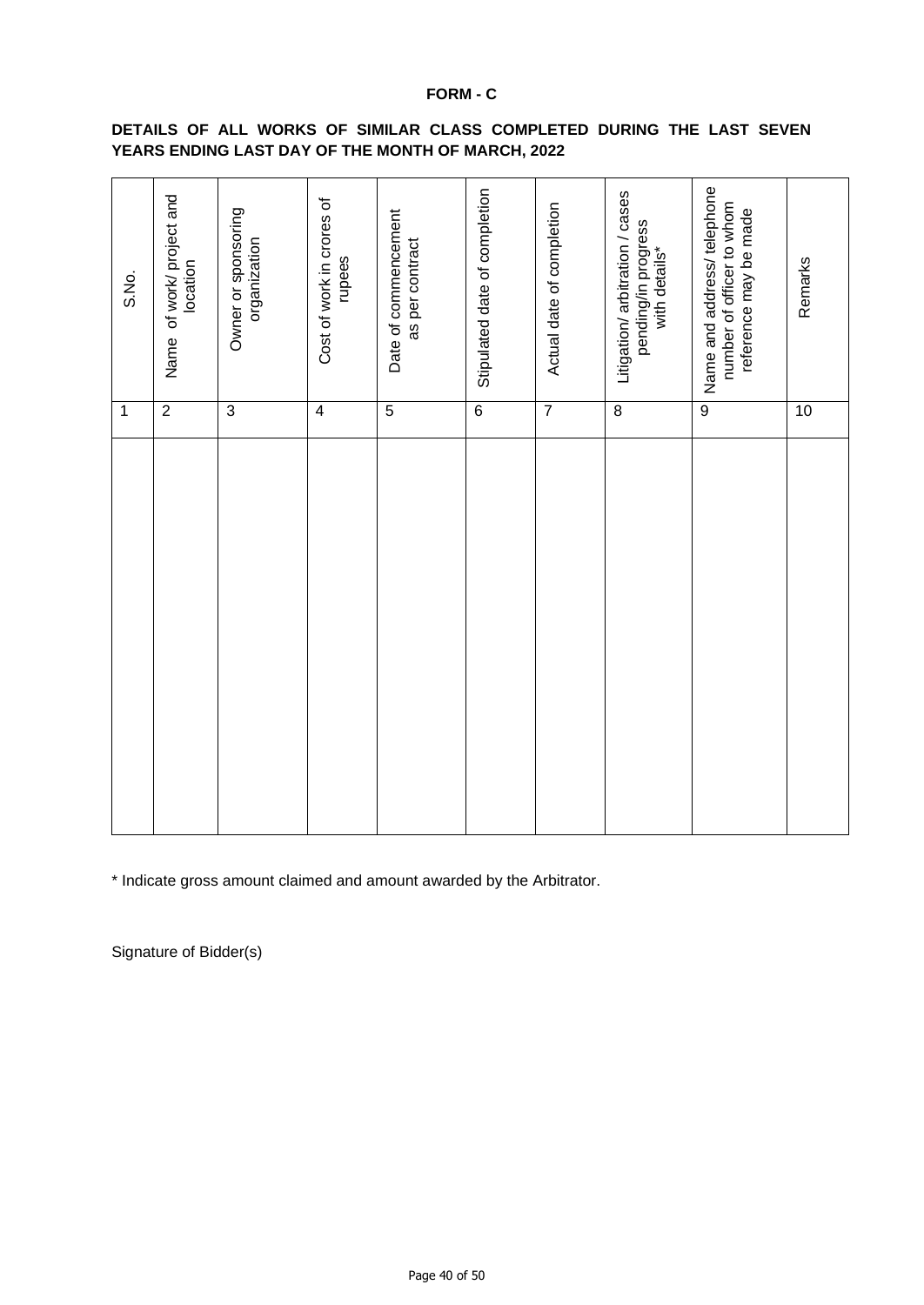## **FORM – E**

## **PERFORMANCE REPORT OF WORKS**

- 1. Name of work/ project & location.
- 2. Agreement No. :
- 3. Estimated cost :
- 4. Tendered cost :
- 5. Date of start :
- 6. Date of completion:
	- (i) Stipulated date of completion:
	- (ii) Actual date of completion:
- 7. Amount of compensation levied for delayed completion, if any:
- 8. Amount of reduced rate items, if any:

## 9. Performance Report.

| (i) Quality of work         | Very Good/Good/Fair/Poor |
|-----------------------------|--------------------------|
| (ii) Financial soundness    | Very Good/Good/Fair/Poor |
| (iii) Technical Proficiency | Very Good/Good/Fair/Poor |
| (iv) Resourcefulness        | Very Good/Good/Fair/Poor |
| (v) General Behaviour       | Very Good/Good/Fair/Poor |

Dated: Dated: **Executive Engineer or Equivalent.**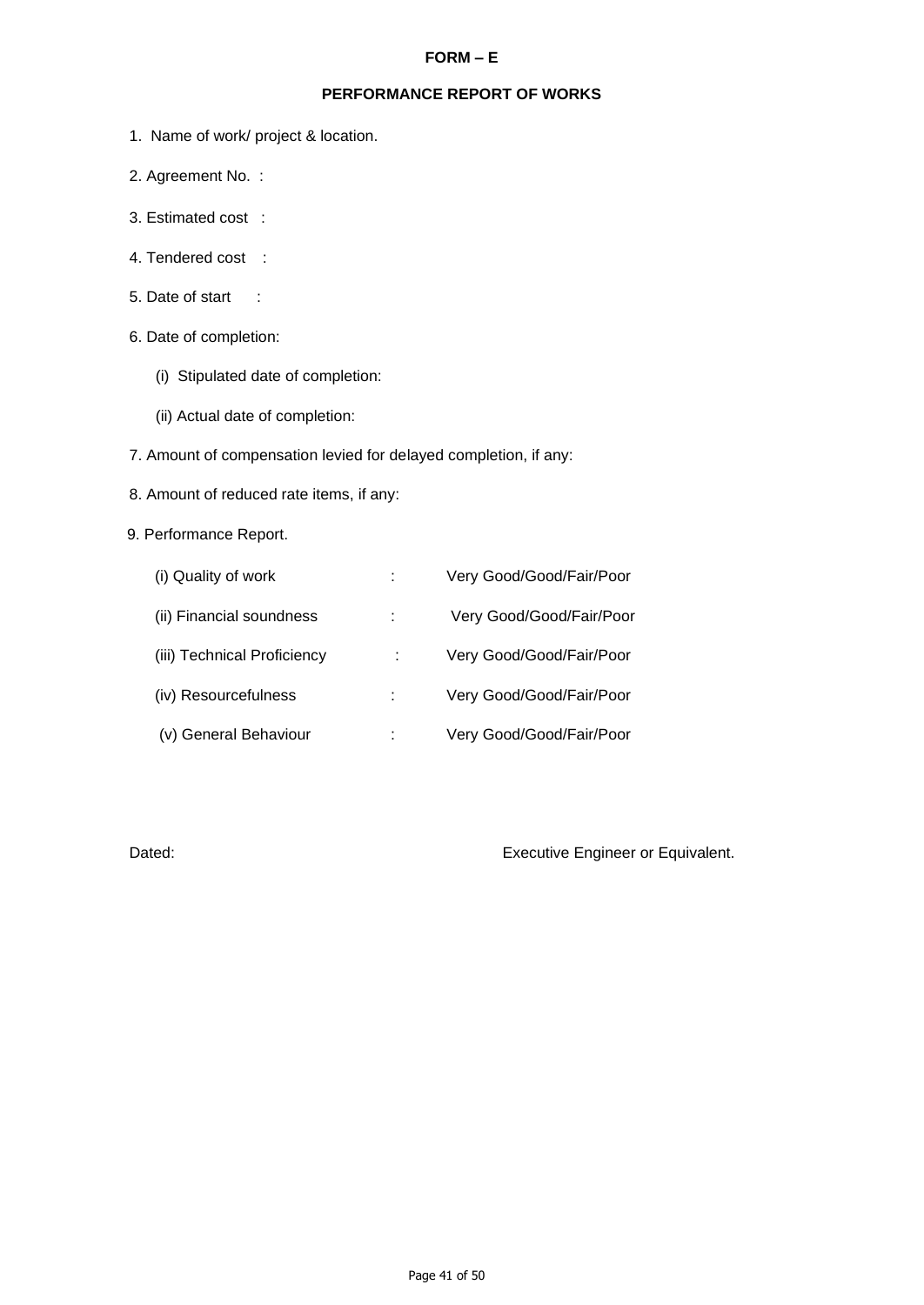#### **FORM - F**

## **STRUCTURE & ORGANISATION**

- 1. Name & address of the bidder:
- 2. Telephone no./ Telex no. / Fax no (with STD Code):
- 3. Legal status of the bidder (attach copies of original document defining the legal status)
	- a) An individual
	- b) A proprietary firm
	- c) A firm in partnership
	- d) A limited company or Corporation.
- 4. Particulars of registration with various Government Bodies (attach attested photocopy).

Organisation / Place of registration contraction Registration No.

- 1.
- 2.
- 3.

5. Name and titles of Directors & Officers with designation to be concerned with this work.

6. Designation of individuals authorized to act for the organization.

7. Was the bidder ever required to suspend construction for a period of more than six months continuously after he commenced the construction? If so, give the name of the project and reasons of suspension of work.

8. Has the bidder or any constituent partner in case of partnership firm/ ever abandoned the awarded work before its completion? If so, give name of the project and reasons for abandonment.

9. Has the bidder, or any constituent partner in case of partnership firm/ ever been debarred/ black listed for tendering in any organization at any time? It so, give details.

10. Has the bidder or any constituent partner in case of partnership firm, ever been convicted by the court of law? If so, give details.

11. In which field of Civil Engineering construction the bidder has specialization and interest?

12. Any other information considered necessary but not included above.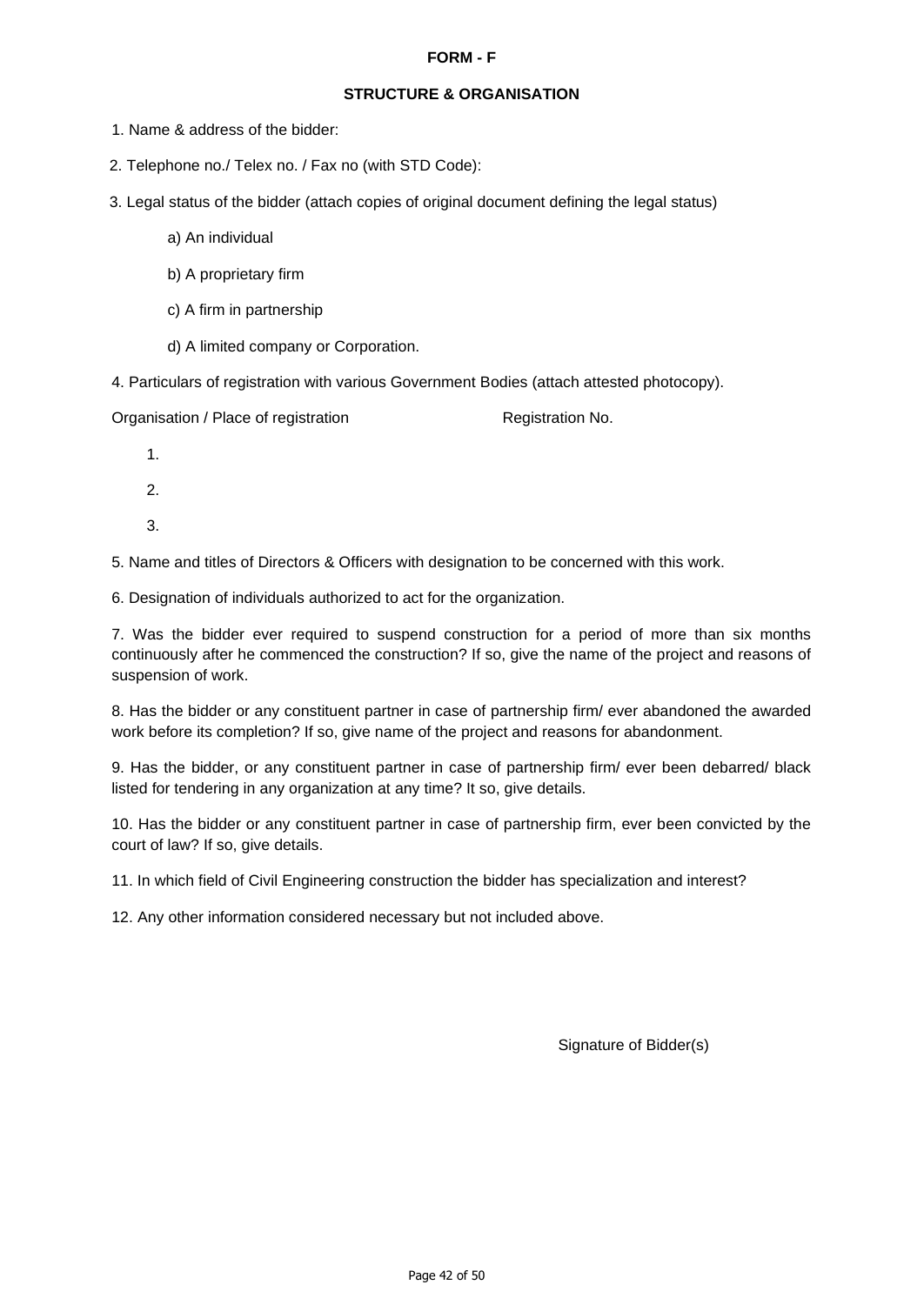## **FORM – G**

| Details of Technical & Administrative Personnel to be Employed for the Work |  |
|-----------------------------------------------------------------------------|--|
|                                                                             |  |

| SI. No         | Designation    | Total number   | Number available for<br>this work | Name           | Qualifications | Professional experience<br>and details of work<br>carried out | How these would be<br>involved in this work | Remarks        |
|----------------|----------------|----------------|-----------------------------------|----------------|----------------|---------------------------------------------------------------|---------------------------------------------|----------------|
| $\overline{1}$ | $\overline{2}$ | $\overline{3}$ | $\overline{4}$                    | $\overline{5}$ | $\overline{6}$ | $\overline{7}$                                                | $\overline{\bf 8}$                          | $\overline{9}$ |
|                |                |                |                                   |                |                |                                                               |                                             |                |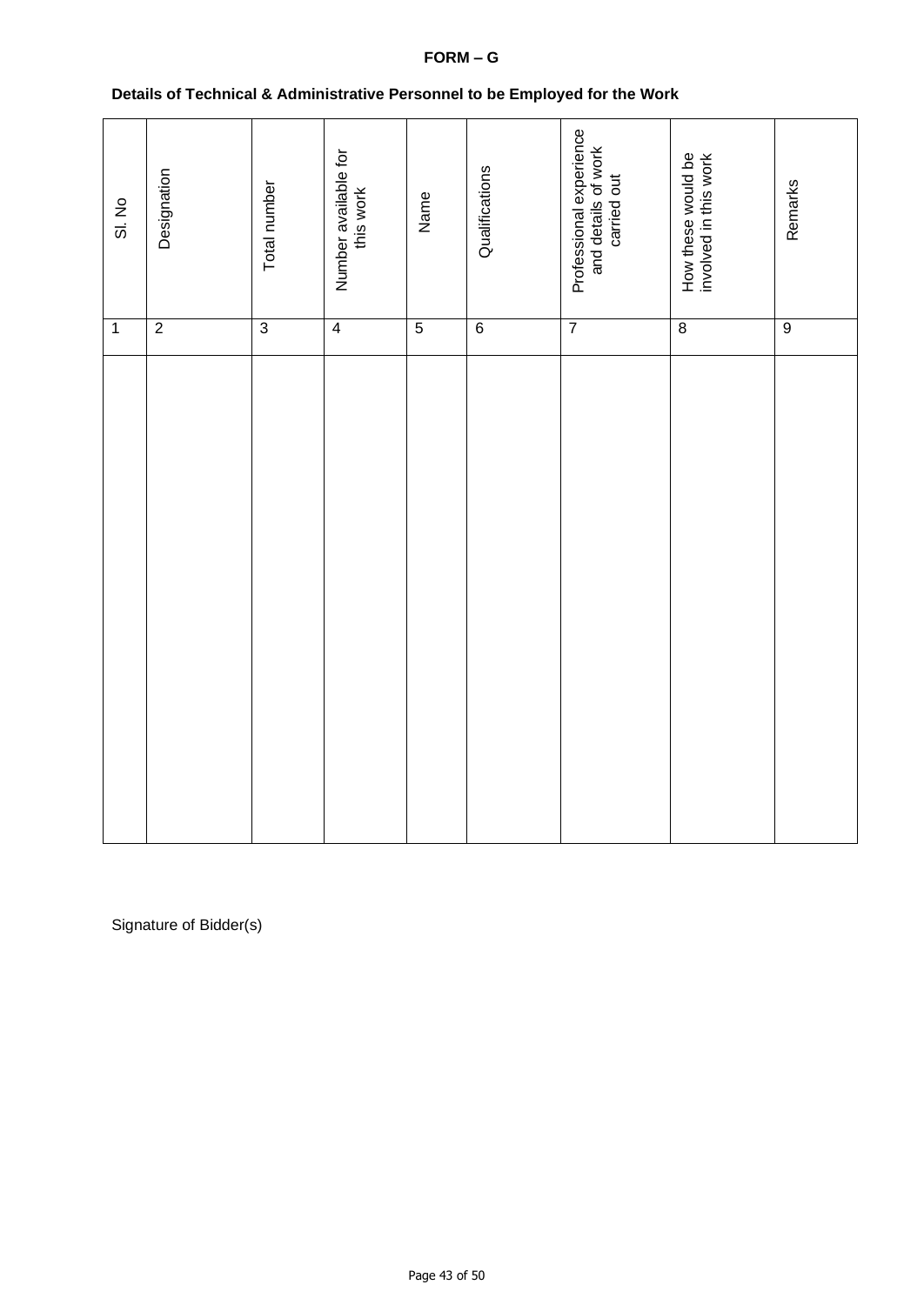| SI.<br>No.              | equipment      | Ownership status<br>Capacity<br>Conditi<br>Name of No.<br>Age<br>or type<br>on |                |                |                 |                    |                | Current<br>location     | Remarks |    |
|-------------------------|----------------|--------------------------------------------------------------------------------|----------------|----------------|-----------------|--------------------|----------------|-------------------------|---------|----|
|                         |                |                                                                                |                |                |                 | Presently<br>Owned | Leased         | To be<br>Purch-<br>Ased |         |    |
| $\overline{1}$          | $\overline{2}$ | $\overline{3}$                                                                 | $\overline{4}$ | $\overline{5}$ | $6\overline{6}$ | $\overline{7}$     | $\overline{8}$ | $\overline{9}$          | 10      | 11 |
| $\overline{1}$          |                |                                                                                |                |                |                 |                    |                |                         |         |    |
| $\overline{c}$          |                |                                                                                |                |                |                 |                    |                |                         |         |    |
| $\mathbf{3}$            |                |                                                                                |                |                |                 |                    |                |                         |         |    |
| $\overline{\mathbf{4}}$ |                |                                                                                |                |                |                 |                    |                |                         |         |    |
| $\overline{5}$          |                |                                                                                |                |                |                 |                    |                |                         |         |    |
| $\,6\,$                 |                |                                                                                |                |                |                 |                    |                |                         |         |    |
| $\overline{7}$          |                |                                                                                |                |                |                 |                    |                |                         |         |    |
|                         |                |                                                                                |                |                |                 |                    |                |                         |         |    |
|                         |                |                                                                                |                |                |                 |                    |                |                         |         |    |
|                         |                |                                                                                |                |                |                 |                    |                |                         |         |    |
|                         |                |                                                                                |                |                |                 |                    |                |                         |         |    |
|                         |                |                                                                                |                |                |                 |                    |                |                         |         |    |
|                         |                |                                                                                |                |                |                 |                    |                |                         |         |    |
|                         |                |                                                                                |                |                |                 |                    |                |                         |         |    |

## **Details of Plant and Equipment likely to be used in carrying out the work**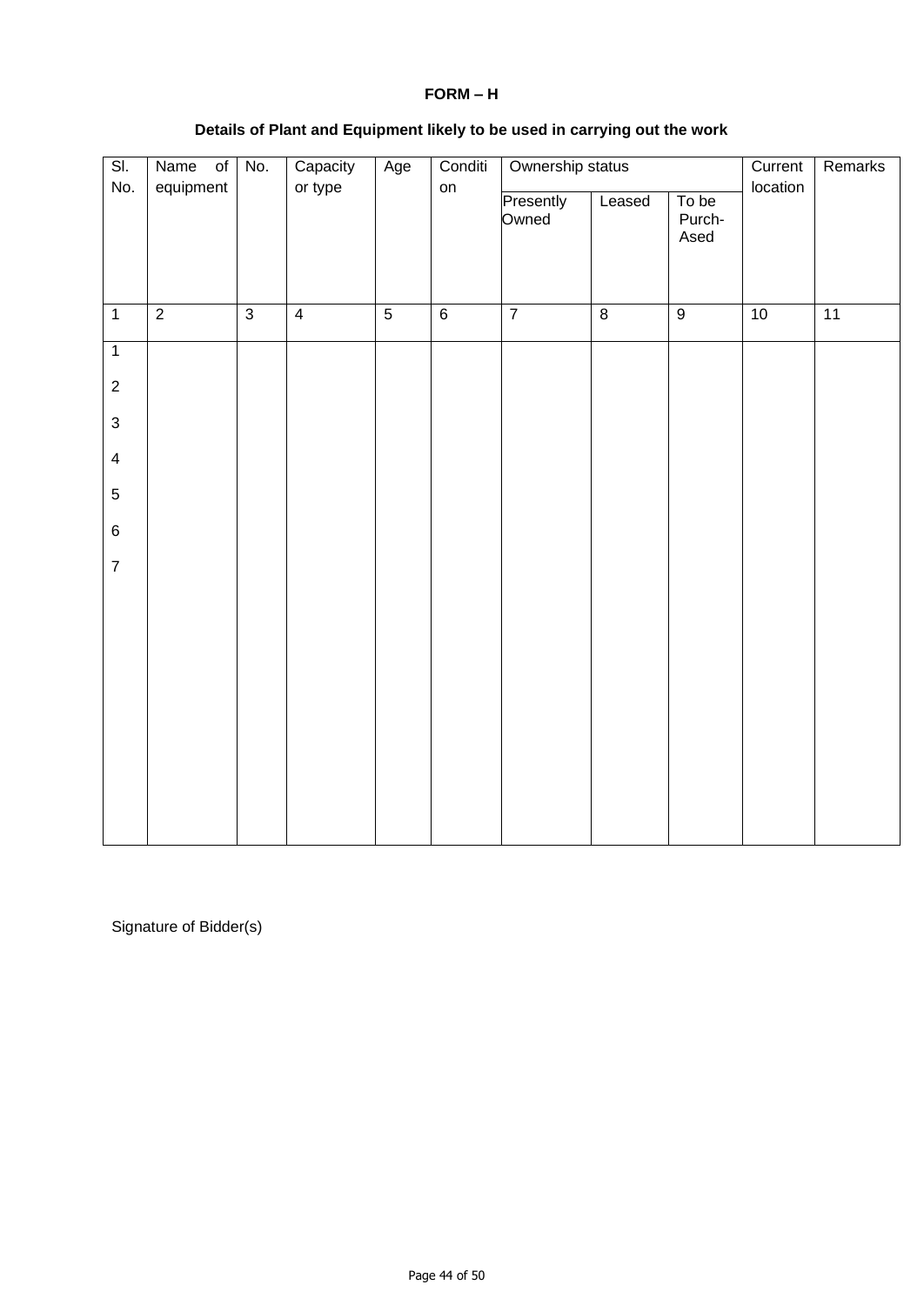#### **SPECIAL CONDITIONS OF CONTRACT**

- (1) The work as a whole is emergent in nature and as per field requirement. The work is liable to be restricted to actual site condition depending upon the flood situation during 2022. Hence, the quantum of work may get reduced or may not be required at all. The Engineerin -Charge will assess the actual requirement as per field condition and may cancel the contract without assigning any reason thereof.
- (2) Availability of geobags: The contractor have to supply and stack the required quantity of geobags within 30 days from the issue of LOA at location approved by the Engineer-In-Charge. **Godown for storage of geobags has to be arranged by the contractor**. The contractor will notify the Executive Engineer as soon as collection starts so that necessary testing can be done without hampering the work.
- (3) Availability of RCC porcupine bars: The contractor has to start supply and stack the required quantity of RCC porcupine bars within 30 days from the issue of LOA at locations approved by the Engineer-In-Charge. The contractor will notify the Executive Engineer as soon as collection of porcupine bars starts so that necessary testing can be done without hampering the work.
- (4) Start of work: The contractor will notify the Engineer-in-charge about his intention to start the work within the specified time of 24 hrs. The work will be taken up with the consent of the Engineer-in-charge who will verify whether there is enough stock of materials and other inputs/ machineries required for the item of work.
- (5) Use of Construction facilities: It is possible that other works at or in the vicinity of the site will be performed by the department or by other contractor during the period of time allowed for the performance of the work under these specifications. The contractor shall permit full use, (without charge thereof) by the department and or other contractors, of roads, bridges, foot bridges, lighting and such other facilities constructed by the contractor for use in the performance of the contract without direct additional cost to the contract.
- (6) Climatic conditions: The Engineer-in-Charge may order the contractor to suspend any work that may be subject to damage by climatic condition.
- (7) Right of way: The site for the installation of machinery or the right of way for the works to be constructed under this contract and for necessary stacking site, borrow pits, channels, spoil banks, ditches, roads etc, will be arranged by the contractor after consultations with the department.
- (8) Date to be furnished by the contractor:-The contractor shall submit the following information to the Engineer-in-charge within the period specified in each case- The proposed work program and time schedule showing sequence of operations within 10 days after the date of receipt of notice to proceed with the work (formal work order).
- (9) Leviable charges: Charges leviable will be as per Central Government financial Rules applicable under the contract.
- (10) Unless otherwise specified, all tender item rates are inclusive of the supply of materials and all handling and transport charges to work and taxes.
- (11) When the Engineer-in-Charge accepts a power of attorney executed by a contractor as conferring authority on a bank to receive payment on his behalf, all payment under the contract may be made direct to the bank. On contractor's own acceptance of the correctness of the amount made out as being due to him by the Department, but in case of dispute between the contractor and the bank all dues to the contractor will be kept in deposit till the contractor and the bank (through an authorized agent) arrive at an amicable settlement or either party established its claim by recourse of law.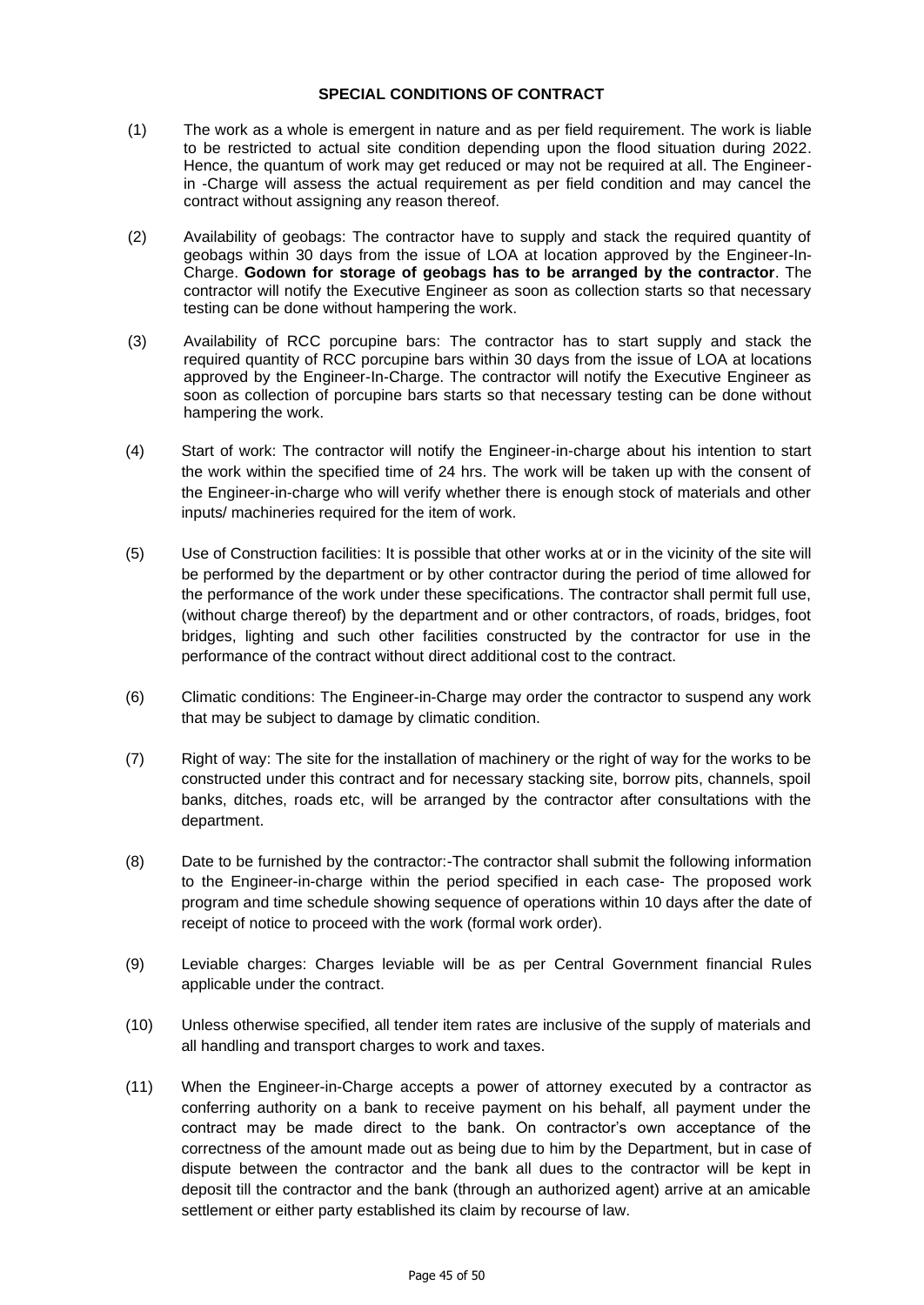(12) Measurements: Measurements of the work are as described in Broad Scope of work under Schedule-D of the NIT.

(13)

- (a) The contractor shall construct suitable go-down, stacking site at the site of work for storing the equipment /materials safe against damage of sun, rain, dampness, fire, theft etc, at his own cost.
- (b) The contractor shall also employ necessary watch and ward establishment for the purpose at his own cost.
- (14) Supply of machinery: No tools and plants/machineries will normally be supplied by the Department for the execution of the work. In case any T&P is available and is given to the contractor, necessary hire charges will be recovered from the running bills as per rates fixed by the Department. The contractor must not sublet the work or any part of the work without the permission of the Competent Authority of Brahmaputra Board.
- (15) No labourer under eighteen years of age shall be employed for the work and all labourers employed shall be paid at rates not less than generally paid for similar work in the neighbourhood and as per minimum wage circular of the labour Department of Government of Assam, Labour license shall be obtained by the contractor from the competent authority.
- (16) Labourer engaged by the contractor for unskilled/semi skilled should invariably be local people, wherever such people are available.
- (17) All works shall have to be carried out as per specification in schedules of rates, relevant IS specification and Technical specification covered in the tender. In case of any variation or contradiction between specifications referred to above, the decision of the Brahmaputra Board shall be applicable.
- (18) The contractor shall provide for necessary insurance as per workman compensation Act and also provide for 3<sup>rd</sup> party insurance risks.
- (19) The water and electricity required for their own purpose shall be arranged by the contractor.
- (20) Price variation: The accepted tender rate/L.S. price shall remain firm for the entire period of construction and no price variation will be allowed even if there is change in labour wages, P.O.L. and cost of living index during entire period.
- (21) Any work executed by the Contractor before signing formal tender agreement, shall be declared as unauthorized and no payment will be entertained by the Department for such works.
- (22) The Contractor should aware of area and scope of work and should be made the area of interest obstruction free.
- (23) Local flood effected people should be engaged appropriately as far as possible.
- (24) The Contractor has to arrange necessary tents/ house for staying of the field staffs.
- (25) Necessary arrangement for pegs, demarcation pillars and other implements required for the work has to be arranged by the Contractor.
- (26) Any maintenance required in hiring buildings/ rented house will be borne by the Contractor.
- (27) Necessary compensations made by the contractor with other works in progress at the time of execution of the works with the Department should not be included in the bill for reimbursement.
- (28) Necessary Forest Royalty, levies etc. should be borne by the Contractor.
- (29) The contractor shall construct suitable go-down, stacking site at the site of work for storing the equipment /materials safe against damage of sun, rain, dampness, fire, theft etc, at his own cost. The contractor shall also employ necessary watch and ward establishment for the purpose at his own cost.
- (30) The contractor must not sublet the work or any part of the work without the permission of the Competent Authority of Brahmaputra Board.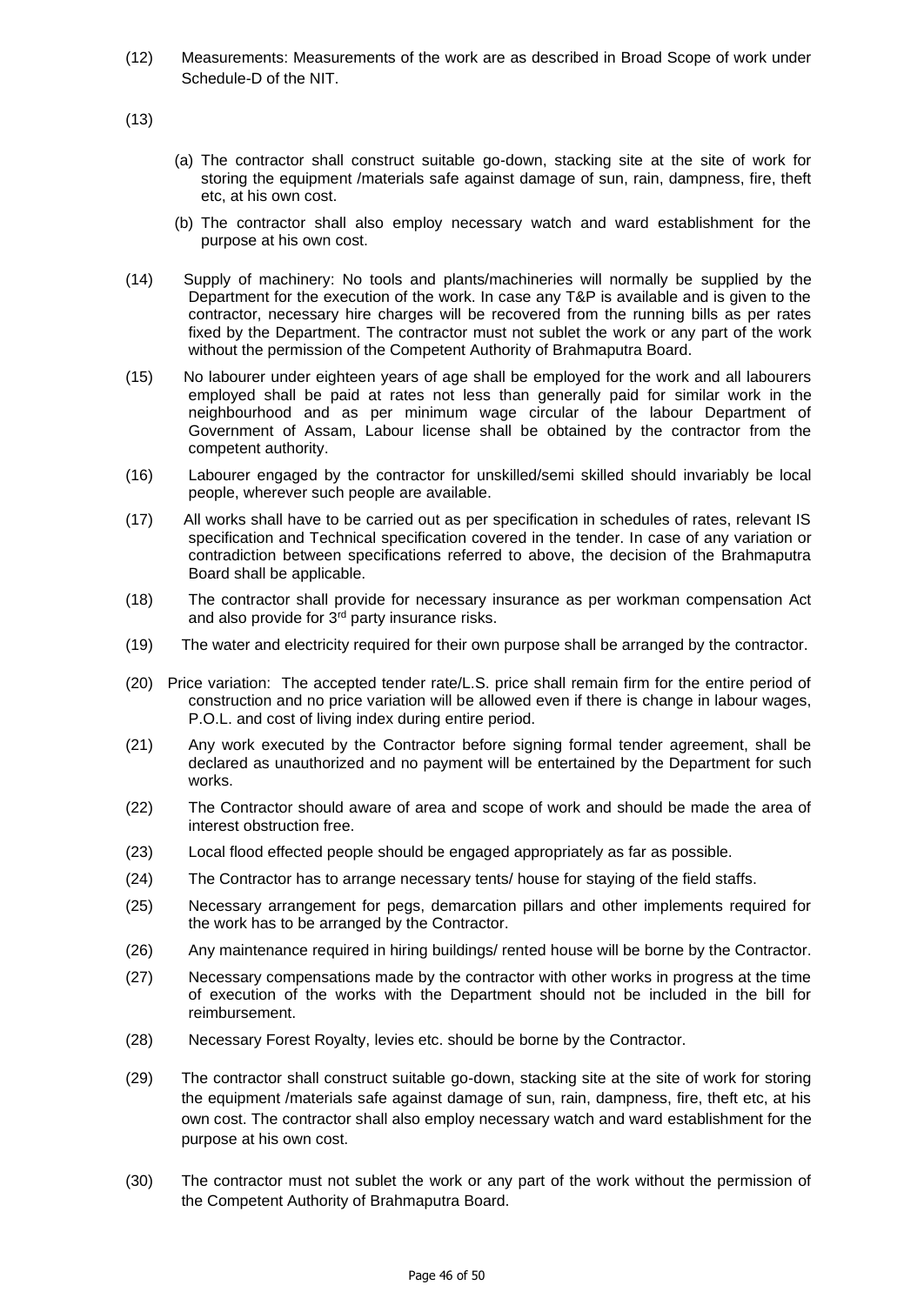- (31) The works of the NIT will have a liability period of 90 days. Any damages to the work will be during this period will have to rectify by the contractor. The cost have rectification/repair will have to be borne by the contractor.
- (32) If disputes arises, the dispute redressal procedure will be as per Clause 25 of CPWD form 7/8 as modified and enclosed in the tender document.

 Executive Engineer Majuli Division Majuli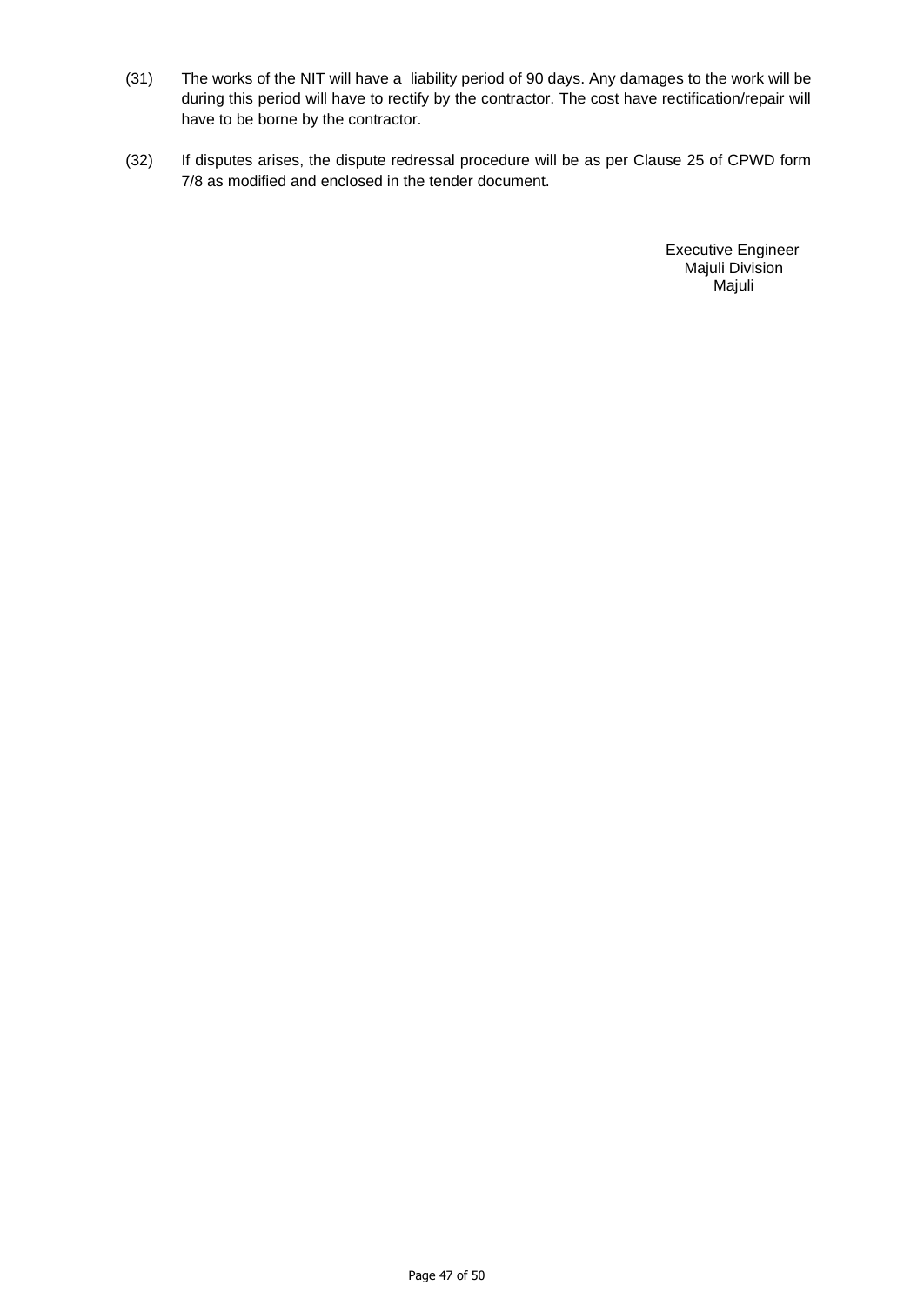# **ANNEXURE**

\*\*to be filled and submitted by the contractor

# DETAILS FOR COMMUNICATION:

- 1. Contact No.:
- 2. Email id:
- 3. Whatsapp No:
- 4. Postal address for official communication:

Signature of the Contractor with Name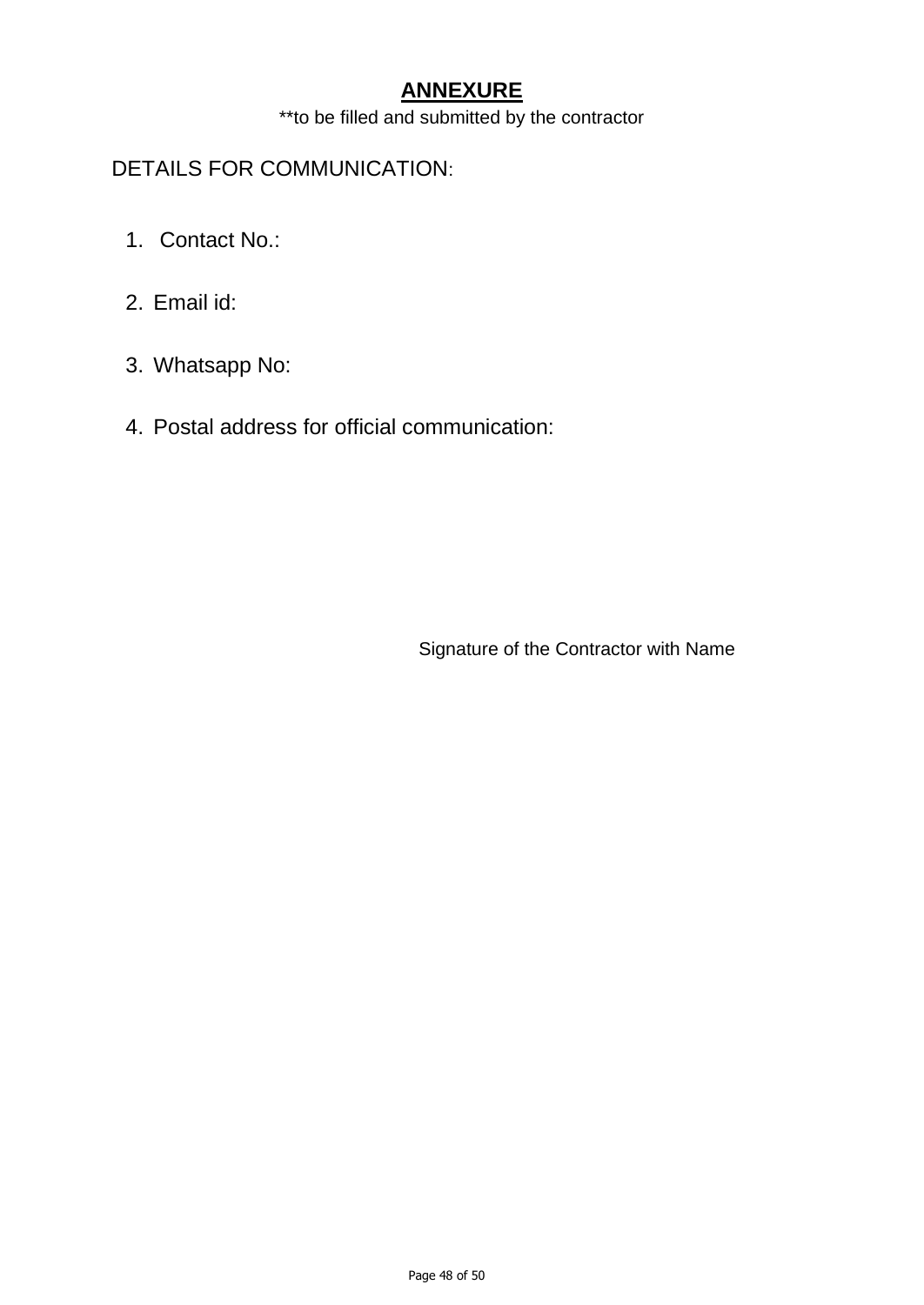## **Item rate of BOQ**

Tender issuing Authority : Executve Engineer,Majuli Division, Brahmaputra Board, Majuli.

Name of Work:- "Providing emergent measure with supply and laying of RCC porcupine and Geobags at different vulnerable locations from Salmara to Michamora during flood of 2022

## **SPECIFICATION OF ITEMS**.

The works are to be carried out as per specifications and directions of Engineer-in-Charge strictly within the specified time frame. The specifications of the works are described as below:-

| SI.          |                                                                                      | Qnty  | Unit       | Quoted     | Quoted | Quoted     |
|--------------|--------------------------------------------------------------------------------------|-------|------------|------------|--------|------------|
| No.          |                                                                                      |       |            | rate in    | Amount | rate in    |
|              | Item Description                                                                     |       |            | figure (   | (Rs.)  | words(Rs.) |
|              |                                                                                      |       |            | $Rs.$ )    |        |            |
|              |                                                                                      |       |            | Including  |        |            |
| $\mathbf{1}$ |                                                                                      |       |            | <b>GST</b> |        |            |
|              | Supply of Geo-textile bag type $- B$ (2.00 m                                         | 5238  | <b>Nos</b> |            |        |            |
|              | X1.5m) (pillow type) made of composite<br>layers of Geo-textile as per specification |       |            |            |        |            |
|              | below;<br>woven Geo-textile for the outer                                            |       |            |            |        |            |
|              | cover. The woven Geo-textile is woven with                                           |       |            |            |        |            |
|              | UV resistance slit film tape fibre with MAVR                                         |       |            |            |        |            |
|              | values of the following properties. Geo-                                             |       |            |            |        |            |
|              | textile used to manufacture Geo-textile                                              |       |            |            |        |            |
|              | bags<br>should<br>have<br>high<br>mechanical                                         |       |            |            |        |            |
|              | properties for enhanced durability along                                             |       |            |            |        |            |
|              | with enhanced puncture, abrasion and UV                                              |       |            |            |        |            |
|              | resistance characteristics.<br>Geo-textile                                           |       |            |            |        |            |
|              | should be inert to biological degradation<br>and resistant to naturally encountered  |       |            |            |        |            |
|              | alkalis<br>chemicals,<br>and<br>acids.                                               |       |            |            |        |            |
|              | Weight (ISO- 9864/ ASTMD5261) ≥ 210                                                  |       |            |            |        |            |
|              | gms/sqm                                                                              |       |            |            |        |            |
|              | Tensile strength (ASTMD 4595) ≥ 35KN/M                                               |       |            |            |        |            |
|              | Tensile Elongation (ASTMD 4595) =                                                    |       |            |            |        |            |
|              | ≥5%≤30%                                                                              |       |            |            |        |            |
|              | Tensile strength (ASTMD $4632$ ) = 1.5KN<br>UV resistance (ASTMD 4355) = 70%/ 500    |       |            |            |        |            |
|              | hours.                                                                               |       |            |            |        |            |
|              | Non wovenGeo-textile for the inner layer.                                            |       |            |            |        |            |
|              | It is needle punched non woven Geo-                                                  |       |            |            |        |            |
|              | textile made of 100% polypropylene staple                                            |       |            |            |        |            |
|              | fibre which are formed into a random                                                 |       |            |            |        |            |
|              | network for dimensional stability . It should                                        |       |            |            |        |            |
|              | resist UV degradation, rotting and alkalis.                                          |       |            |            |        |            |
|              | Weight<br>ISO-<br>9864/<br>ASTMD5261)≥210gms/sqm                                     |       |            |            |        |            |
|              | Tensile strength (ASTMD 4595)= ≥ 8KN/M                                               |       |            |            |        |            |
|              | Tensile Elongation (ASTMD 4595) =                                                    |       |            |            |        |            |
|              | ≥30%≤90%                                                                             |       |            |            |        |            |
|              | Tensile strength (ASTMD $4632$ ) = 0.8KN                                             |       |            |            |        |            |
|              | UV resistance (ASTMD 4355) = 70%/ 500                                                |       |            |            |        |            |
|              | hours.                                                                               |       |            |            |        |            |
|              | (Each Geo fabric bag size 2.0m X1.5m                                                 |       |            |            |        |            |
|              | should be supplied in properly packed                                                |       |            |            |        |            |
|              | having 15 bags each in a packet bundle<br>and should be marked<br>with name of       |       |            |            |        |            |
|              | manufacturer and Batch No. clearly on                                                |       |            |            |        |            |
|              | each bundle with "Brahmaputra Board" to                                              |       |            |            |        |            |
|              | be printed on it and mentioning properly                                             |       |            |            |        |            |
|              | the GSM and type of polymer and each                                                 |       |            |            |        |            |
|              | packet will be measured accordingly)                                                 |       |            |            |        |            |
| 2            | Supply of special threads for geo bags to                                            | 47142 | Rm         |            |        |            |
|              | meet 4 rows of type 101 stitch on the                                                |       |            |            |        |            |
|              | top/open end of bag after filling<br>the                                             |       |            |            |        |            |